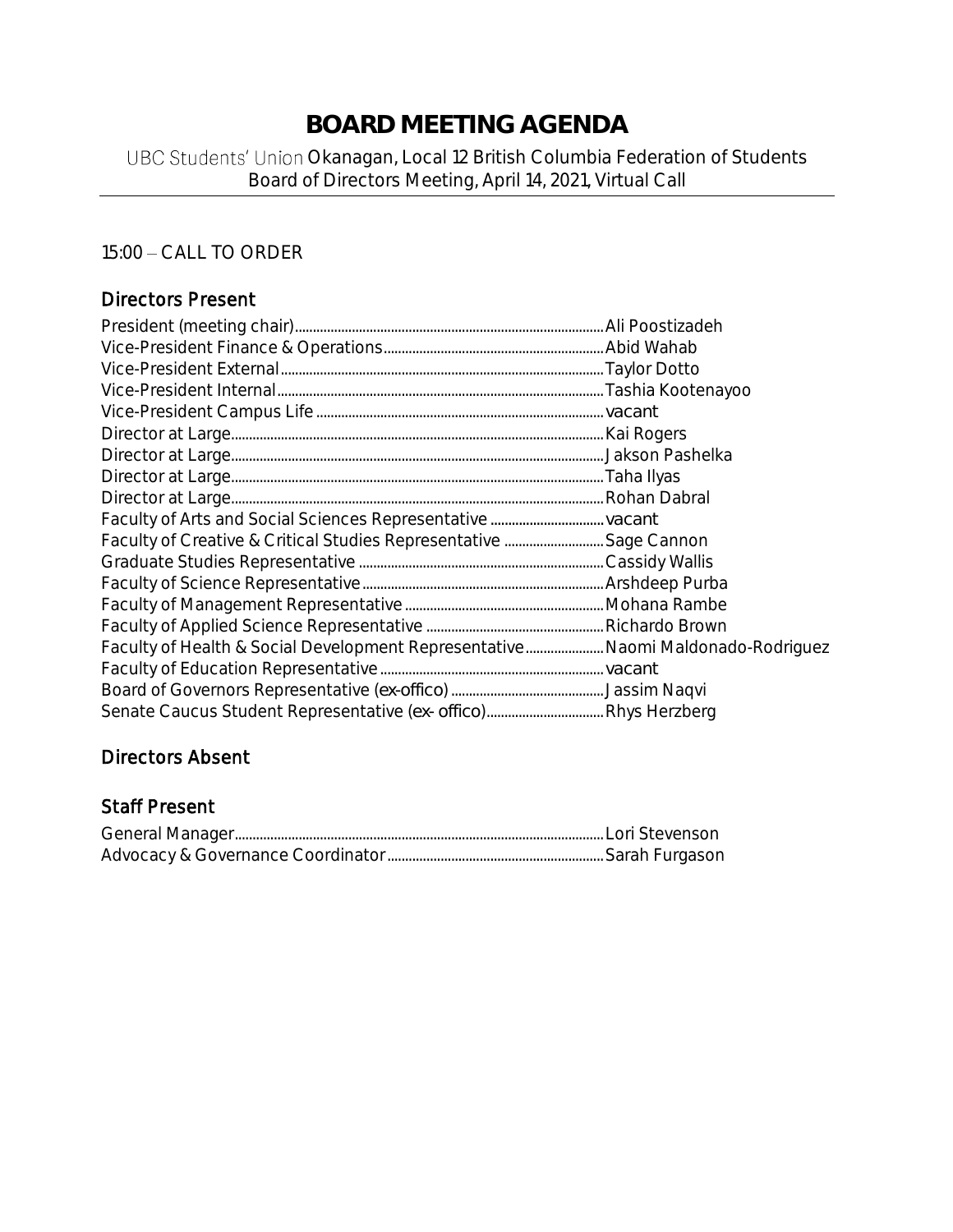**1. ACKNOWLEDGEMENT OF TERRITORY**

We would like to acknowledge that we are on the traditional, ancestral territory of the Okanagan Nation. We would like to recognize that learning happened in this place long before this institution was established. It's important that we understand that we are very privileged to be living, working, and learning in these territories that are not our own.

# **2. ADOPTION OF AGENDA AND REVIEW OF MEMBERSHIP**

# **21/04/14.01 MOTION**

/

Be it resolved that the agenda be adopted.

**3. ADOPTION OF MINUTES FROM PREVIOUS MEETINGS**

## **21/04/14.02 MOTION**

/

Be it resolved that minutes of the meeting held March 17, 2021 be adopted.

### **4. PRESENTATIONS**

- **4.1** MNP
- **4.2** RBC Dominion Securities
- **4.3** CoreMatters

### **5. COMMITTEE BUSINESS**

# **5.1** Executive Committee

**21/04/14.03 MOTION**

/

Be it resolved that the minutes of the meeting held April 7, 2021 be adopted.

### **5.2** Finance Committee

**21/04/14.04 MOTION**

Wahab/

Be it resolved that the minutes of the meetings held March 2, 15, and April 8, 2021 be adopted.

**21/04/14.05 MOTION**

Wahab/

Be it resolved that \$60,000 from the Student Health and Dental SUO Health Initiative line be contributed to SUO Needs Based Grants.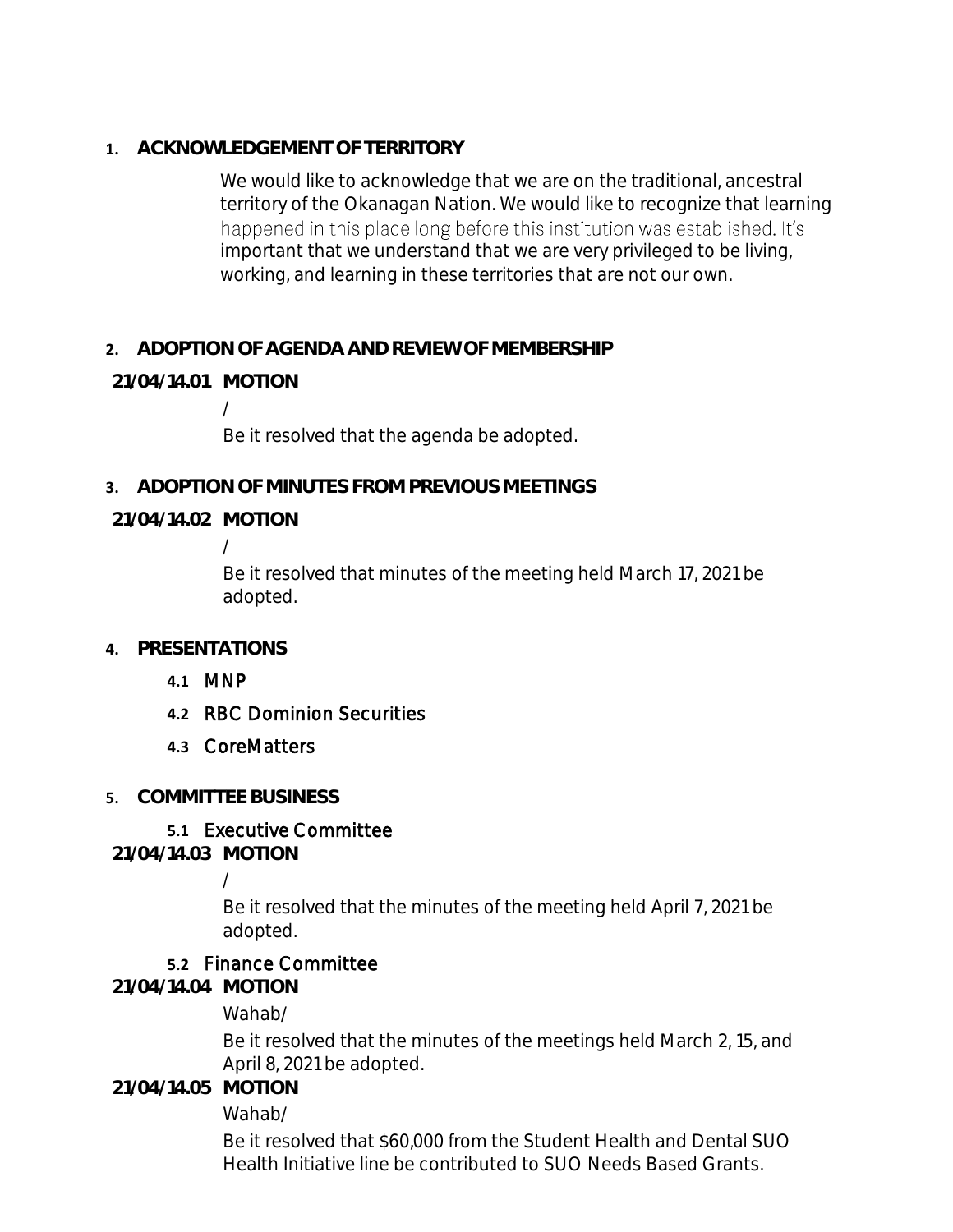# **5.3** Policy Committee

**21/04/14.06 MOTION**

Kootenayoo/

Be it resolved that the minutes of the meeting held March 11, 2021 be adopted.

# **5.4** Campus Life Committee

**21/04/14.07 MOTION**

/

Be it resolved that the minutes of the meeting held March 25, 2021 be adopted.

# **5.5** Campaigns Committee

**21/04/14.08 MOTION**

Dotto/

Be it resolved that the minutes of the meeting held April 7, 2021 be adopted.

# **5.6** Oversight Committee

# **5.7** Graduate Student Committee

**21/04/14.09 MOTION**

Wallis/

Be it resolved that the Graduate Student Committee honoraria be disbursed as follows, in accordance with motion 20/11/30.18:

| Name                 | February 22 | March 8 | March 22 | Total |
|----------------------|-------------|---------|----------|-------|
| Anne Claret          | Present     | Present | Present  | 150   |
| Rina Garcia          | Present     | Present | Present  | 150   |
| <b>Ben Wiltshire</b> | Present     | Present | Present  | 150   |
| Maya Pilin           | Present     | Present | Present  | 150   |
| Kirthana Ganesh      | Present     | Present | Present  | 150   |
| Nibirh Jawad         | Present     | Present | Present  | 150   |

# **5.8** Resource Centre Advisory Committee

**21/04/14.10 MOTION**

/

Be it resolved that the minutes of the meeting held March 23, 2021 be adopted.

**21/04/14.11 MOTION**

/

Be it resolved the Resource Centre Advisory Committee report be adopted as attached.

# **5.9** Electoral Committee

**21/04/14.12 MOTION**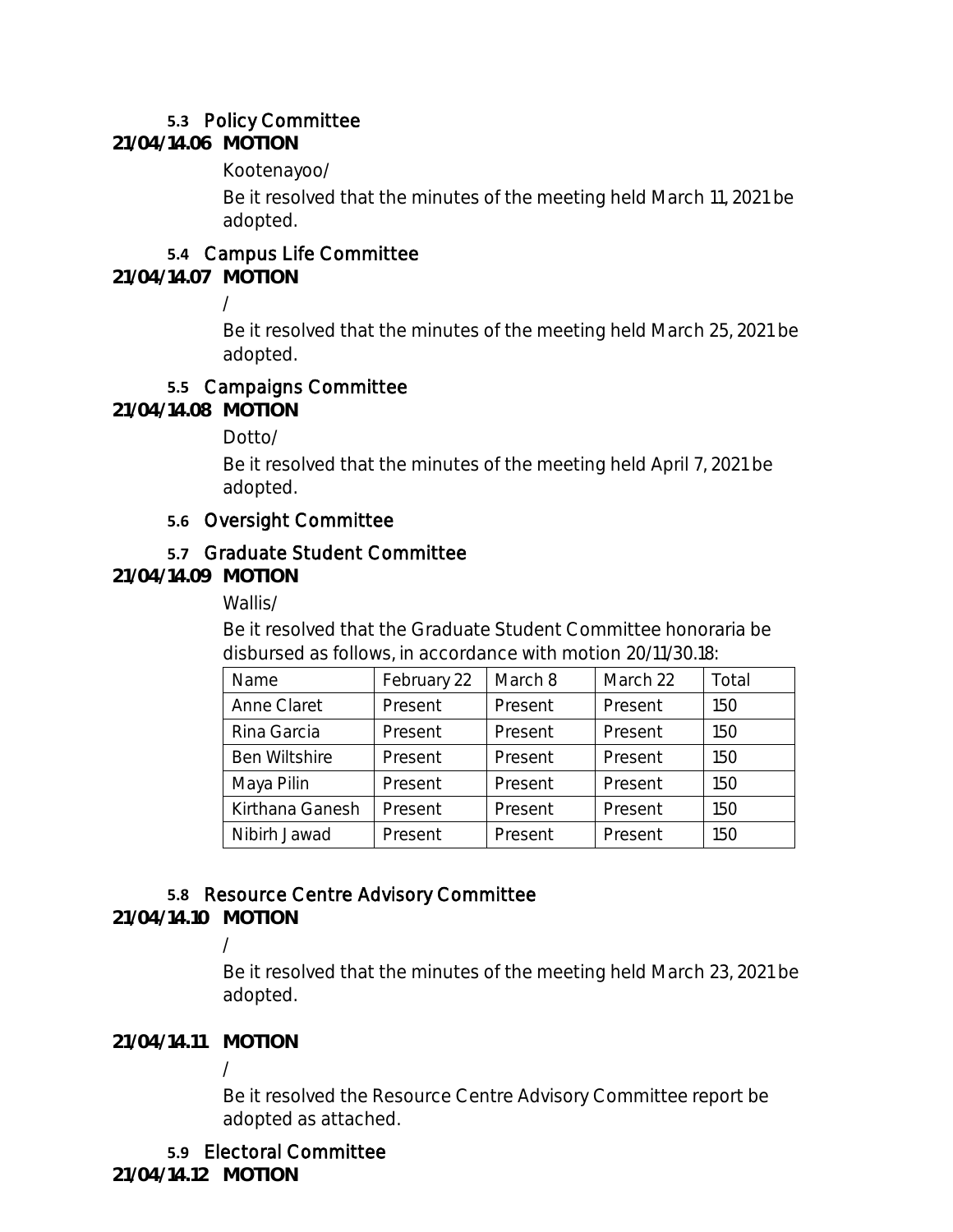/

Be it resolved that the 2021 General Election Report be adopted as attached.

**21/04/14.13 MOTION**

/

Be it resolved that the 2021 General Election nomination forms be destroyed.

**21/04/14.14 MOTION**

/

Be it resolved that the minutes of the meetings held February 24 and March 1, 3, 4, and 30, 2021 be adopted.

# **6. REPORT ON UNIVERSITY RELATIONS**

- **6.1** Board of Governors
- **6.2** Senate

# **6.3** Other University Committees

- **7. OLD BUSINESS**
- **8. NEW BUSINESS**

# **21/04/14.15 MOTION**

/

Be it resolved that the SUO create a full-time, permanent Communications Coordinator position.

# **9. INFORMATION ITEMS**

- **9.1** Oversight Committee Regulation
- **9.2** Next Board Meeting Date
- **10. ADJOURNMENT**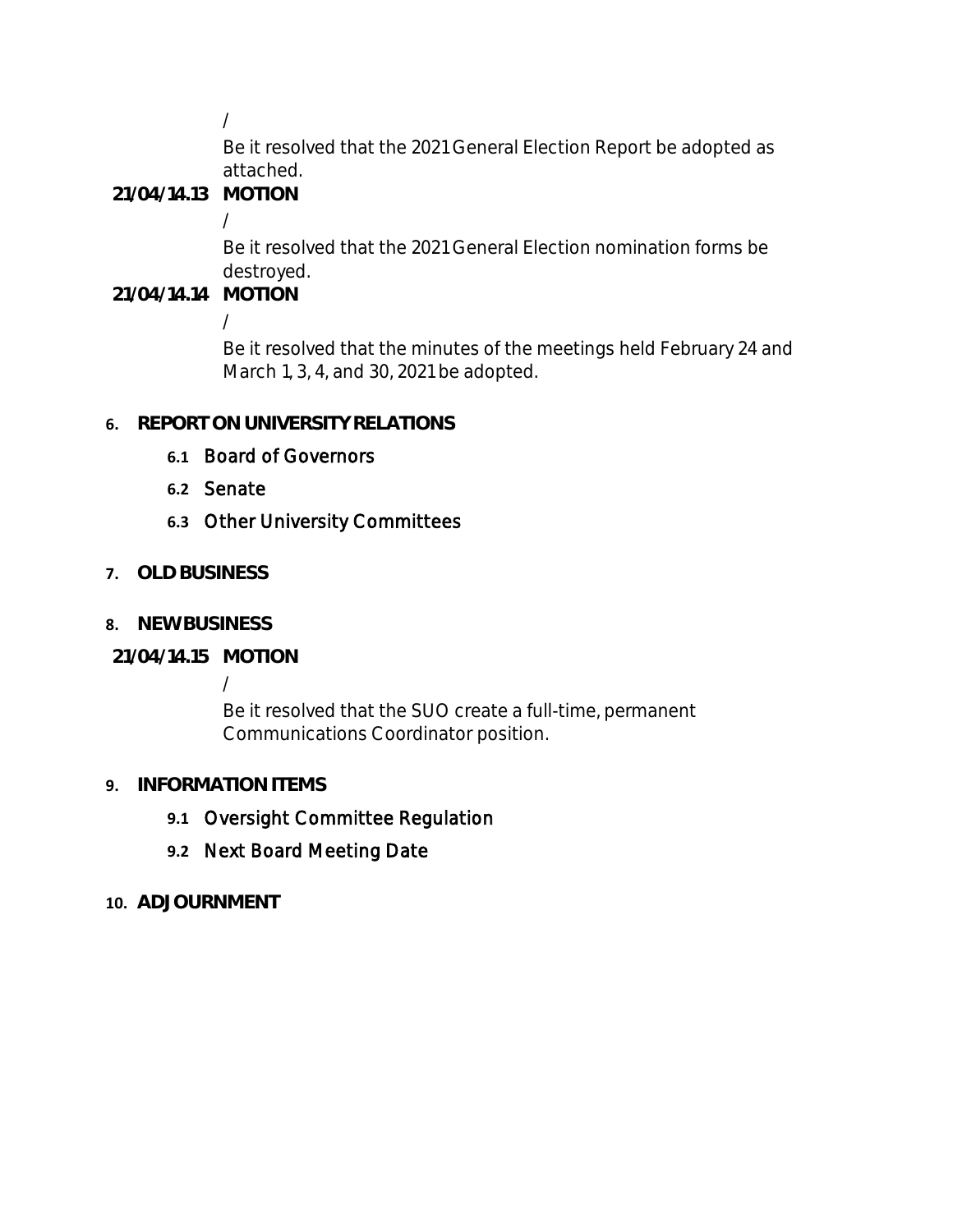# **FINANCE COMMITTEE MEETING AGENDA**

Students' Union Okanagan of UBC Finance Committee Meeting, MARCH 2, Virtual Call

Meeting called to order at 13.02

# Committee Members Present

# **1. ACKNOWLEDGEMENT OF TERRITORY**

We would like to acknowledge that we are on the traditional, ancestral territory of the Okanagan Nation. We would like to recognize that learning happened in this place long before this institution was established. It's important that we understand that we are very privileged to be living, working, and learning in these territories that are not our own.

# **2. ADOPTION OF AGENDA**

21/3/2 MOTION Be it resolved that the agenda be adopted. Moved: Seconded: CARRIED

- **3. PRESENTATIONS**
- **4. OLD BUSINESS**
- **5. NEW BUSINESS**
- **6. INFORMATION ITEMS**
	- **6.1** SUO Budget Surplus, Awards, and Capital Modifications

Wahab presented the SUO budget surplus document along with projections of where the budget will stand end of May. Wahab requested what the FC members thought was an appropriate reserve ratio. Smailes provided input on how much to maintain in the reserves and how much to disburse. All members provided input on what to prioritize. Poostizadeh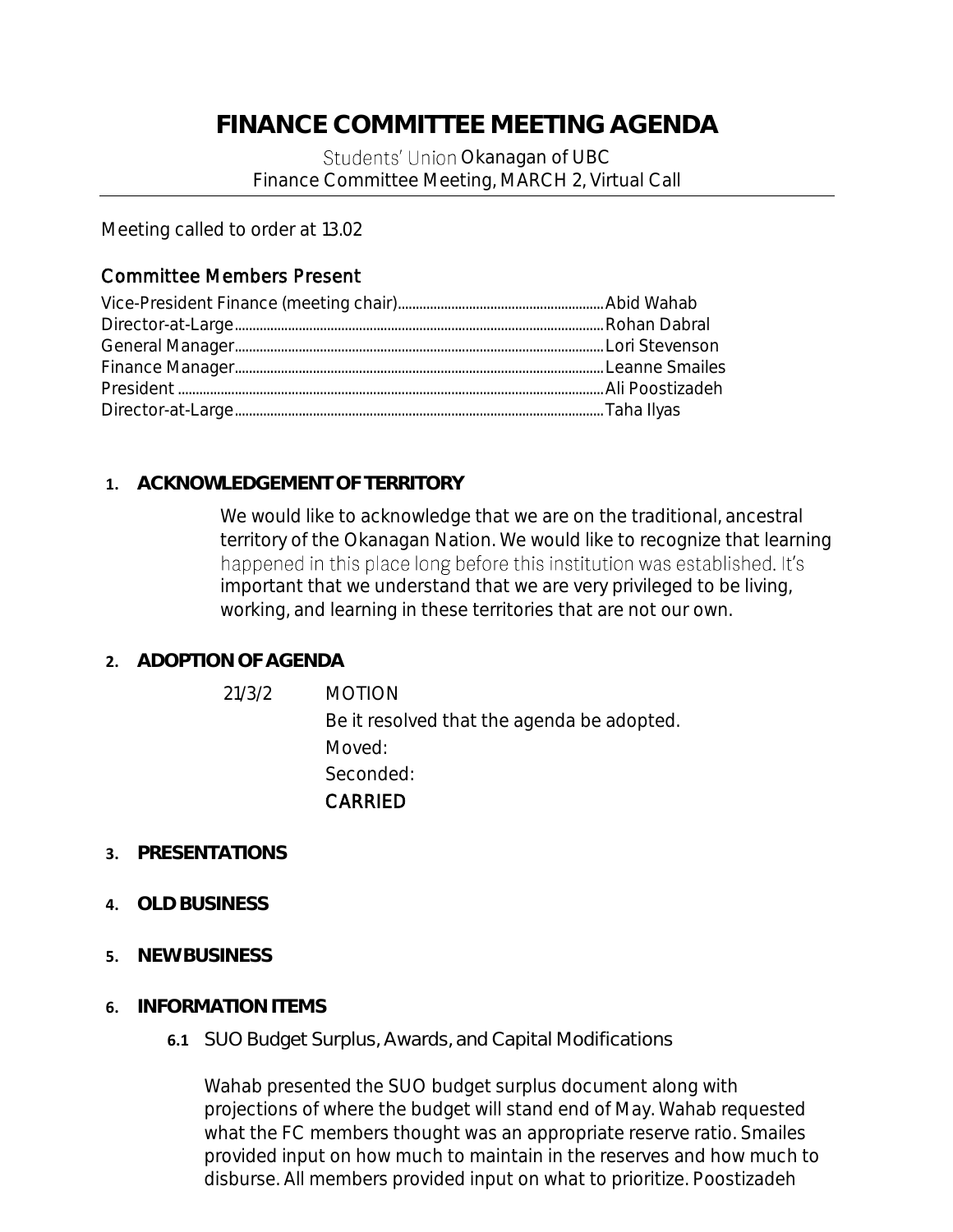commented on UBC's plans. Consensus was reached that the SUO should contribute portions of the surplus to bursaries, financial aid, scholarships, and capital items.

# **7. ADJOURNMENT**

Meeting adjourned at 13.53.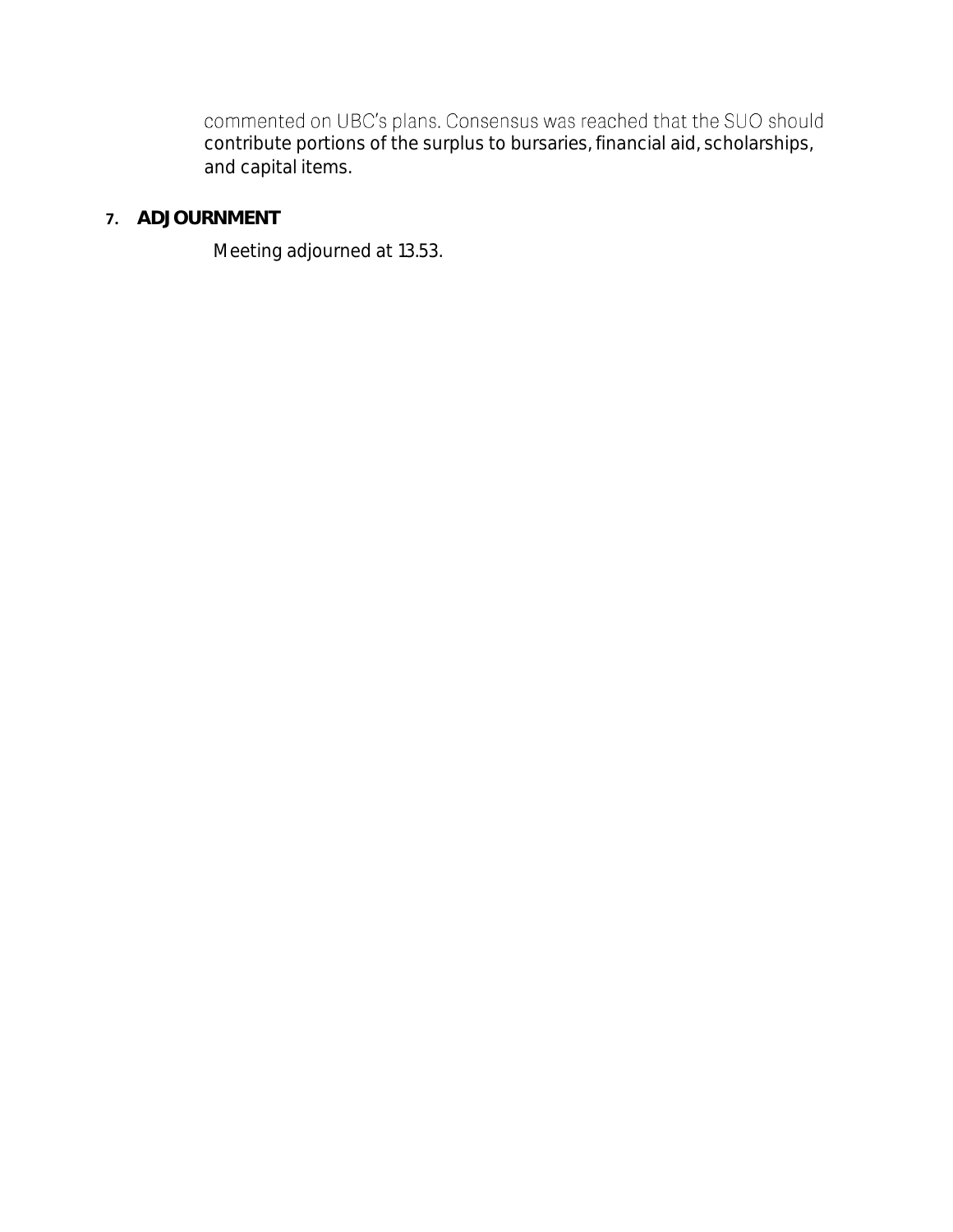# **FINANCE COMMITTEE MEETING AGENDA**

Students' Union Okanagan of UBC Finance Committee Meeting, MARCH 15, Virtual Call

Meeting called to order at 12.03.

# Committee Members Present

## Committee Members Absent

|--|--|--|--|

### **1. ACKNOWLEDGEMENT OF TERRITORY**

We would like to acknowledge that we are on the traditional, ancestral territory of the Okanagan Nation. We would like to recognize that learning happened in this place long before this institution was established. It's important that we understand that we are very privileged to be living, working, and learning in these territories that are not our own.

### **2. ADOPTION OF AGENDA**

- 21/3/15 MOTION Be it resolved that the agenda be adopted. Moved: Lori Seconded: Ali CARRIED
- **3. PRESENTATIONS**
- **4. OLD BUSINESS**
- **5. NEW BUSINESS**
- **6. INFORMATION ITEMS**
	- **6.1 SUO Budget Surplus**

Wahab presented the updated SUO Budget Surplus proposal document, the document included plans to contribute funds to bursaries, endowments, scholarships, food initiatives, and capital item projects. Discussions took place with all committee members present. Poostizadeh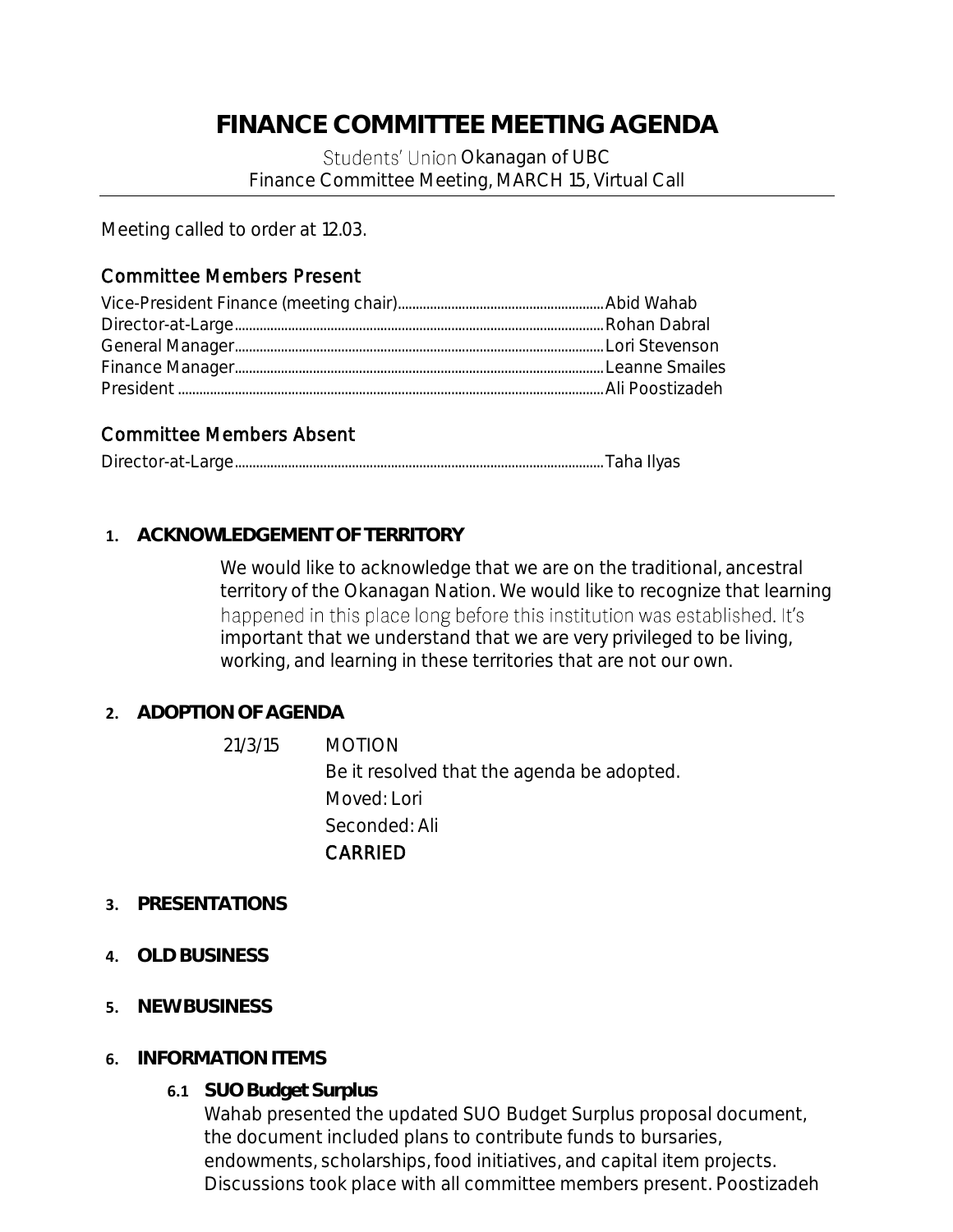provided updates from the UBC Administrative side. Smailes commented on how the payment systems would be set up. Stevenson commented on the logistics of all the endowments. All discussed and agreed that a 50:50 reserve ratio was the most suitable.

**6.2 YTD Financials** Wahab presented the YTD financials and reviewed the SUO business operations.

## **7. ADJOURNMENT**

Meeting adjourned at 1.28pm.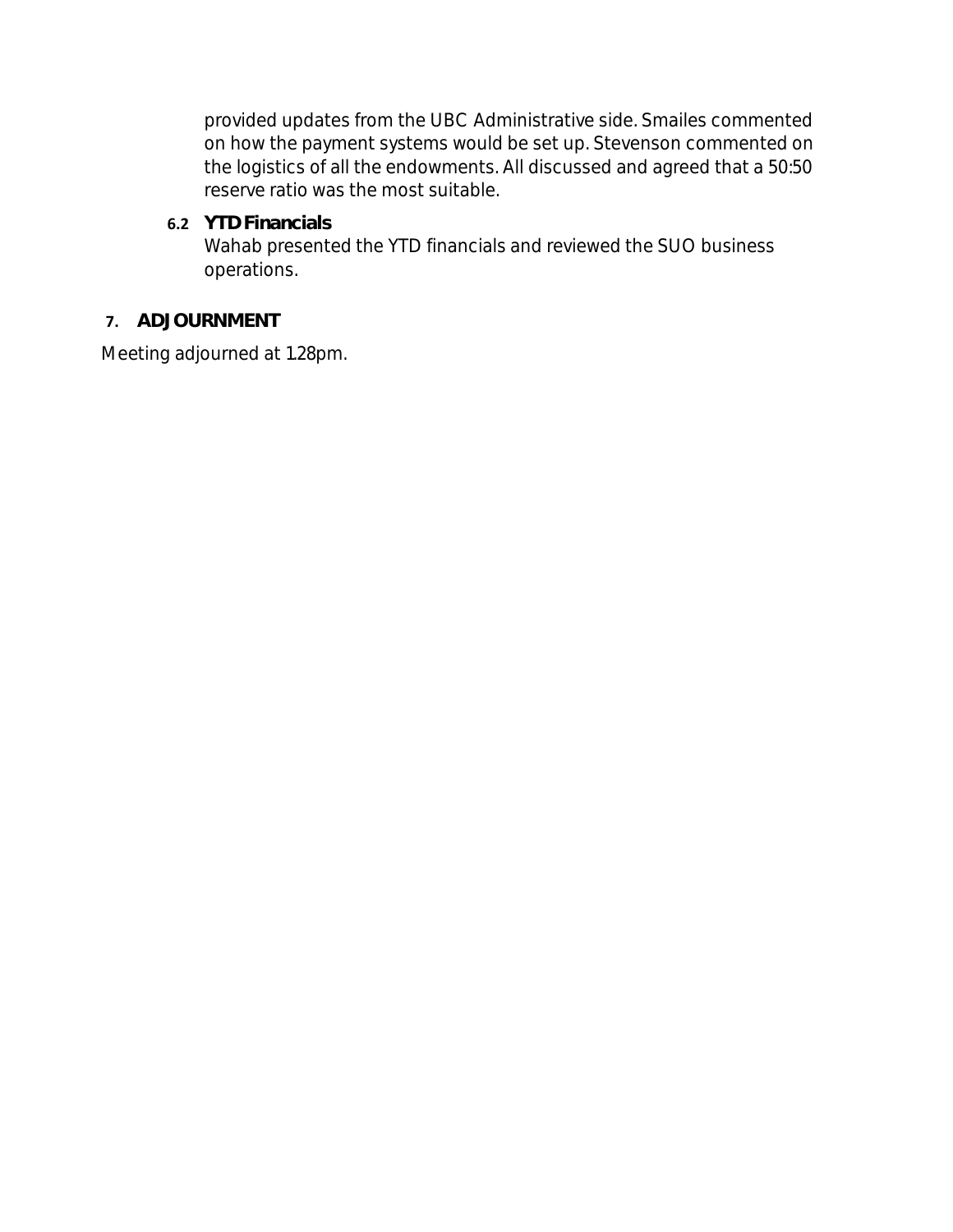# **FINANCE COMMITTEE MEETING AGENDA**

Students' Union Okanagan of UBC Finance Committee Meeting, APRIL 8, Virtual Call

Meeting called to order at 12.04.

## Committee Members Present

## Committee Members Absent

|--|--|--|--|

#### **1. ACKNOWLEDGEMENT OF TERRITORY**

We would like to acknowledge that we are on the traditional, ancestral territory of the Okanagan Nation. We would like to recognize that learning happened in this place long before this institution was established. It's important that we understand that we are very privileged to be living, working, and learning in these territories that are not our own.

#### **2. ADOPTION OF AGENDA**

- 21/4/8 MOTION Be it resolved that the agenda be adopted. Moved: Rohan Seconded: Lori CARRIED
- **3. PRESENTATIONS**
- **4. OLD BUSINESS**
- **5. NEW BUSINESS**
- **6. INFORMATION ITEMS**
	- **6.1 YTD Financials**

Wahab presented the March 31st YTD financials. Smailes noted the highlights from the financials. Noteable highlights included higher Membership fee revenues than projected. Wahab and Smailes noted that there is avenue for greater contribution to the Needs based grant through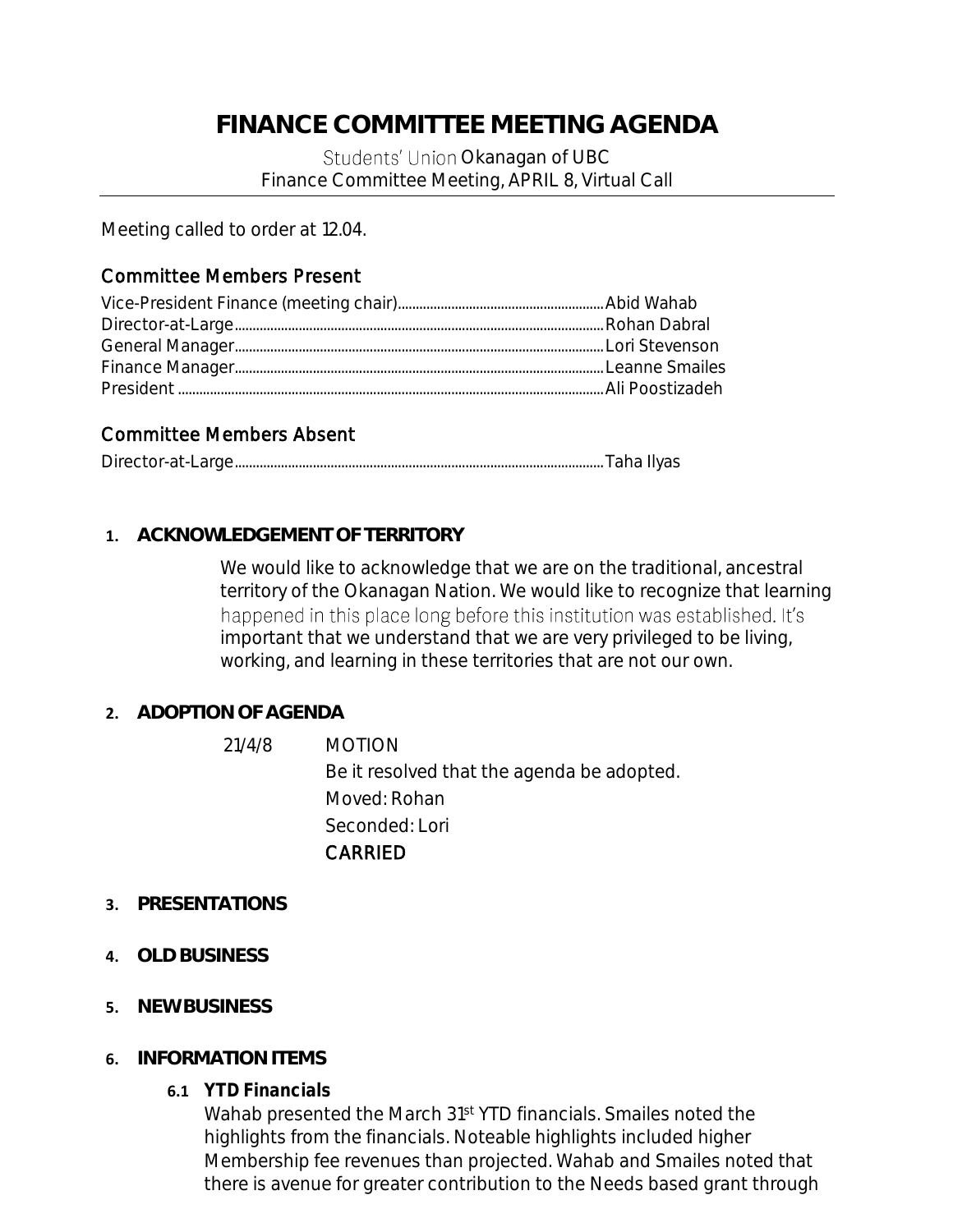moving the budgeted Covid funds from SH&D. All were in favor of recommending an additional contribution to the board.

## **6.2 SUO Investments Presentation**

Stevenson noted that RBC Dominions will be presenting a quarterly investment update on the SUO investments next board meeting. Logistics were discussed.

# **7. ADJOURNMENT**

Meeting adjourned at 12.32pm.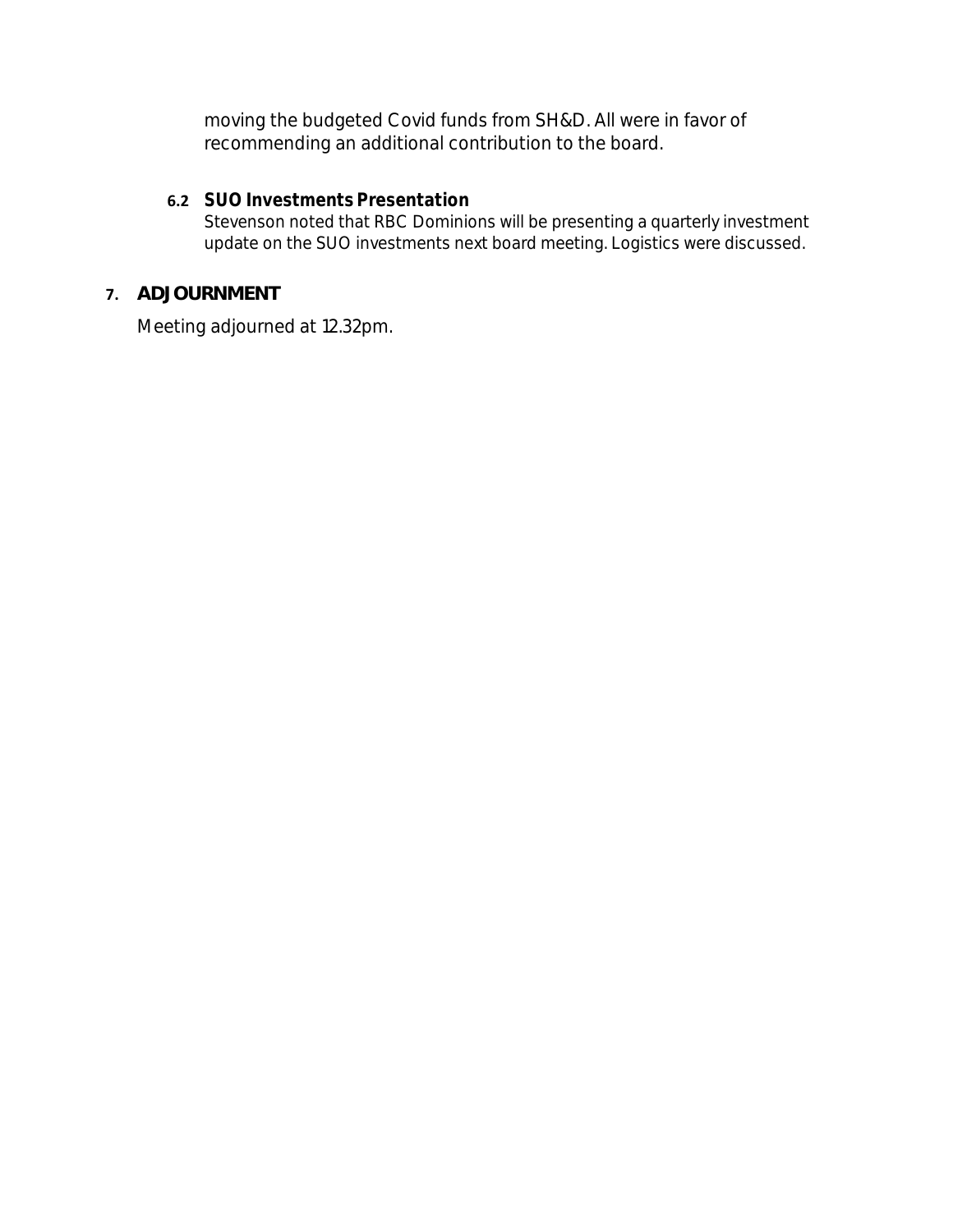# **POLICY COMMITTEE MEETING MINUTES**

Students' Union Okanagan of UBC Policy Committee Meeting, March 11th, 2021, Virtual Call

11:00 AM - CALL TO ORDER

# Committee Members Present

### **1. ACKNOWLEDGEMENT OF TERRITORY**

We would like to acknowledge that we are on the traditional, ancestral territory of the Okanagan Nation. We would like to recognize that learning happened in this place long before this institution was established. It's important that we understand that we are very privileged to be living, working, and learning in these territories that are not our own.

- **2. ADOPTION OF AGENDA**
- **3. PRESENTATIONS**
	- **3.1** Student Association Regulation Proposal Kootenayoo and Rusch co-presented the regulations. The committee reviewed and made amendments as need be.
- **4. OLD BUSINESS**
	- **4.1** Housekeeping of Media Fund

Kootenayoo asked the Committee if there was research we wanted to conduct and amend the regulation further.

Naqvi discussed the long-term sustainability of the Media fund itself and the SUOs need to expand this regulation if they continue to collect the fee. Rogers provided an update on the TOR and discussed that the first step is amending those.

Stevenson agreed and added that regulation change would follow later. Kootenayoo to send out a doodle poll for meet with Media Fund recipients and committee.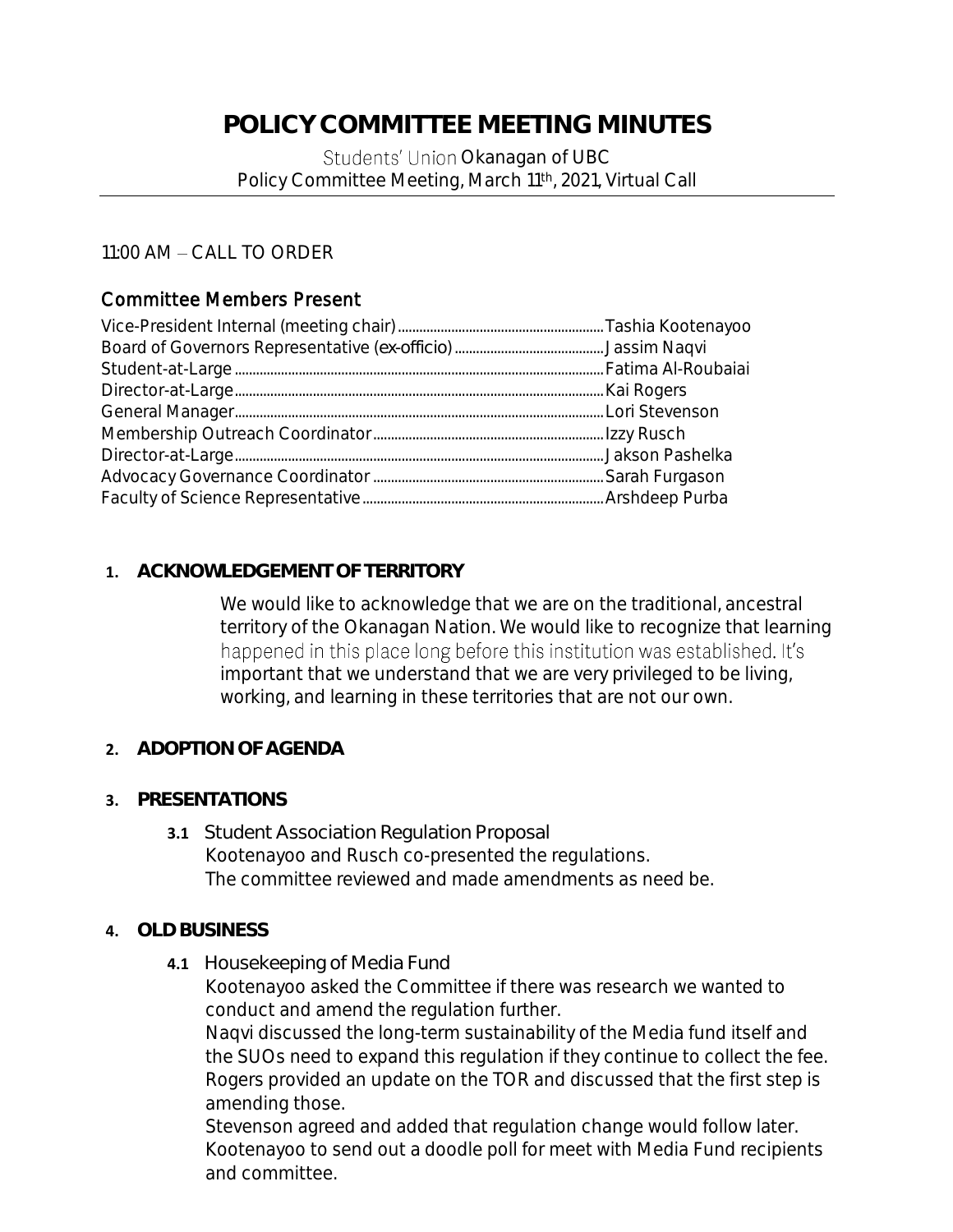**4.2** Board of Governors and Senate Elections

Naqvi led the discussion on the lack of regulation governing the BOG and Senate Elections. He pointed out the importance of highlighting these elections to further involve students in the University government structures.

Rogers questioned whether the SUO had the capacity to facilitate these elections and wondered if it was the Students' Union would be financial responsible or if the University would cover the costs associated with running/organizing an election.

Al-Roubaiai asked about the costs of elections and what it would need to occur to take on this responsibility.

Stevenson discussed the difference in these two distinct structures (Senate and SUO) and the confusion of hosting two separate elections at the same time would pose for our membership. She highlighted the cost of the CRO and promotion in our own elections and how UBC would have to pay for that if they wanted us to host their elections.

Rogers built on that by highlighting issues of over saturation for membership and pointed out the AMS past elections demonstrated issues of running UBC elections.

Kootenayoo discussed the AMS example as they took on these elections through a mere Board of Directors resolution which meant this past year when they decided to no longer host the responsibility it was a motion and did not reflect the interest of the student body at large. As such, it means taking on these elections is not as easy we past thought in September. Naqvi pointed out that students suffer with the lack of involvement in Senate and Board of Governor elections. He argued it is the responsibility of the SUO to ensure student voices are represented at all levels. Additionally, he agreed a transition would take time and would need various election procedures but would be beneficial for students. Kootenayoo tabled the discussion.

# **5. NEW BUSINESS**

# **6. INFORMATION ITEMS**

### **6.1** Roundtable

Stevenson discussed the Oversight Committee meeting and their review of the regulations pertaining to their mandate.

Rogers will make a proposal to change the review of executive structure.

# **7. ADJOURNMENT**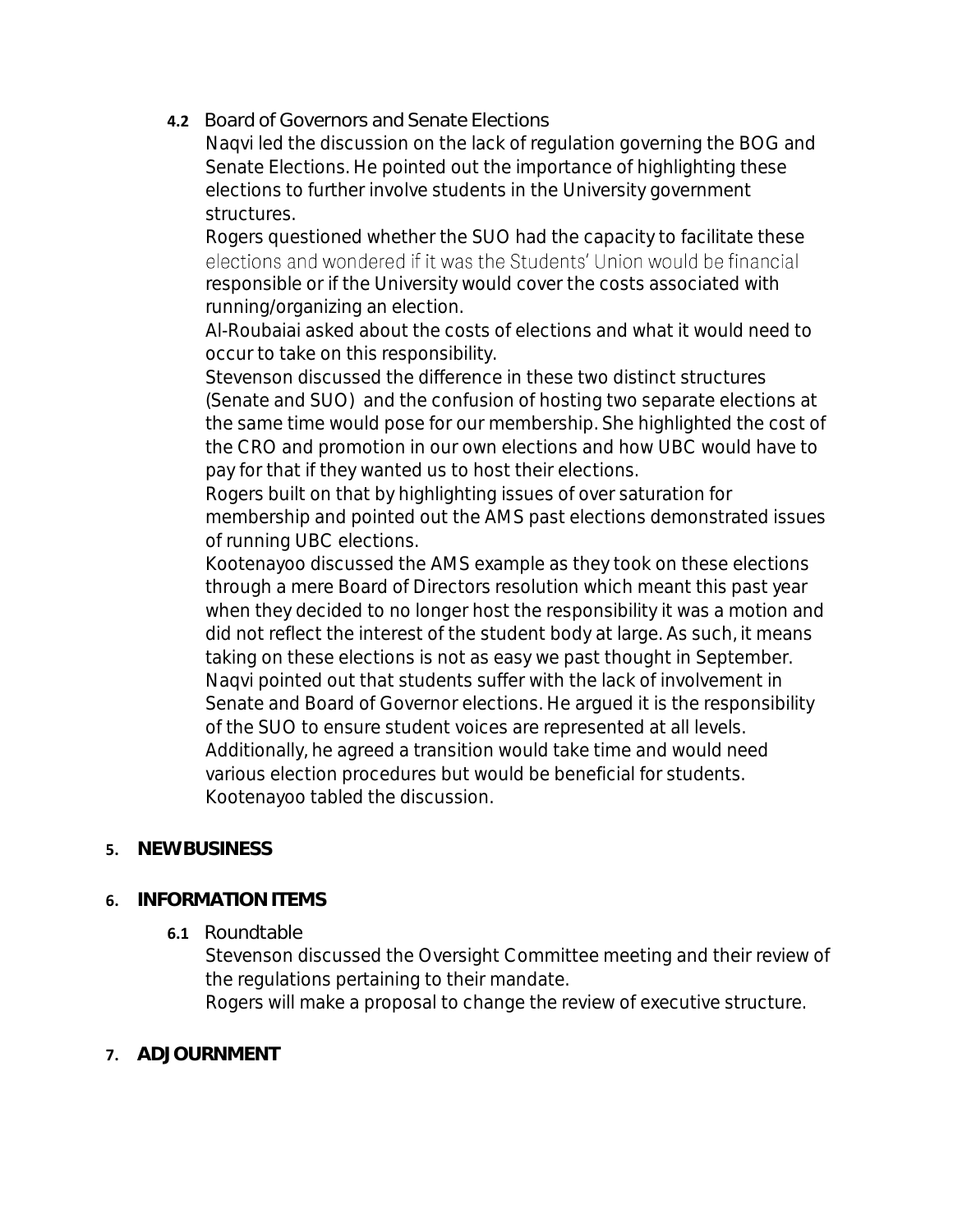# **CAMPUS LIFE COMMITTEE MEETING MINUTES**

Students' Union Okanagan of UBC Campus Life Committee Meeting, March 25, 2021, Zoom

 $10:05 - CALL$  TO ORDER

# Committee Members Present

# Members Absent

| Senior Manager Student Experience Office, Academic Advising Phil Bond |  |
|-----------------------------------------------------------------------|--|
|                                                                       |  |

# **1. ACKNOWLEDGEMENT OF TERRITORY**

We would like to acknowledge that we are on the traditional, ancestral territory of the Okanagan Nation. We would like to recognize that learning happened in this place long before this institution was established. It's important that we understand that we are very privileged to be living, working, and learning in these territories that are not our own.

### **2. INFORMATION ITEMS**

**2.1** March is Nutrition Month Meal Kit Giveaway Haugen shared the success from the last meal kit giveaway and the positive reception of the expanded giveaway from today. He hopes to continue this initiative for next winter term.

### **3. NEW BUSINESS**

**3.1** Minari Film Screening

Haugen spoke about the possibility of procuring an online screening of the Oscar nominated film Minari. A semi-autobiographical take on a family of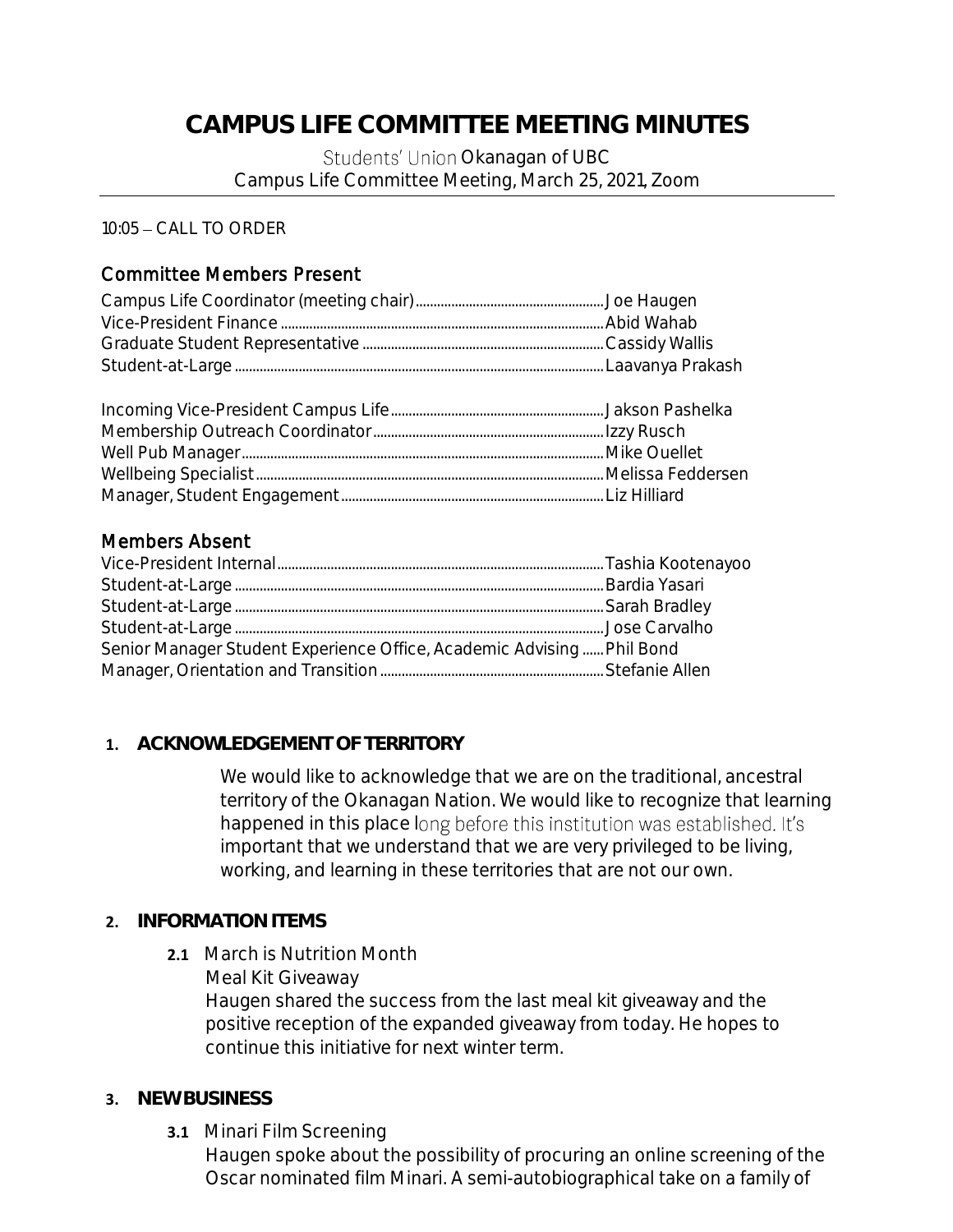South Korean immigrants who try to make it in rural America during the 1980s. He's in contact with the production company to discuss the associated costs and availability.

**3.2** End of Term Programming

Pashelka used De-Stress for Success as an example for programming with its slate of mental health and well-being related offerings. He expanded on the idea of creating sleep and rest initiatives with resources for students that Campus Life could offer.

Wallis talked about the sleep workshop she hosted during Thrive and will reach out to the graduate psych students for more info.

Wahab offered the idea of finding meditation related resources for students to help them during finals.

Rusch suggested throwing eggs at trees (in the forest), then scream and yell as a means to decompress and relax. It was noted that the eggs are beneficial as a means of nourishment for the environment.

Hilliard mentioned that a subscription to the Calm app or related could be well received.

**4. ADJOURNMENT**

10:35 – Meeting Adjourned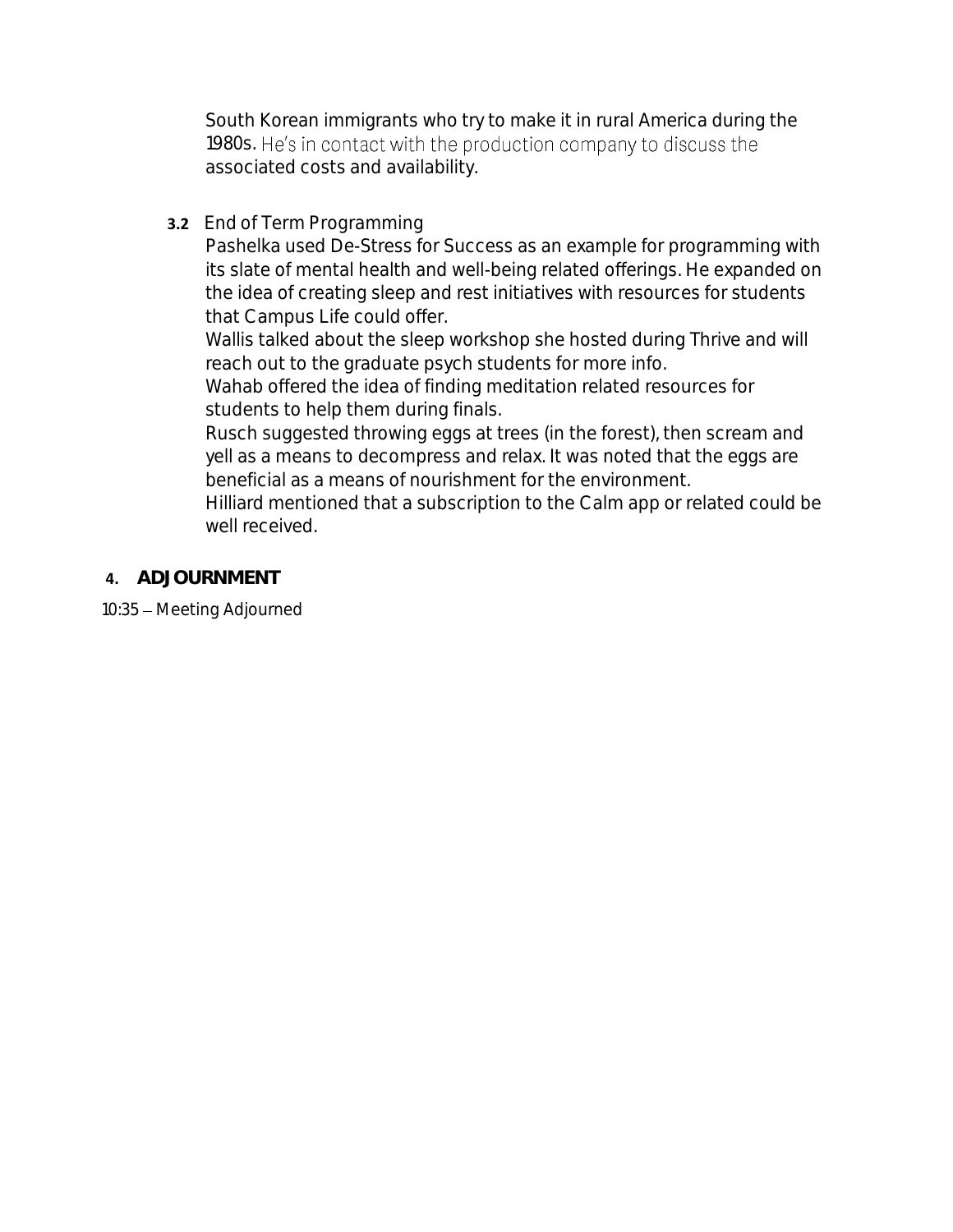# **CAMPAIGNS COMMITTEE MEETING MINUTES**

Students' Union Okanagan of UBC Campaigns Committee Meeting, April 7, 2021, Virtual Call

Meeting called to order at 10:08

# Committee Members Present

| Faculty of Health and Social Development Representative Naomi Maldonado-Rodriguez |  |
|-----------------------------------------------------------------------------------|--|
|                                                                                   |  |
|                                                                                   |  |
|                                                                                   |  |

# Committee Members Absent

| Faculty of Creative and Critical Studies Representative Sage Cannon |  |
|---------------------------------------------------------------------|--|
|                                                                     |  |
|                                                                     |  |

# **1. ACKNOWLEDGEMENT OF TERRITORY**

We would like to acknowledge that we are on the traditional, ancestral territory of the Okanagan Nation. We would like to recognize that learning happened in this place long before this institution was established. It's important that we understand that we are very privileged to be living, working, and learning in these territories that are not our own.

### **2. OLD BUSINESS**

**2.1** Review of 2020/21 Campaigns

Committee members discussed the highlights and challenges of the 2020/21 campaigns.

2.1.1 Open Educational Resources Members agreed the campaign was well received and engaging.

2.1.2 Take it Over Campaign

Members liked the video content provided throughout the campaign.

2.1.3 Sustainability Campaign

Kootenayoo thought more promotion would have been helpful. Brown like the idea of getting Faculties more involved in the promotion of sustainability initiatives.

Poostizadeh liked the student engagement on the water bottle share program; giving students the opportunity to be part of SUO initiatives provides valuable experience.

2.1.4 Fairness for International Students Poostizadeh acknowledged that it is difficult to engage students on this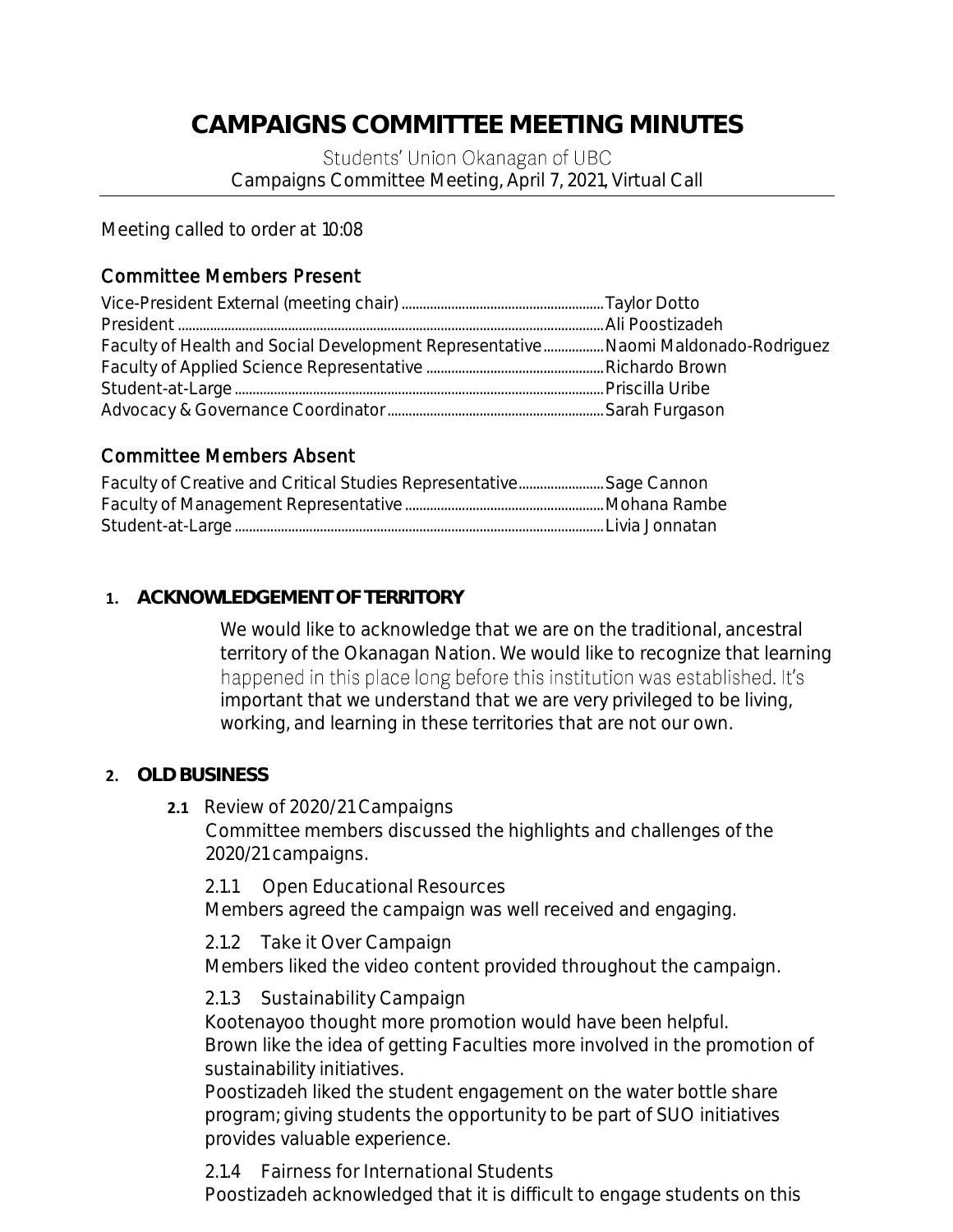campaign without the option for in-person interaction.

2.1.5 Sexual Assault Awareness Month

Brown mentioned that he received good feedback on doing the class talks. Dotto asked what would help directors get more comfortable doing class talks.

Brown thought having a workshop on how to conduct a class talk would help board/committee members feel more comfortable doing a class talk. Maldonado-Rodriguez liked the promo for the Tea Talk event.

2.1.6 Social Media Recommendations

Maldonado-Rodriguez thought there needed to be a central location for the campaigns information so that social media posts refer to additional information that can be easily found.

Uribe thought more videos (eg. IGTV) would help engage students on the topics.

Brown thought more small info posts would be good to keep people engaged (eg. Answer this question and win a small prize).

Poostizadeh said more posts letting students know when and where to find tabling will lead to an increase in engagement since students will want that in-person interaction.

Maldonado-Rodriguez added that a committee "highlight" from the year would be nice for members to see.

- **3. NEW BUSINESS**
	- **3.1** Recommendations for 2021/2022 committee

Kootenayoo suggested the person in charge of social media could come to some meetings to encourage better communication.

Poostizadeh thought perhaps there could be standing meetings where the Campaigns and Campus Life committees could run either joint meetings or the chairs attend each other's meetings.

Brown liked the ice breakers at the beginning of each meeting.

**3.2** Questions

Ahmed asked what success the committee has had working with SVPRO on SAAM.

Kootenayoo stated that the SUO meets with SVPRO monthly and has a great working relationship. Additionally, the SUO works with SVPRO on SAAM initiatives.

# **3.3** Closing Remarks

Dotto congratulated Kootenayoo, Uribe, and Ahmed on being elected to the 2021-22 Board of Directors and thanked the committee members for their work throughout the year.

# **4. ADJOURNMENT**

Meeting adjourned at 10:57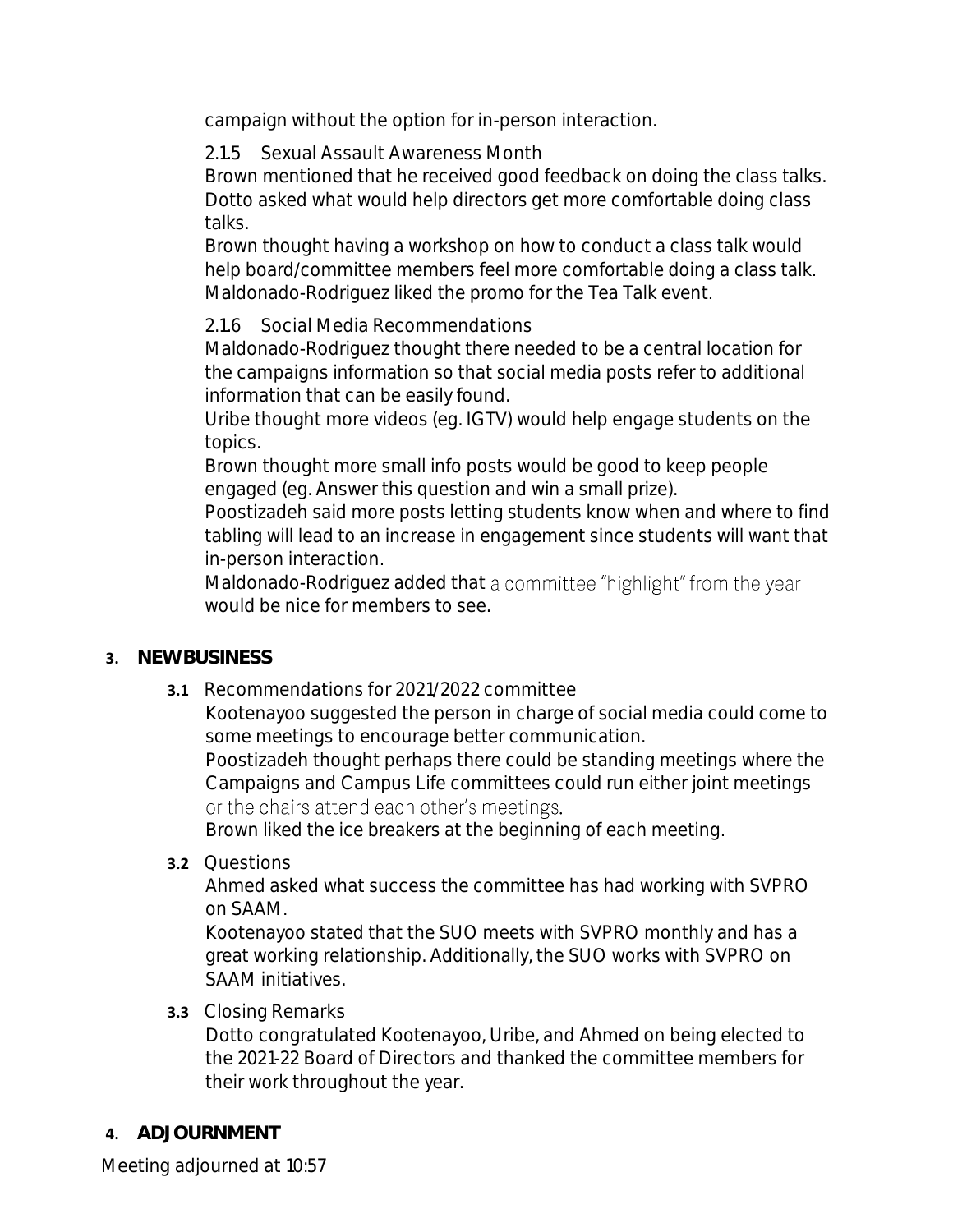# **RESOURCE CENTER ADVISORY COMMITTEE MEETING MINUTES**

Students' Union Okanagan of UBC

Resource Center Advisory Committee Meeting, March 23, 2021, Virtual Call

Meeting called to order at 14:02

# Committee Members Present

| Health & Social Development Representative (co-chair)  Naomi Maldonado-Rodriguez |  |
|----------------------------------------------------------------------------------|--|
|                                                                                  |  |
|                                                                                  |  |
|                                                                                  |  |
|                                                                                  |  |

# Committee Members Absent

# Staff Present

Advocacy & Governance Coordinator.............................................................Sarah Furgason

# **1. ACKNOWLEDGEMENT OF TERRITORY**

We would like to acknowledge that we are on the traditional, ancestral territory of the Okanagan Nation. We would like to recognize that learning happened in this place long before this institution was established. It's important that we understand that we are very privileged to be living, working, and learning in these territories that are not our own.

# **2. OLD BUSINESS**

- 2.1 Environmental Scan Committee members provided an overview of environmental scan results.
- **2.2** Consultations Committee members gave their findings from consultations.

# **3. NEW BUSINESS**

- **3.1** Recommendations Committee members discussed their ideas for recommendations.
- **4. ADJOURNMENT**

Meeting adjourned at 14:55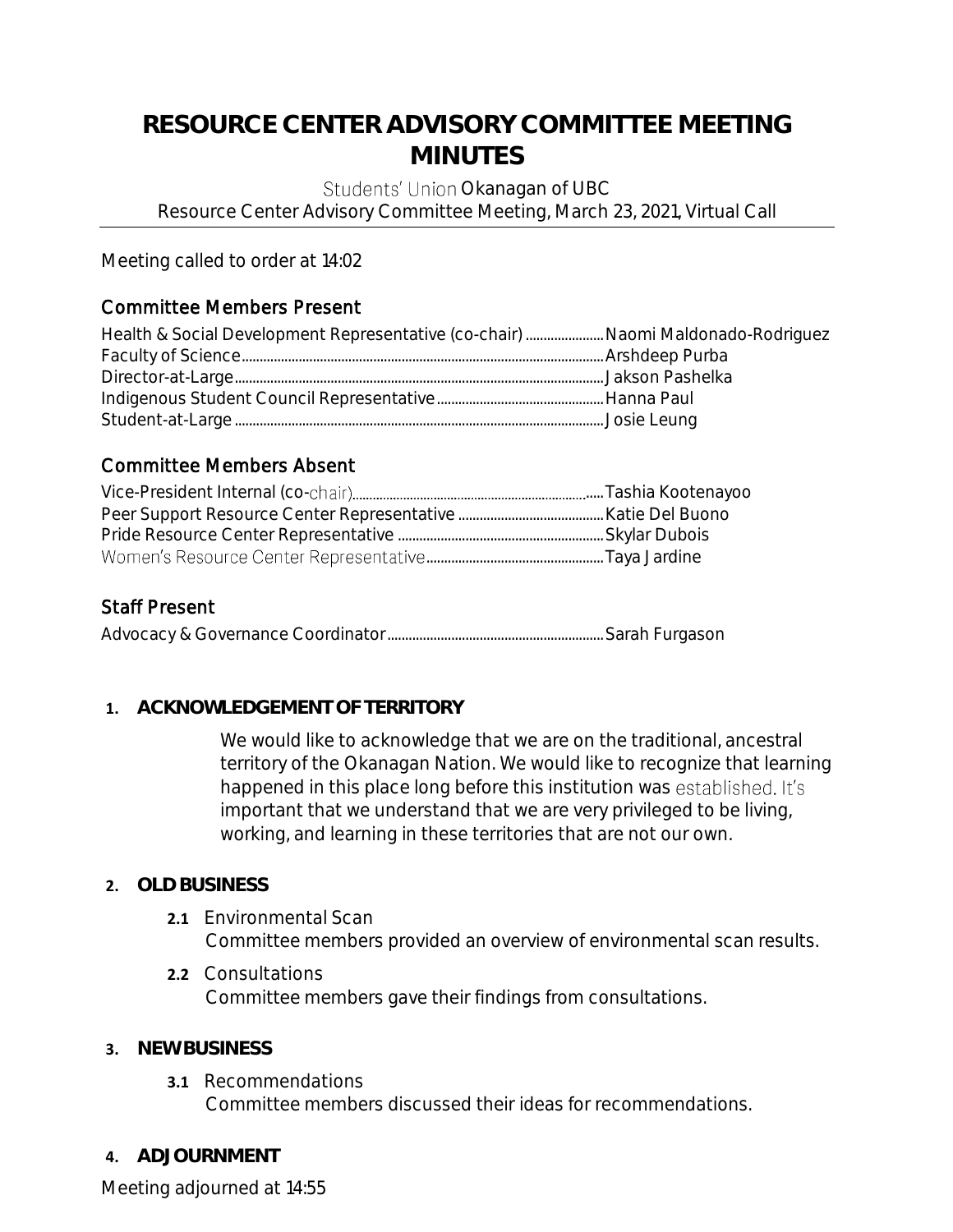# Resource Center Advisory Committee Report

### Mandate:

- 1. To re-evaluate the Resource Centre spaces and structures;
- 2. To consult with the Equity and Inclusion Office on the space and needs of our members;
- 3. To make recommendations on the creation of a new Resource Center Structure;
- 4. To conduct an environmental scan of the processes and consultation feedback to demonstrate areas of improvement etc.

## Members:

| Health & Social Development Representative (co-chair)  Naomi Maldonado-Rodriguez |  |
|----------------------------------------------------------------------------------|--|
|                                                                                  |  |
|                                                                                  |  |
|                                                                                  |  |
|                                                                                  |  |
|                                                                                  |  |
|                                                                                  |  |
|                                                                                  |  |

# Meeting Dates:

January 18, 2021 February 26, 2021 March 23, 2021

# Recommendations:

- 1. Acknowledging the scope and limitations of the Resource Centre Advisory Committee, an independent/external consultant should be hired to conduct an audit of equity, diversity, and inclusion (EDI) practices, procedures, and policies of the SUO and provide recommendations based on their findings.
- 2. The incoming board of directors, in collaboration with representatives from the Resource Centers, must define procedures for equitable honoraria allocation and distribution to Resource Centers.
- 3. Honoria for Resource Centers should be provided independently from the funds allocated to the Resource Centers.
- 4. Recognizing the needs for better leadership transition, the incoming VP Internal will facilitate activities (e.g. team building workshop, leadership development, etc.) during orientation with incoming Resource Center team members.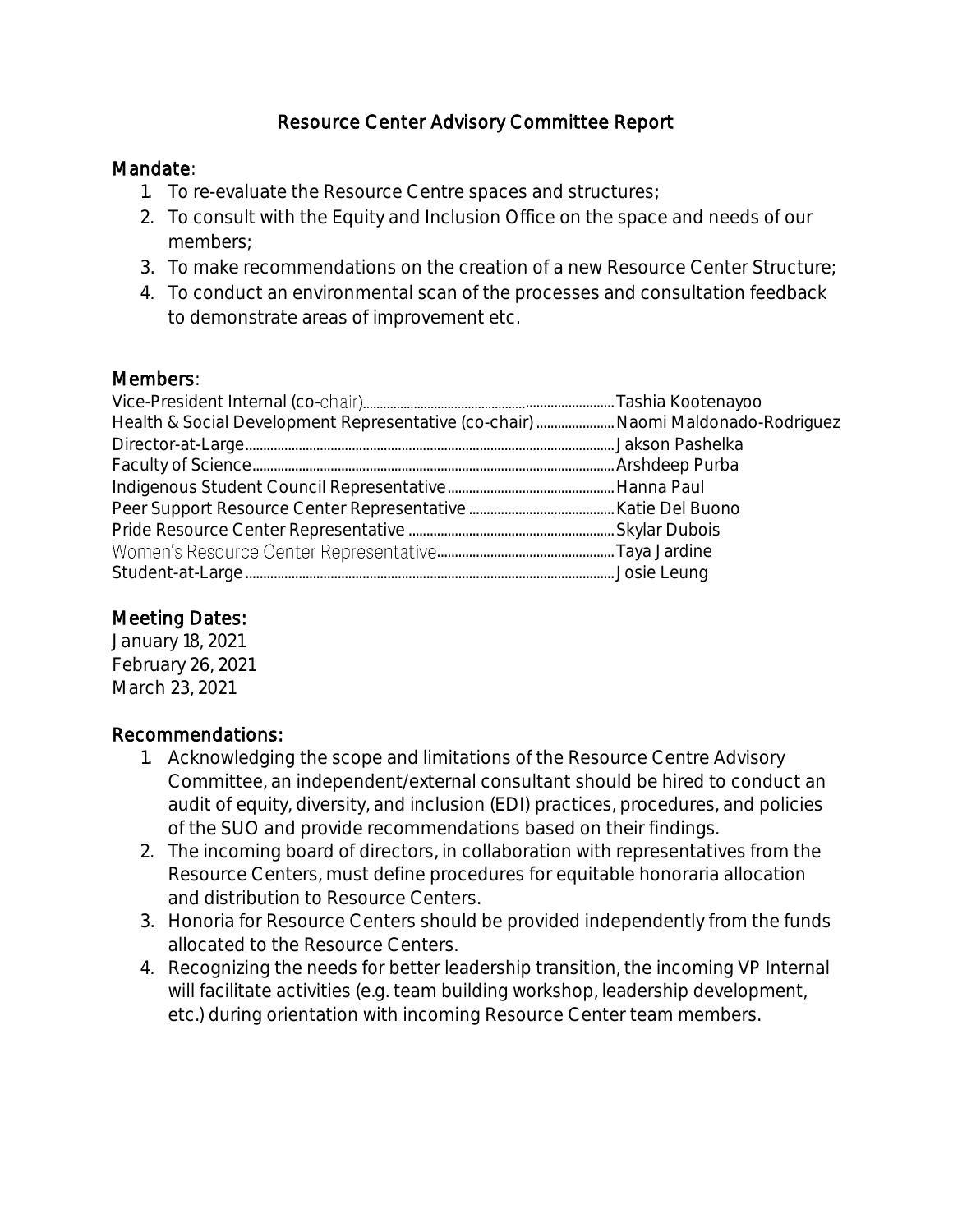

# **University of British Columbia Student's Union Okanagan**

# **General Election**

**2021-2022**



March 25, 2021 Prepared by the Chief Returning Officer Students' Union of UBC Okanagan UNC 133-3272 University Way Kelowna, BC V1V 1V7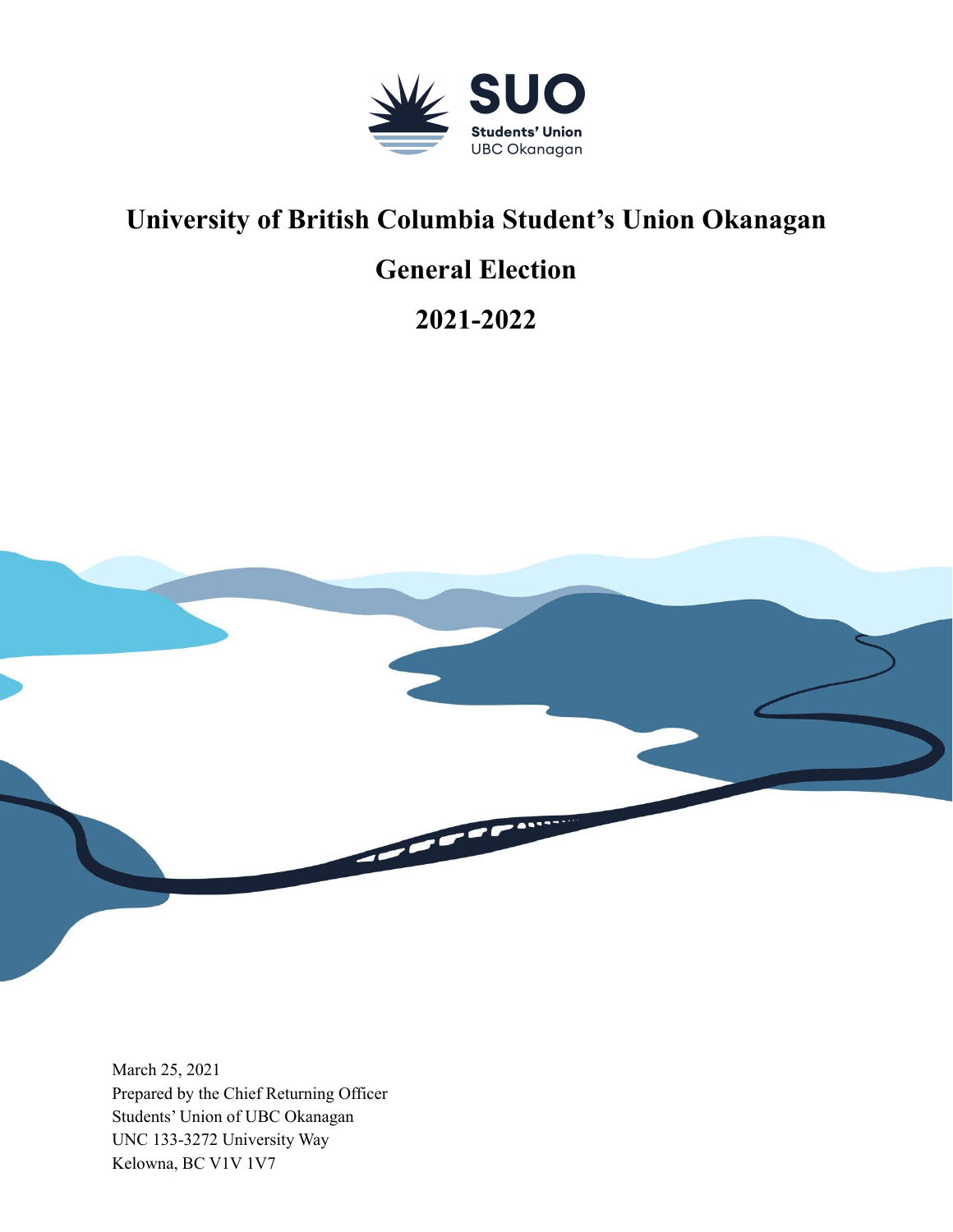March 25th, 2021

Dear Chairperson of the SUO of UBC Board of Directors,

Every year the Board is responsible for ratifying the elections report. Approval of this report makes the election results final. I submit this report as the Chief Returning Officer (CRO) with the following motions that I ask the Board to approve:

- 1. Be it resolved that the SUO of UBC Board of Directors approve the 2021 General Election report as submitted by the Chief Returning Officer.
- 2. Be it further resolved that the SUO of UBC Board of Directors approve the destruction of the nomination forms used in the 2021 General Election.

This report is to be accepted as an all or nothing package and without amendments. If the Board sees changes should be made, the report will need to be taken off the table for changes and further consideration.

Respectfully submitted,

Juzzo

Tyleigh Massey-Leclerc *Chief Returning Officer*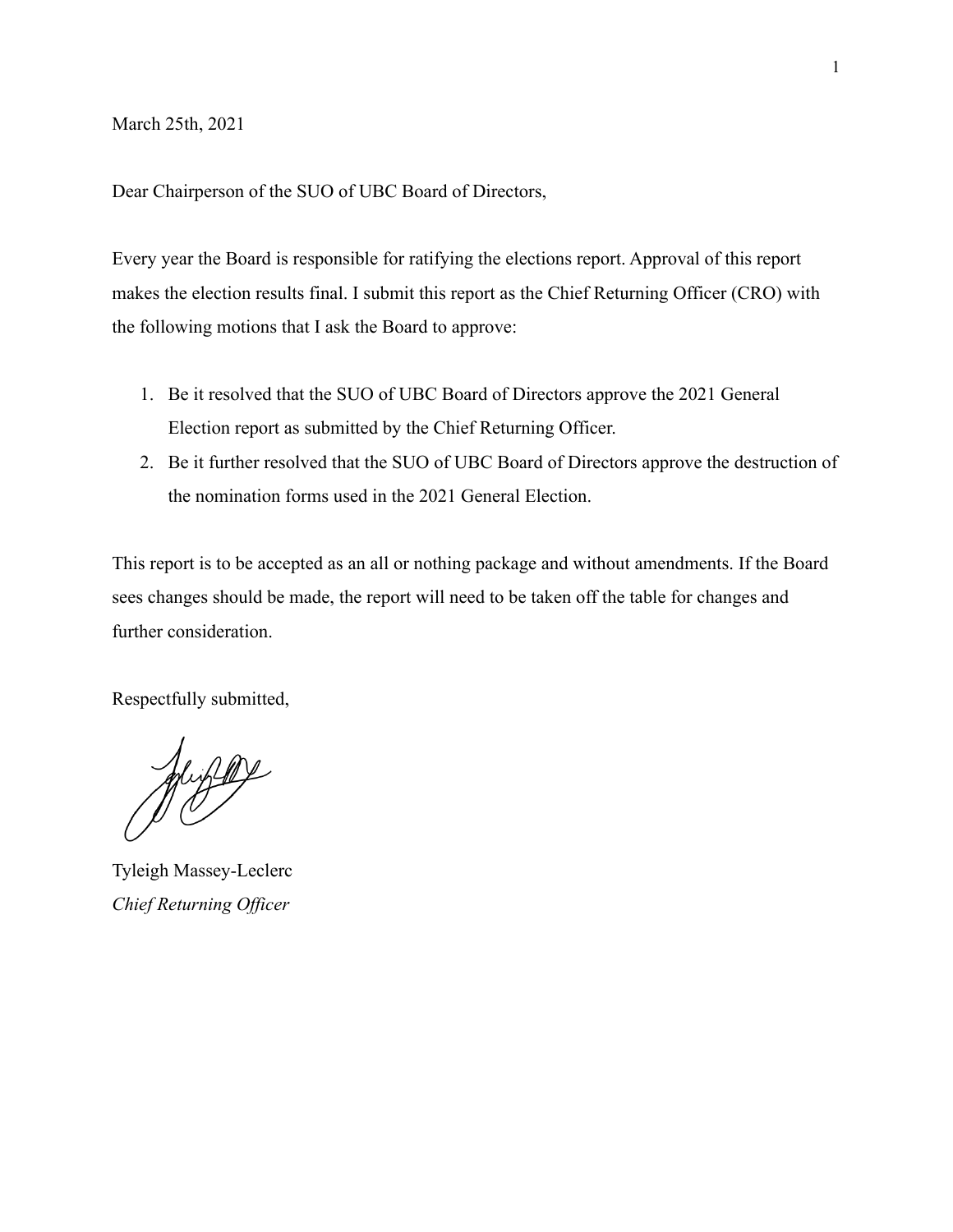# **Table of Contents**

| Introduction                                   | 3  |
|------------------------------------------------|----|
| <b>Candidate Positions</b>                     | 4  |
| <b>Election Officials</b>                      | 4  |
| Timeline                                       | 5  |
| <b>Marketing Efforts</b>                       | 8  |
| Campaign Period                                | 11 |
| <b>Voting Procedure</b>                        | 13 |
| <b>Suggestions and Recommendations</b>         | 14 |
| Conclusion                                     | 17 |
| Appendix I: Unofficial Results                 | 18 |
| Appendix II: Complaints and CRO Determinations | 21 |
| Appendix III: Proposed changes to Regulations  | 24 |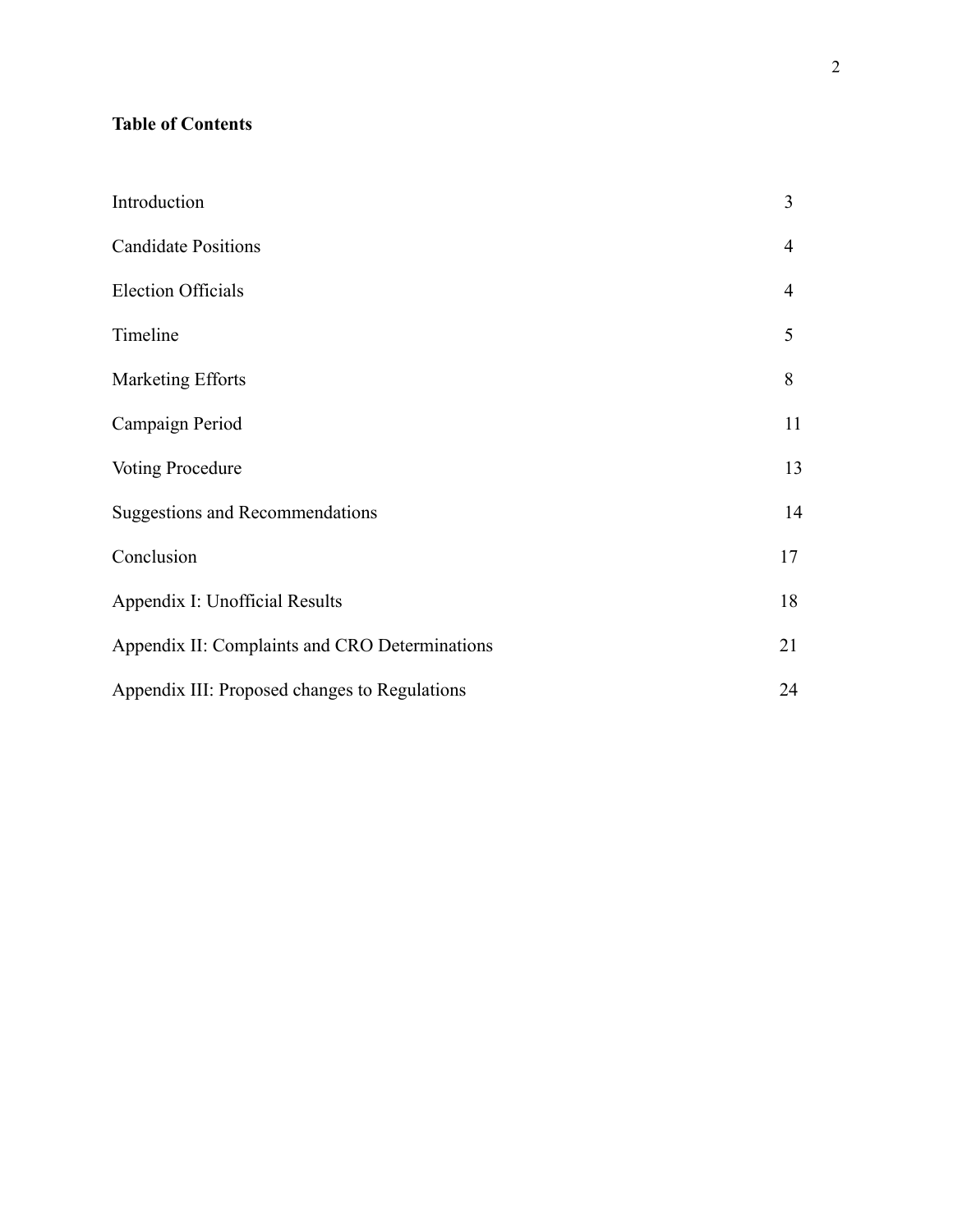#### **Introduction**

This report serves as official documentation for the 2021 SUO of UBC General Elections. It shall contain details of the procedures followed before the elections; the announcement of the election, the call for nominations and ensuing nomination period; the campaign period, the voting period and thereafter the announcement of the results.

It is to provide a clear report of how the elections were carried out, permitting that due process was followed to provide a free, fair and transparent election. I also hope that it serves as a template for future CROs to follow when preparing to organize an election.

This General Election follows on the heels of the 2020 By-Election - the first SUO Board of Directors Election to be carried-out exclusively online. Given the extenuating circumstances of an online learning environment in the wake of the ongoing pandemic, accommodations were made to improve student accessibility to election proceedings and to ensure the general health and safety of our SUO members.

Regards, Tyleigh Massey-Leclerc *Chief Returning Officer*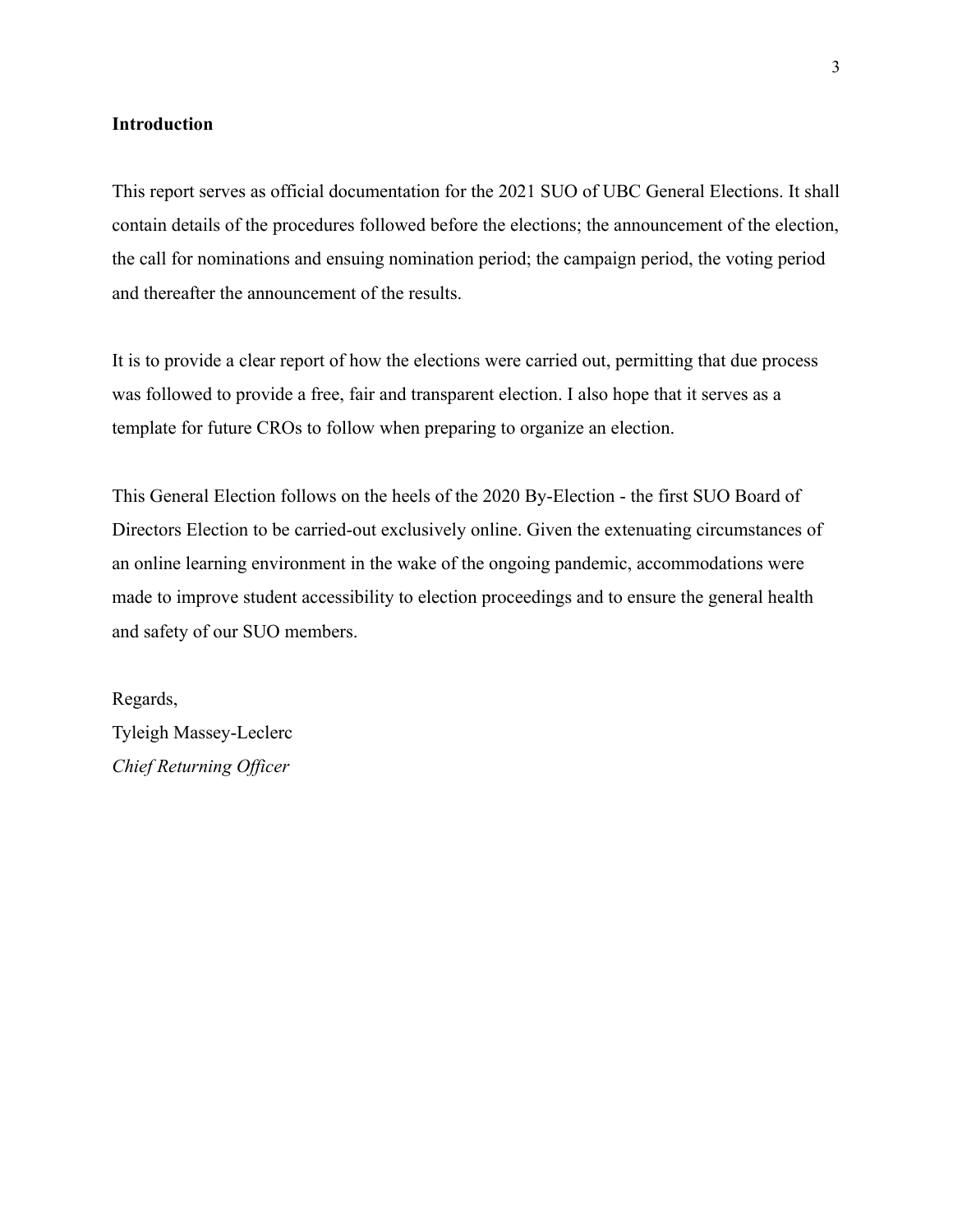#### **Candidate Positions**

The following positions were included in the SUO of UBC 2021 General Elections:

President Vice-President Finance and Administration Vice-President Campus Life Vice-President External Vice-President Internal

Director at Large (x4)

Graduate Student Representative Faculty of Applied Science Representative Faculty of Creative and Critical Studies Representative Faculty of Education Representative Faculty of Health and Social Development Representative Faculty of Management Representative Irving K. Barber School of Arts and Sciences, Sciences Representative Irving K. Barber School of Arts and Sciences, Arts Representative

#### **Election Officials**

*Chief Returning Officer (CRO)* Tyleigh Massey-Leclerc *Deputy Returning Officer (DRO)* Maya Peterson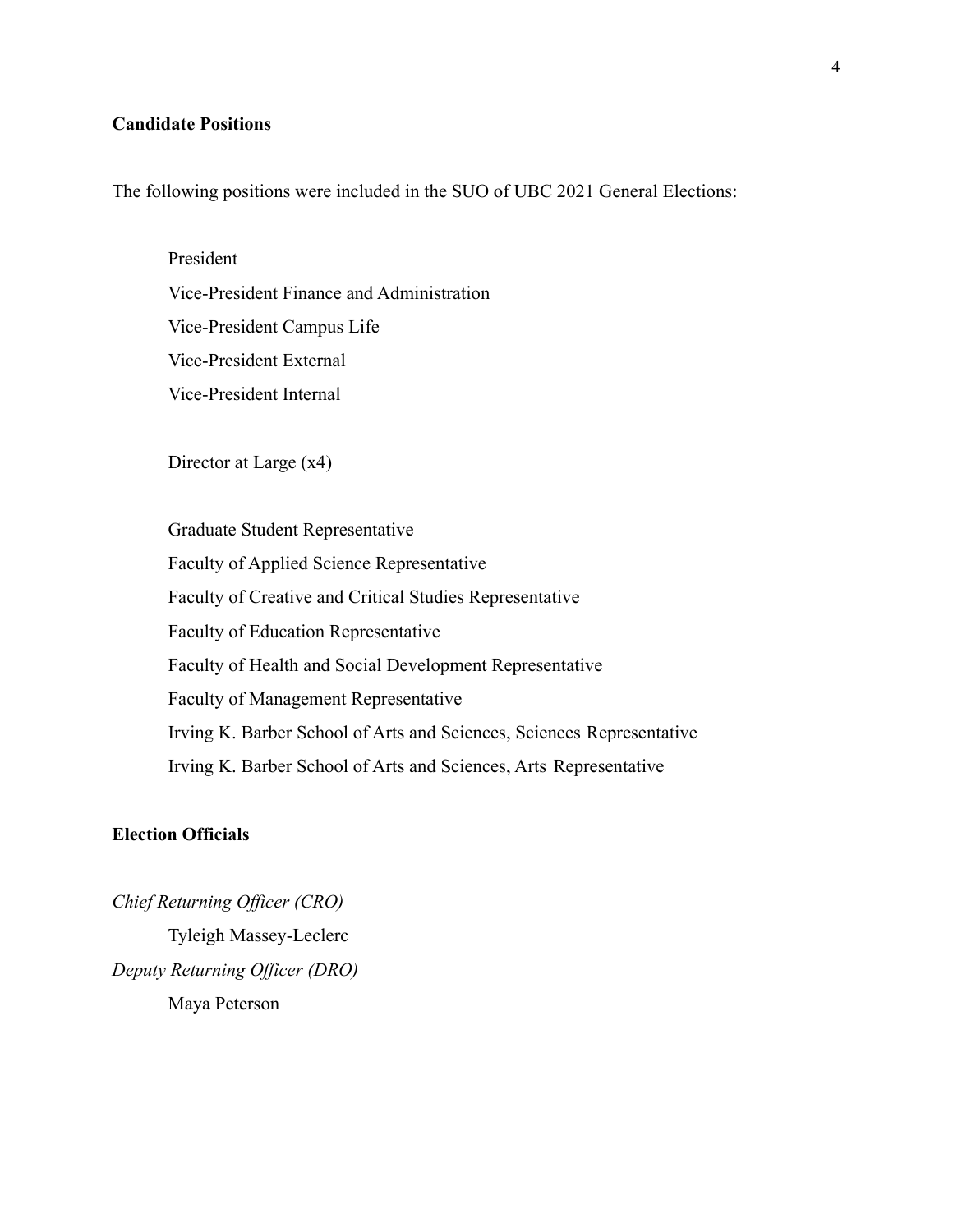#### **Timeline**

#### *December 16th, 2020 to January 24th, 2021 - Planning Period*

The electoral committee met well in advance of the prenomination period in order to discuss several added features to the election and to accommodate the extended winter break before classes resumed on January 11th, 2021. The committee agreed that designing new Nomination and Information packages for incoming candidates was needed. Additionally, the first ever candidate Information Session was scheduled to occur during the nomination period. The committee designated significant time and efforts during the planning period to increase marketing and promotional presence, member awareness, and online accessibility.

#### *January 25th to January 31st - Prenomination Period*

Elections were announced on Monday, January 3rd via the SUO of UBC Elections Facebook page and Instagram account. Call-for-nomination posters were also displayed around the UNC and Commons buildings. This provided the official timeline for the elections and allowed those interested in running to prepare. The Nomination and Information packages began circulation, which included a full list of available positions.

#### *February 1st to 12th - Nomination Period*

The nomination period opened at 8:00 AM on Monday, February 1st and closed at 4:00 PM on Friday, February 12th. The committee extended the nomination period by one week; devoting a total of two weeks to open nominations. A 'Candidate Information Session' was hosted as a webinar on Tuesday, February 9th at 6:00 PM via *Zoom* by the CRO and the acting SUO Executive Committee. This meeting was open invite and accessible to all SUO members. Each committee member gave a brief oral presentation regarding their role, followed by a Q&A portion whereby participants could inquire about the responsibilities and experience of each executive. This session was recorded with closed captioning and made available to those unable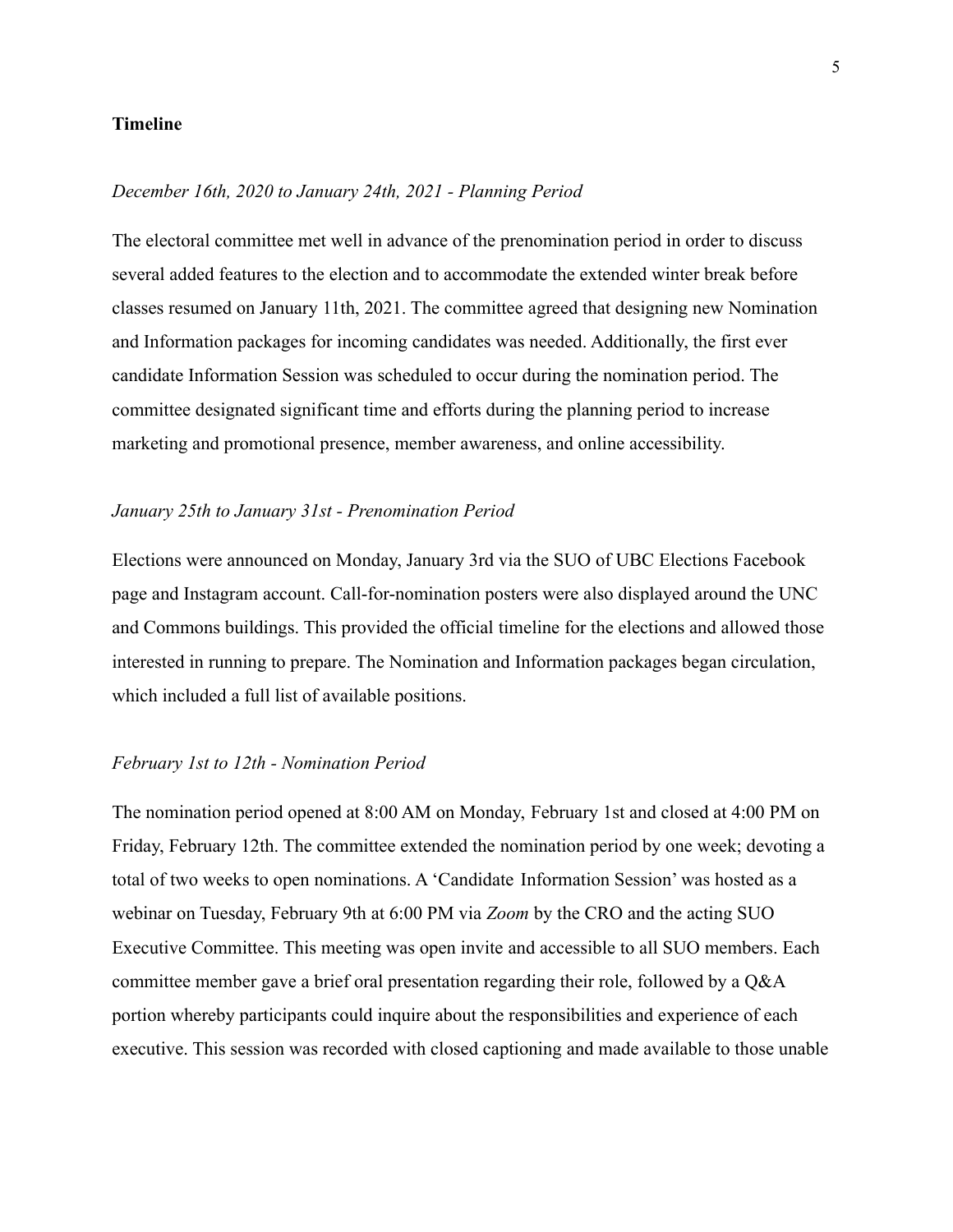to attend. Candidates were required to submit their nomination form to the CRO by email before the close of the nomination period on February 12th at 4:00 PM.

#### *February 12th - All-Candidates Meeting*

The All-Candidates Meeting (ACM) took place at 5:00 PM on Friday, February 12th via *Zoom*. The CRO outlined campaign expectations and the responsibilities of the SUO of UBC Board of Directors. This was followed by a group Q&A session with the following Executive Committee members:

President - Ali Poostizadeh

VP Finance - Abid Wahab

VP Internal - Tashia Kootenayoo

The following committee members were present in order to accommodate any questions regarding the roles of absent Board members:

SUO Manager - Lori Stevenson Advocacy and Governance Coordinator - Sarah Furgason Project Manager - Aaron White

The ACM was revamped in order to outline more stringent Covid-19 campaign restrictions, and to accommodate new SUO of UBC branding. This meeting was recorded in the event that candidates (present at the original meeting) requested access after the conclusion of the meeting.

#### *February 22nd to March 3rd - Campaign Period*

The campaign period opened at 8:00 AM on Monday, February 22nd and closed at 11:59 PM on Wednesday, March 3rd. The President, VP Campus Life, and VP Finance debates were held on February 23rd, and the VP Internal and VP External debates were held on February 25th; both occurred synchronously via *Zoom* webinar. These debates emphasized the use of audience questions, and were limited to a total of 5-6 questions per position in order to reduce '*Zoom* fatigue'. Moreover, they were recorded with closed captioning and posted on the official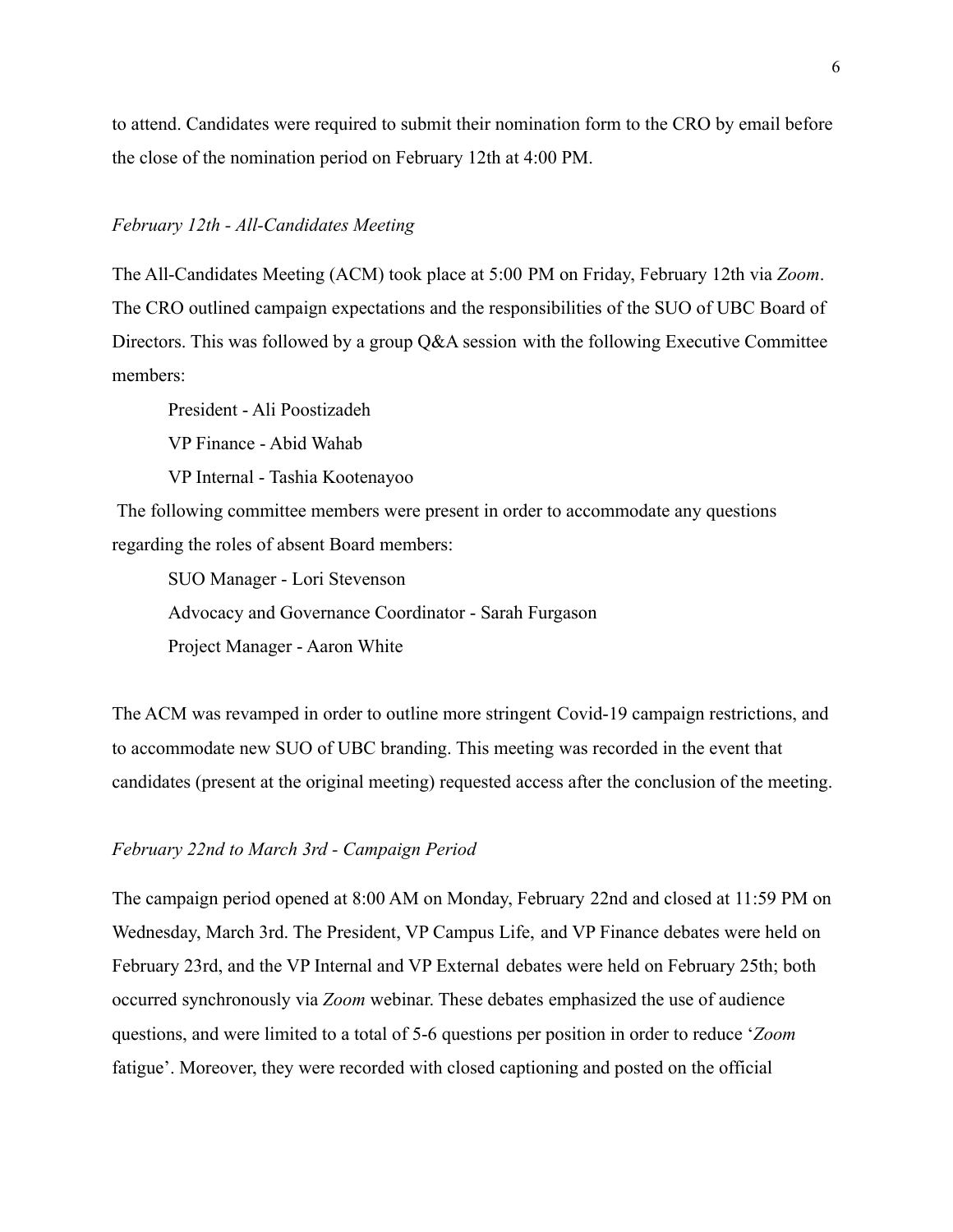elections webpage for later SUO member access. Faculty Representative and Director at Large candidates were encouraged to participate in an asynchronous debate, whereby they provided video responses to three vetted questions which were then spliced together with closed captioning and made available to SUO members on the official elections webpage.

#### *March 1st to 3rd - Voting Period*

Voting opened on WebVote at 8:00 AM on Monday, March 1st and closed at 11:59 PM on Wednesday, March 3rd.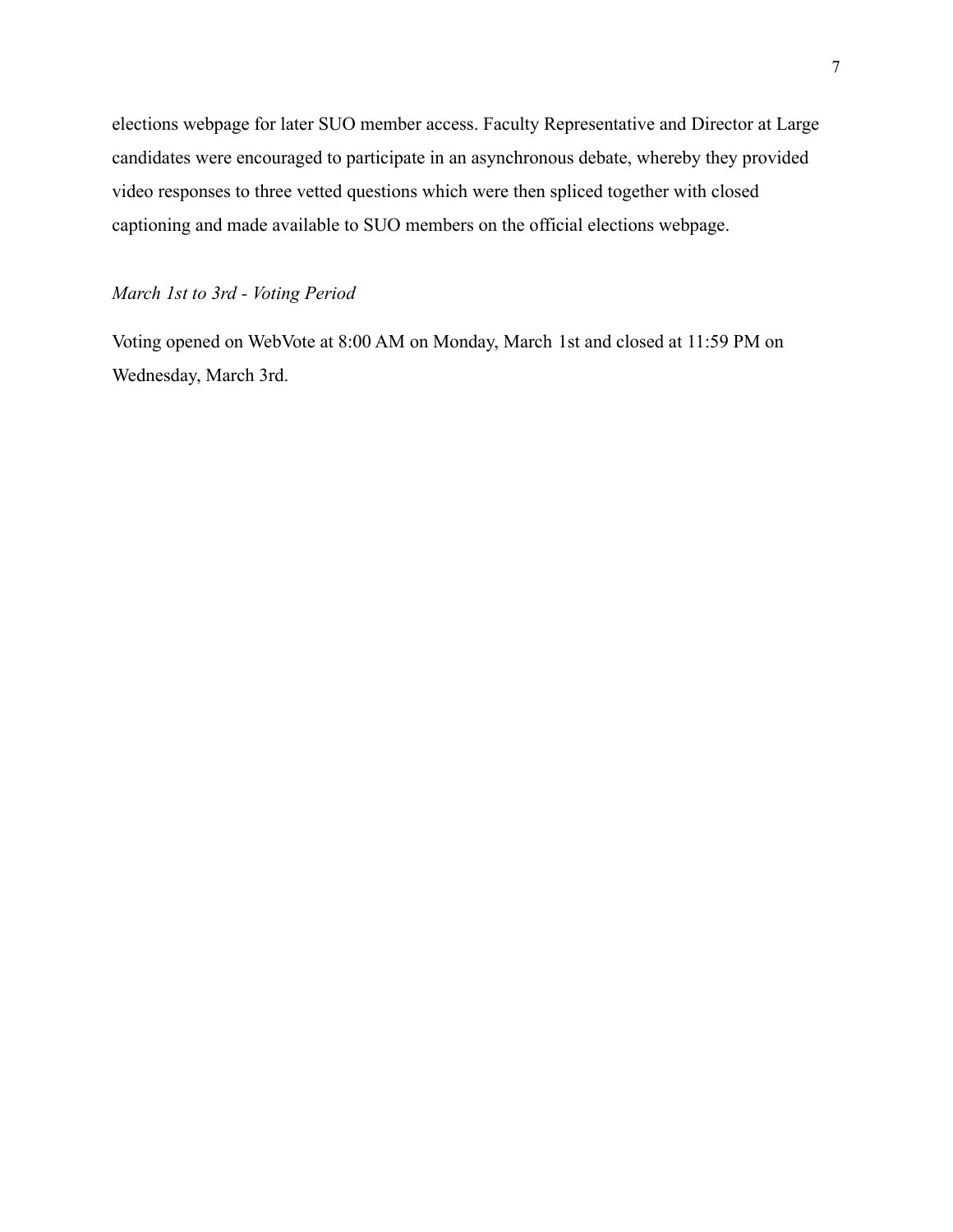#### **Marketing Efforts**

The newest and most extensive additions to our marketing efforts were the Nomination and Information Packages. The Nomination package featured: 1) Oath of Office expectations and important deadlines/candidate information, 2) available Board positions, 3) a form for Candidate information, 4) a signatory form, 5) a nomination consent form, and 6) an 'SUO Executive Succession Plan Form' (for executive candidates only). The Information package featured several sections: 1) reasons to get involved in student leadership, 2) the features of a great leader, 3) job summaries of each Board position, 4) a FAQ section regarding SUO activities, 4) current Board member quotes, 5) essential deadlines and procedures for candidates (e.g., CRO contact information, nomination deadlines, headshot requirements, etc.), and 6) an election timeline.

The SUO of UBC Elections webpage (UBCSUOelections.ca) was utilized as a platform to release the official biographies of all candidates, links to the video publications of the three separate debates, published determinations of the CRO, and access to online voting. The Facebook page 'SUO Elections' was used as a platform to release all official election materials and news. To accompany these two platforms, the former Student Union Productions Instagram page was adopted as the  $@S$ UO Elections Instagram page; a (long overdue) online presence highly requested by members. The Instagram page featured Candidate Platform points: each candidate provided a headshot, their social media handle, and four platform points to be displayed on the Elections page. Each candidate and position was posted in alphabetical order at the same time on Monday, February 22nd in order to create a fair and equal online presence. These posts provided the opportunity for candidates, volunteers, and general members to reshare and engage with this content. These posts became our most engaged with content, second to the election results announcement. This page also featured a *linktree*, directing our followers to other election resources including Zoom meeting links, debate recordings, candidate bios, WebVote, election regulations, and the Nomination and Information Packages.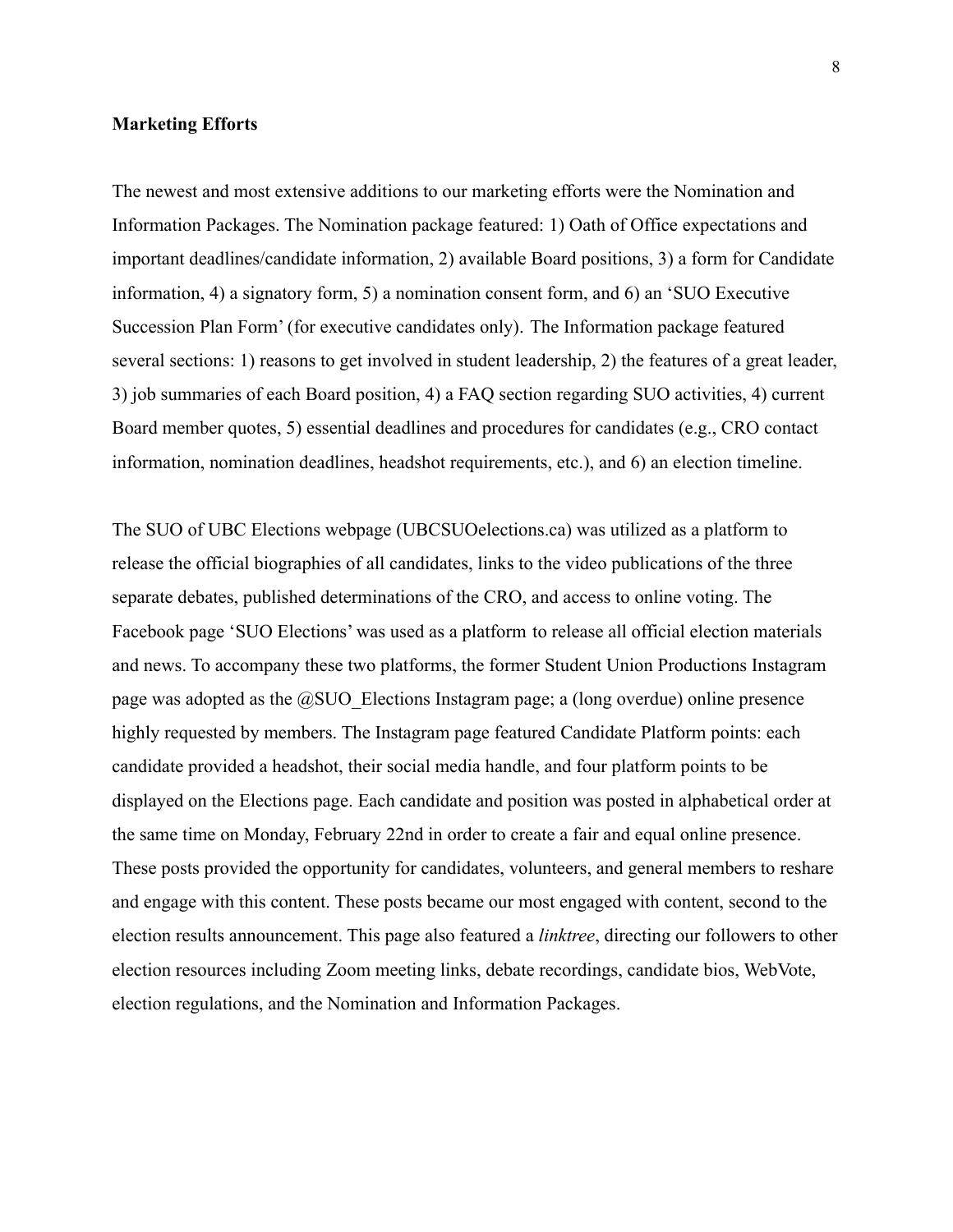An email to all registered clubs and course unions outlining the election process - and calling for nominations from student leaders - was sent out on January 29th at 10:00 AM via *MailChimp*.

An article regarding the opening of nominations was published by the Pheonix News on February 3rd. The UBCO Life Newsletter - also published on February 3rd - included information regarding nominations.

Throughout the nomination period, at least one post per day was made to the SUO of UBC Elections Facebook page including information on each position, how to access nomination forms, and when the nomination period would close.

Following the nomination period, several posts were made to the SUO of UBC Elections Facebook page stating that the campaign period would begin February 22nd, following the conclusion of the reading break. The candidate debates were advertised via the Facebook page, with a new post for each day outlining which positions would be participating that day. Extensive care was taken to ensure that the  $@S$ UO Elections page possessed a strong social media presence throughout the election timeline; the main SUO channels, Course Unions, SUO club pages, and SUO affiliates frequently reposted election related marketing.

During the opening of the voting period, members received an email informing them voting was open and outlining how to vote. A second email was sent out on March 3rd to remind students of the close of voting. Further, the CRO posted a video with a call to action for students to engage in the electoral process via Instagram. Many of the candidates also included the voting dates and links to the voting platform on their promotional material. Finally, the UBCO Life Newsletter included a call for voting in their March 3rd publication.

Several posts were made and shared across Facebook to increase student awareness. Unaffiliated student-led Instagram accounts also shared some of these promotional posts.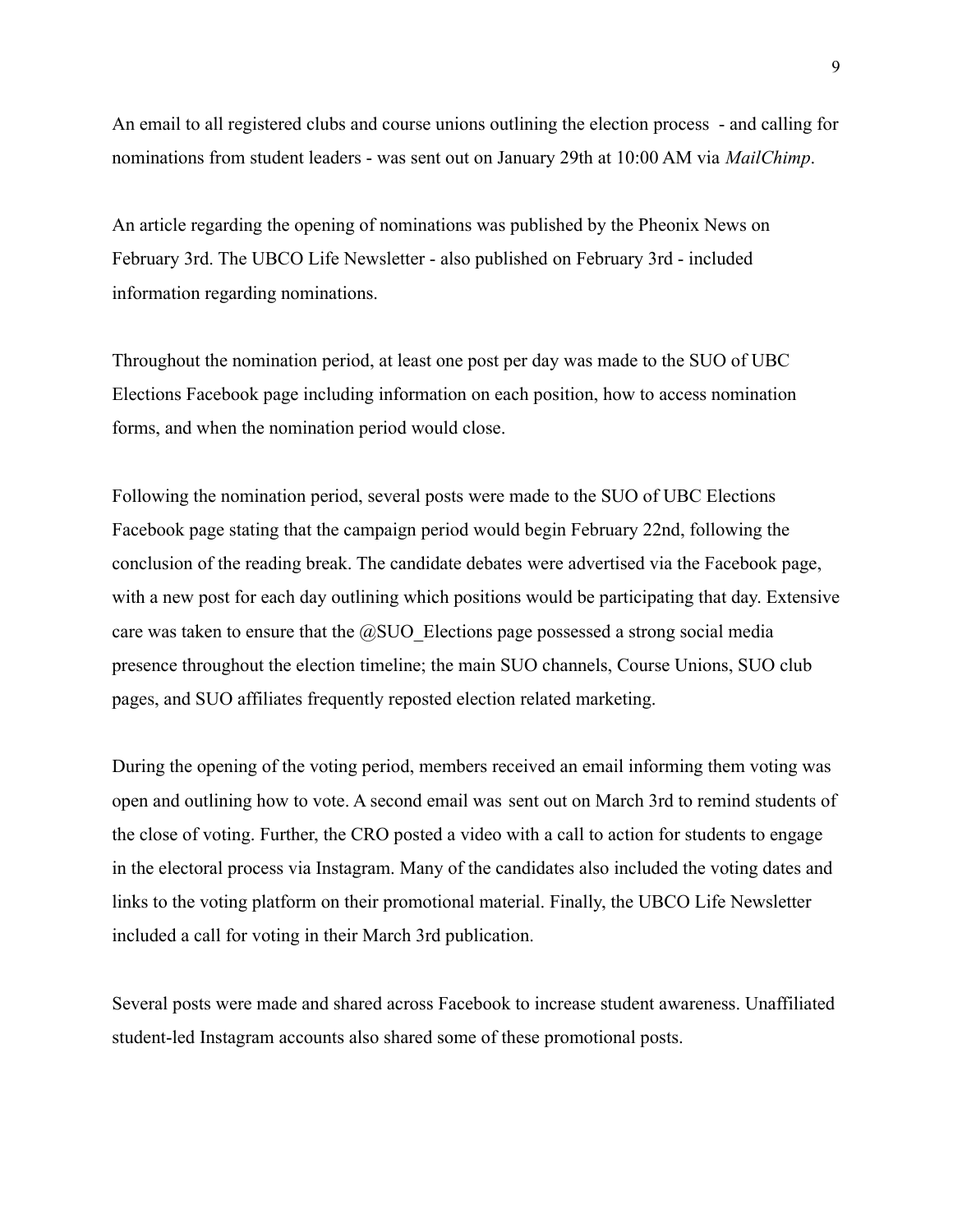#### **Campaign Period**

The campaign period opened on February 22nd and closed on March 3rd. The committee decided to allow campaigning to continue through the voting period as per the precedent set in the 2020 General Election and 2020 By-Election.

Candidates were guided by the SUO of UBC by-laws and regulations during the campaign period as well as the guidelines set out by the CRO. These provided a fair opportunity for all to campaign sufficiently. Accordingly, the CRO was explicitly clear that candidates were expected to 'ask first' before engaging in any campaign activities.

In line with UBC Policy and Covid-19 recommendations prescribed to SUO Student Associations and Clubs, the electoral committee mandated that candidates abide by social distancing measures and explicitly prohibited in-person gathering or campaigning on campus – including but not limited to approaching students – in order to protect the health and safety of our members. This was clearly communicated to candidates on February  $12<sup>th</sup>$ , 2021 at the mandatory ACM. As every candidate signed their assent to having read the official regulations and otherwise agreed to abide by the expectations of the CRO, the committee strictly upheld these guidelines.

All candidates were given the opportunity to have their photograph and biography uploaded to the official SUO Elections website and the SUO\_Elections Instagram page. Additionally, we provided a platform for all the candidates to campaign during the Virtual Debate, where candidates could present their respective platforms. This debate was recorded and posted to the aforementioned platforms.

Official complaints had to be submitted by email to the CRO within 24 hours of the occurrence or discovery of the evidence forming the basis of the complaint. All complainants were kept anonymous and their names shall not appear in this report.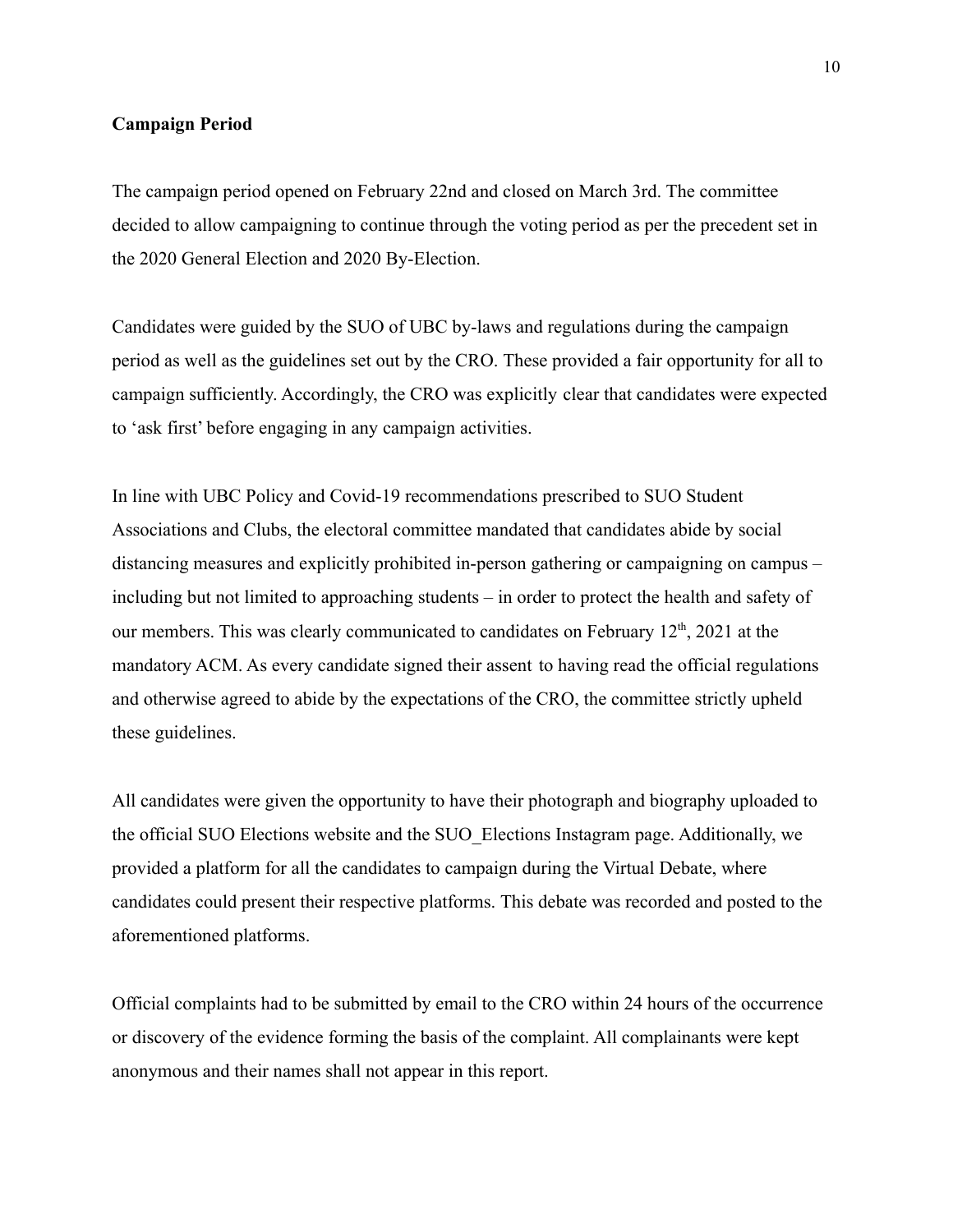Candidates were made aware of the procedure that the CRO would follow in the investigation of any complaints during the All-Candidates Meeting, and were reminded during the investigation process. As outlined in the regulations:

61. The CRO shall investigate and decide a complaint along with the General Manager within twenty-four (24) hours of its receipt or twelve (12) hours on the last two days of the election. The CRO must bring the complaint to the Electoral Committee.

62. The CRO must give fair consideration to all evidence relevant to a complaint.

63. Upon the conclusion of an investigation of a complaint the CRO must decide whether an offence has occurred and, if so, whether the offence is minor or major.

64 Upon the conclusion of an investigation of a complaint relating to the administration of an Election or Referendum or the conduct of a candidate, if the CRO along with General Manager decides that the complaint is valid, the CRO must also determine whether the integrity or result of the Election or Referendum has been materially affected. If the CRO decides that the integrity or result of the Election or Referendum has been materially affected, the CRO must determine whether all or part of the Election or Referendum is invalid.

65. The CRO and General Manager must publish the reasons for his or her decisions in writing.

The official CRO Determinations are included in Appendix II.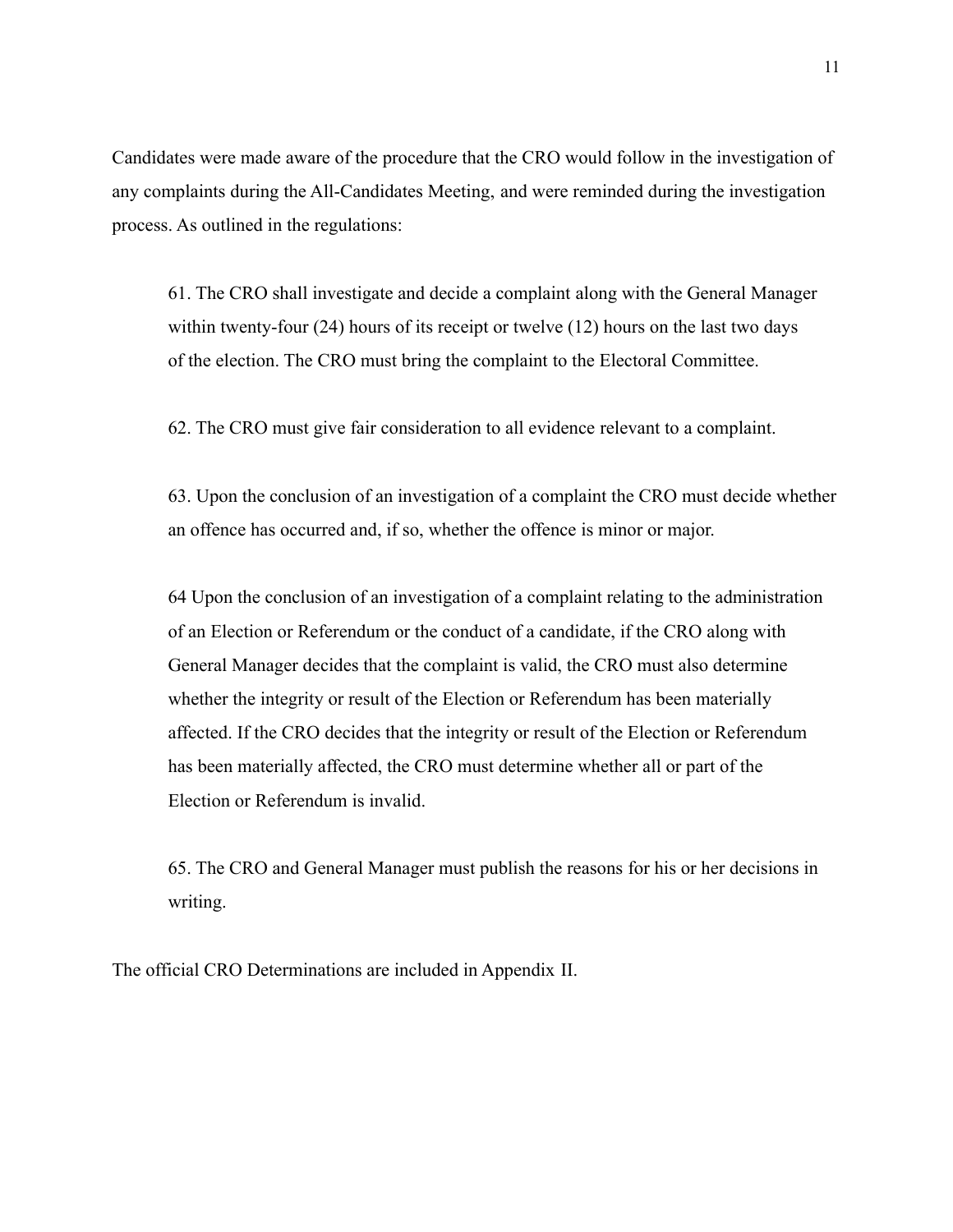#### **Voting Period**

Voting occurred through the UBC WebVote system. The WebVote system was utilized because it is easy to use, highly secure by design, based on the SSC Platform, and administered by the university. Any attempt to interfere with the system and influence the results would be met with serious repercussions such as expulsion from the university for non-academic misconduct (Student Code of Conduct 4.1).

There was no evidence of system interference or malfunction. Although spoiled ballots were present in several of the elections, the marginal amount did not represent cause for concern on the part of the electoral committee - nor the WebVote Academic Governance Officer. Spoiled ballots occur when students click 'vote' without selecting any candidate. They are then presented with a pop-up inquiring if they would like to submit their vote; they must confirm their choice before the ballot is submitted. This is an available option because the WebVote system is designed to represent a physical ballot as closely as possible. Accordingly, 'spoiled ballots' are an opportunity for the electorate to protest an election, position, or disagree with all the candidates running.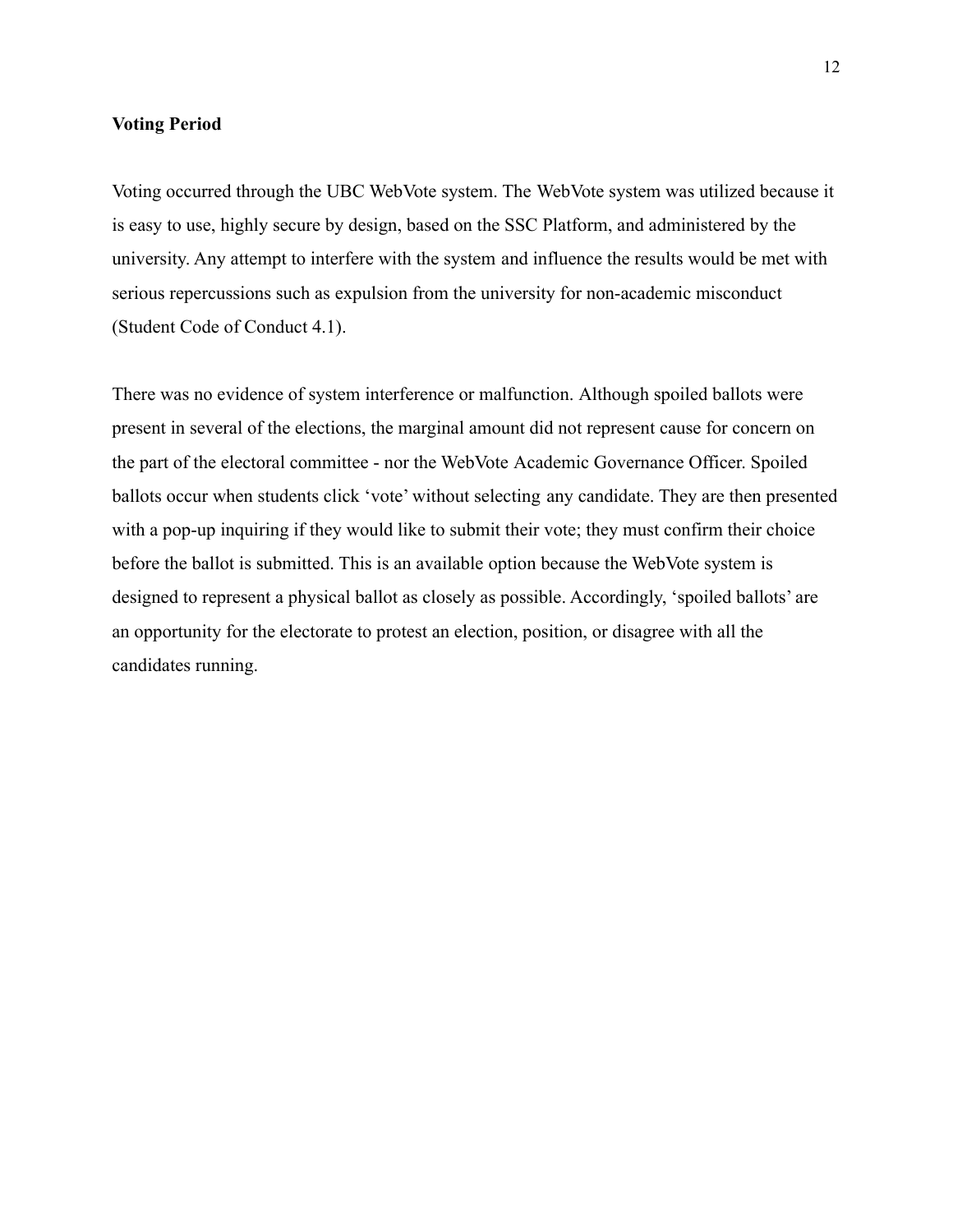#### **Suggestions and Recommendations**

#### *Regulation Changes*

As the SUO of UBC bylaws and regulations are meant to be a living document, it is the opinion of the electoral committee that the regulations be adjusted and minor changes be made. These changes have been considered by the electoral committee and a proposed plan will be taken to the policy committee for changes. These changes that will be proposed have been attached as an appendix to this report.

#### *Online Nomination Packages and Information Packages*

As mentioned, the electoral committee worked very hard to create two comprehensive documents for prospective candidates. Although the creation of these documents was necessitated by in-person restrictions, their use has clearly bolstered engagement with students, and created greater transparency regarding the Board of Directors and general operations of the SUO. Given the success of e-packages during both the 2020 By-Election and 2021 General Election, the nomination process should continue to be carried out online after the return to in-person elections is implemented. These documents can be updated and amended to suit future election needs, and should serve as a template moving forward. A coupling of both online and in-person elements will surely continue to strengthen the election process and contribute significantly to attracting a diverse mix of candidates and the attention of our members.

#### *Appeals Process*

As it stands, the regulations offer little guidance to the appeals process beyond each candidate's right to submit an appeal within twelve to twenty-four hours of the committee's determination. In the spirit of due diligence, the committee has elected to treat the appeals process similarly to the investigation process by reconvening to discuss any novel evidence presented by the candidate before reaching the final determination. In order to ensure that candidate appeals are treated fairly, an article stipulating that the committee must convene upon the submission of an appeal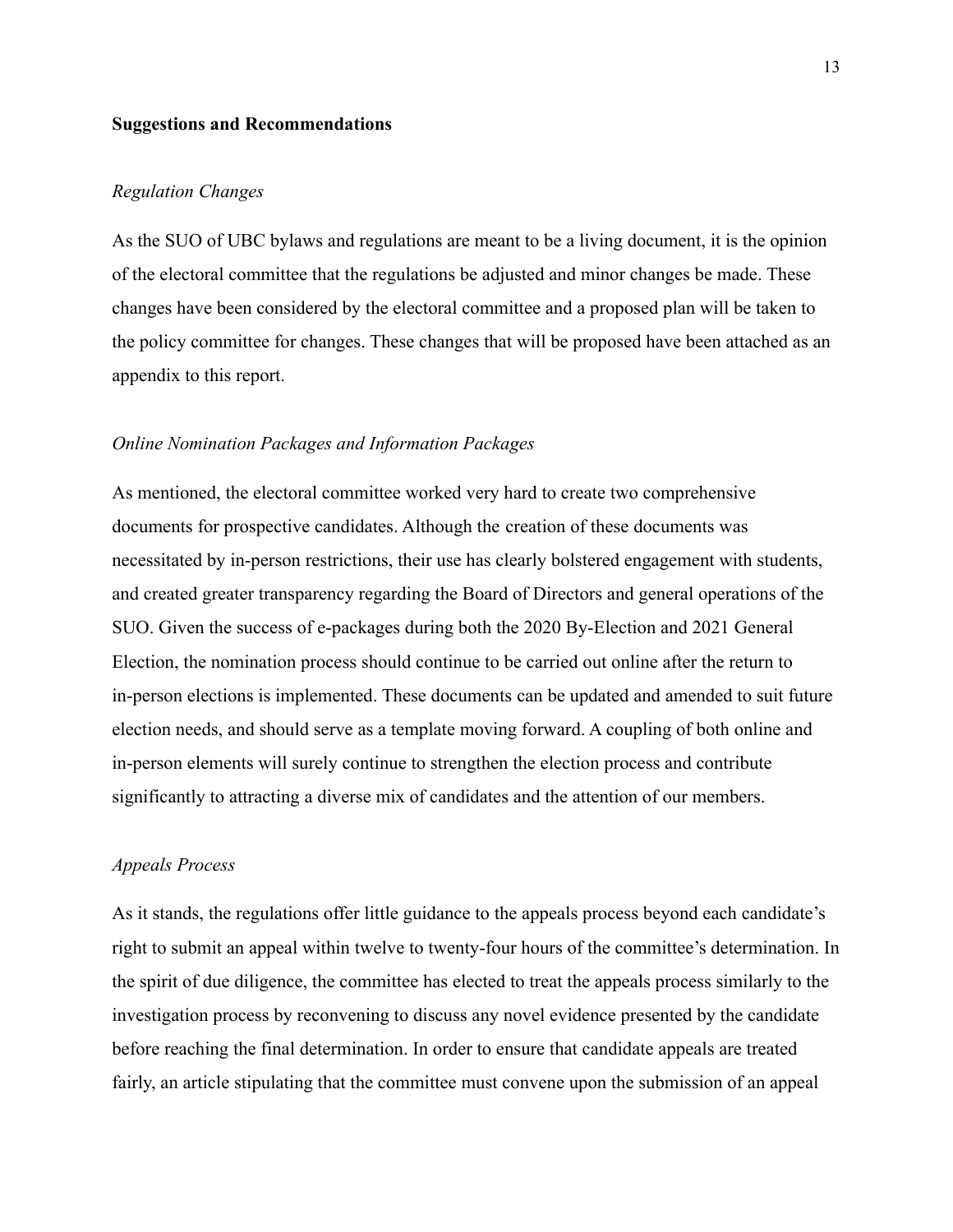should be included in the regulations. The proposed amendments to the appeals process have been presented in Appendix III.

#### *Ballot Removal*

This year, two candidates were disqualified from the election during the voting period. In order to preserve voting integrity and the results of the election, disqualified-candidate names were left on the ballots preceding their disqualification. Members were informed that any votes they had incurred would appear in the final results, although they would be considered void. The committee agreed that - even if a disqualified candidate amassed the most votes in their respective election - their candidacy would be considered void upon the conclusion of the voting period and successful election would default to the candidate with the second highest number of votes. As the regulations do not include any requirements for ballot removal, the proposed amendments to this process have been presented in Appendix III.

#### *SUO\_Elections Instagram Account*

Given the success of the implementation of an Election-specific Instagram page, it is highly recommended that the electoral committee continue to utilize this channel in order to increase engagement with SUO members. Specifically, posting platform points for each position and clearly identifying the candidates in each race proved effective; candidates, volunteers, and general members frequently reposting this content, vastly extending the page's reach beyond our primary following.

#### *Extended Nomination Period & Information Session*

This year, the committee extended the nomination period to two weeks. While the majority of nominations were received during the second week, the extended period allowed for increased marketing and awareness surrounding the election itself. Additionally, a candidate Information Session was hosted during the second week for potential candidates interested in their respective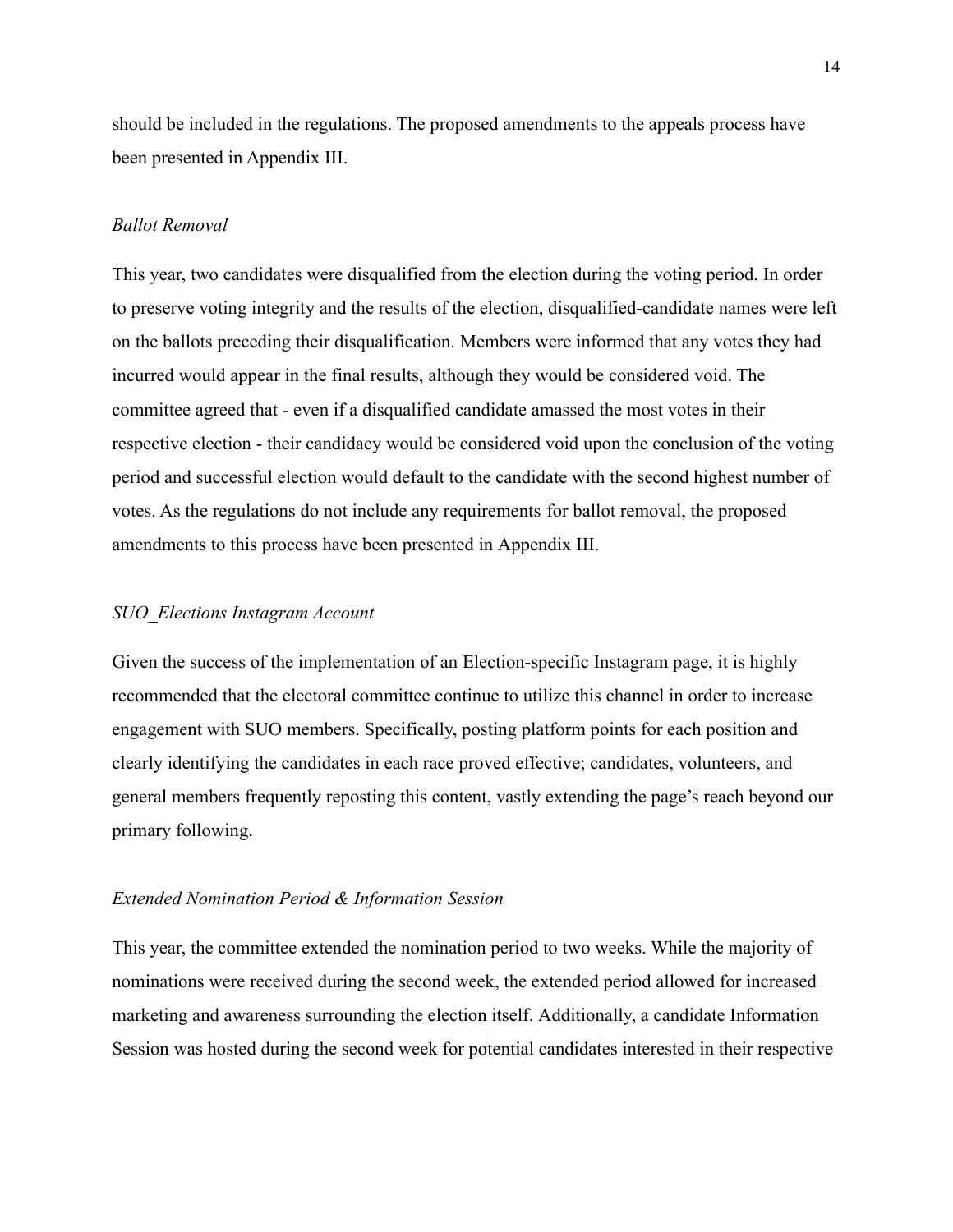Board positions. Together, these two practices served to create a highly contested election and a strong rhetoric surrounding student advocacy and representation at the SUO.

#### *All-Candidates Meeting*

Given that online campaigning becomes more difficult to police every year, it is of utmost importance that the electoral committee flag potential conflicts as early as possible, and communicate both permissible, and prohibited behaviour as clearly and as early as possible to candidates; for instance, a permissible online action is purchasing an Instagram advertisement, whereas a prohibited action is hosting an online giveaway for an item of monetary value. Although candidates are wholly responsible for understanding and abiding by the regulations and further, requesting permission for campaign activities from the CRO - a more detailed and comprehensive ACM may minimize candidate misconduct in the future. Additionally, a greater focus on the process of submitting a formal complaint or appeal (as per the regulations) may help in streamlining the investigation process and encourage a more fulsome understanding of the electoral proceedings on the part of inexperienced - and experienced - candidates.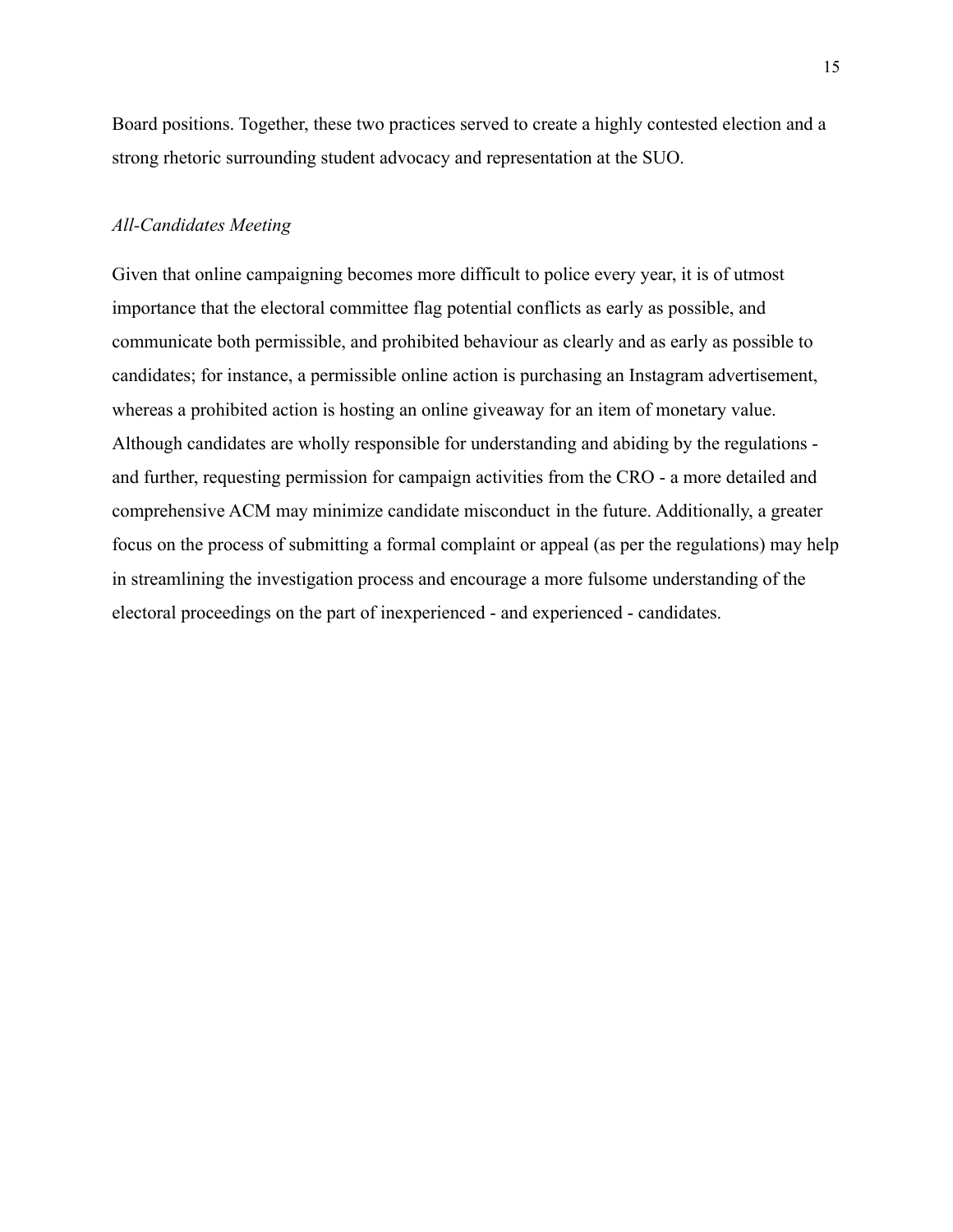#### **Conclusion**

Overall, we feel that this was a successful election. We reiterate that we ask the Board of Directors to pass the following motions:

- 1. Be it resolved that the SUO of UBC Board of Directors approve the 2021 General Election report as submitted by the Chief Returning Officer.
- 2. Be it further resolved that the SUO of UBC Board of Directors approve the destruction of the nomination forms used in the 2021 General Election.

We hope that this report provides a thorough understanding of the process of the 2021 General Elections.

Respectfully,

Jugge

Tyleigh Massey-Leclerc *Chief Returning Officer*

Maya Peterson *Deputy Returning Officer*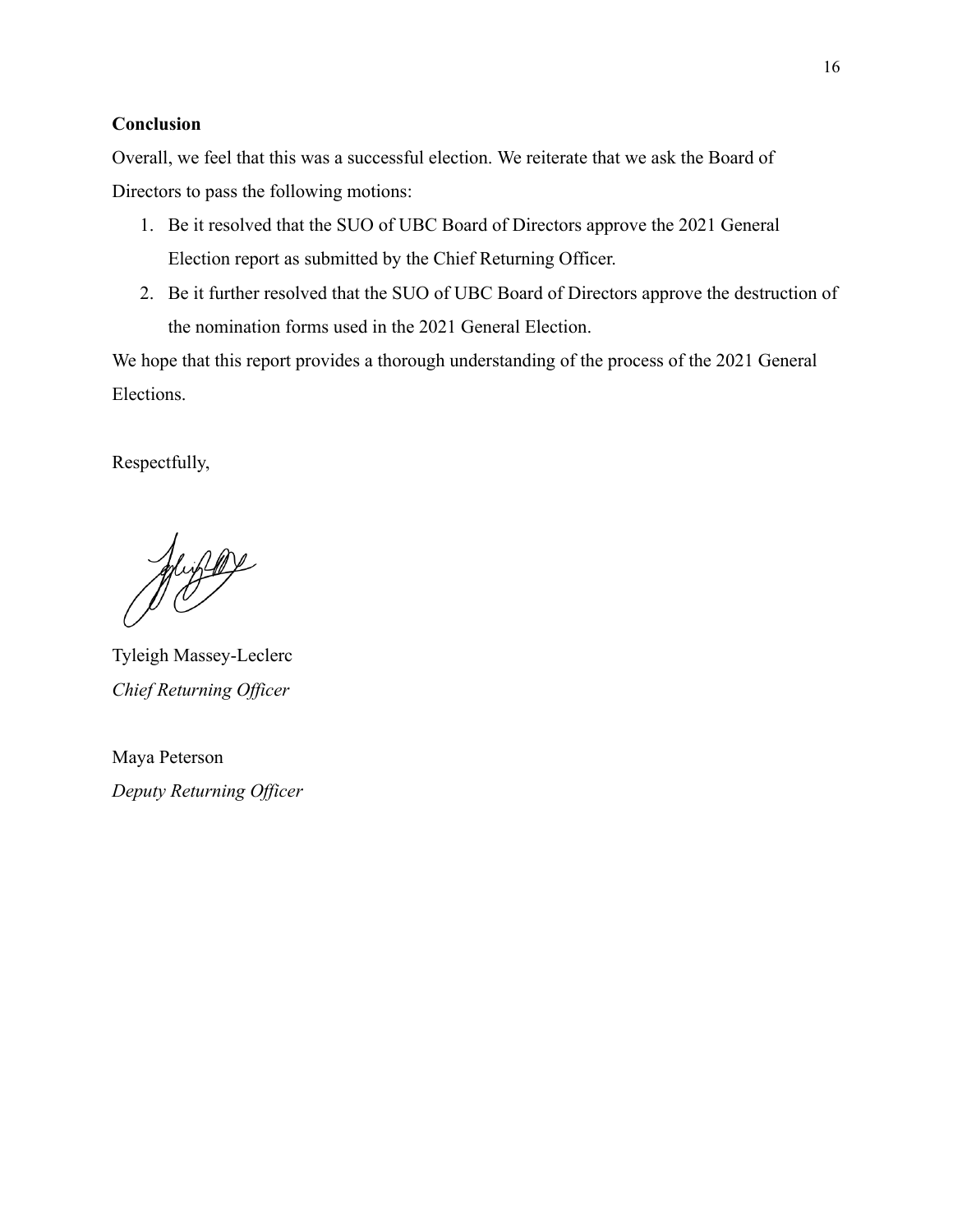# Appendix I: Unofficial Election Results

| President                |                           |
|--------------------------|---------------------------|
| <b>Tashia Kootenayoo</b> | 552                       |
| Pierre Frigon            | 327                       |
| Jonathan Itamah          | 294                       |
| Total                    | $1177*$ (10.3% of voters) |

\*Total votes includes 4 spoiled ballots.

| Vice-President Finance & Administration |                          |
|-----------------------------------------|--------------------------|
| <b>Muhammad Waseem</b>                  | 588                      |
| Rohan Dabral Chamoli                    | 451                      |
| Total                                   | $1040*$ (9.1% of voters) |

\*Total votes includes 1 spoiled ballot.

| <b>Vice-President Internal</b> |                          |
|--------------------------------|--------------------------|
| <b>Shiven Vinod Khera</b>      | 304                      |
| Safiya Al Yazeedi              | 273                      |
| Yannick Lareine                | 218                      |
| Johan Yao                      | 216                      |
| Mrinaal Tomar                  | 73                       |
| Total                          | $1087*$ (9.5% of voters) |

\*Total votes includes 3 spoiled ballots.

| Vice-President External |     |                                 |
|-------------------------|-----|---------------------------------|
| <b>Ahmed Ahmed</b>      | 415 |                                 |
| Lindsay McGrail         | 407 |                                 |
| Kriti Sud               | 308 | Disqualified                    |
| Total                   |     | 1130 $(9.9% \text{ of voters})$ |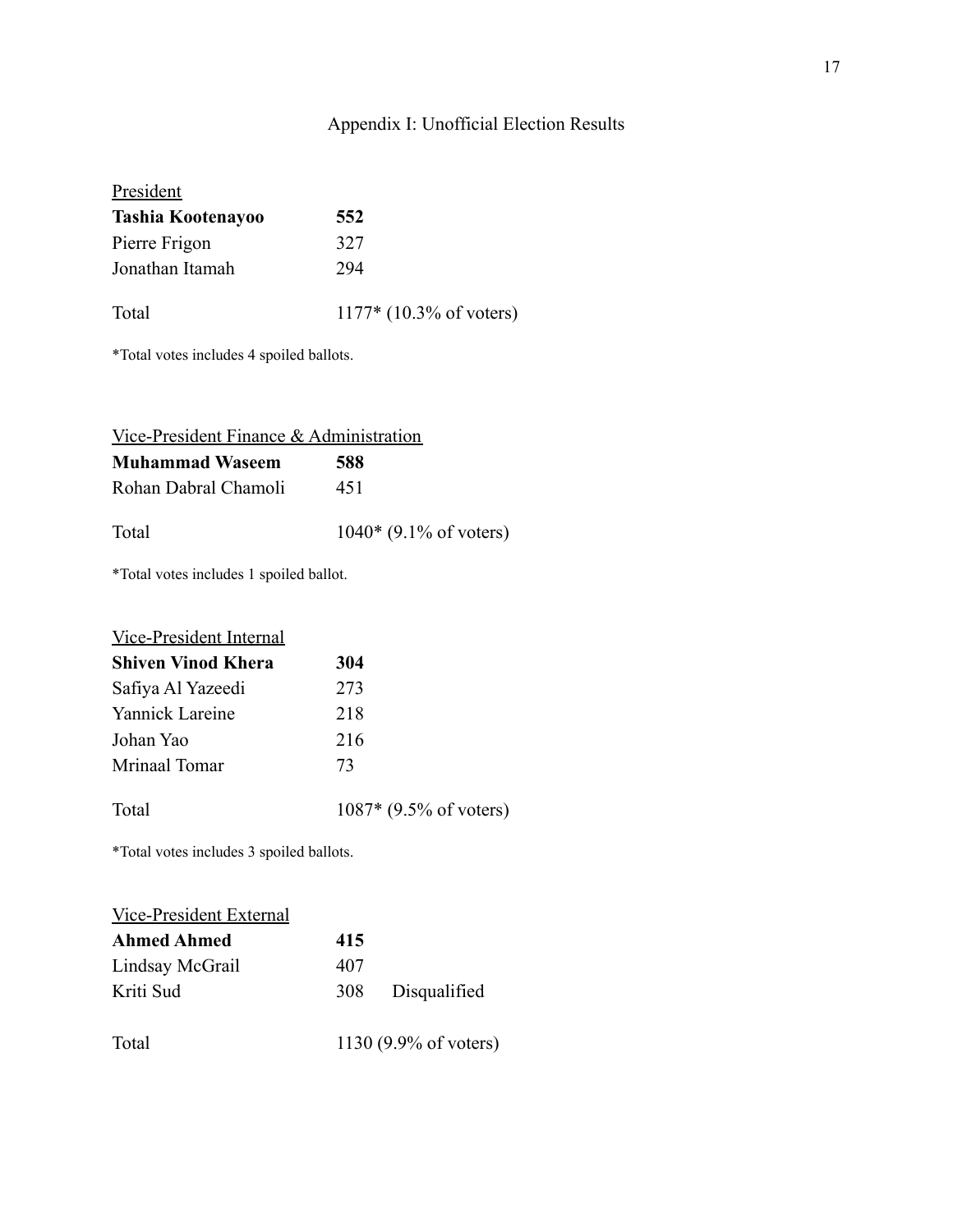| <b>Vice-President Campus Life</b> |     |                        |
|-----------------------------------|-----|------------------------|
| <b>Jakson Pashelka</b>            | 532 |                        |
| Moez Khan                         | 285 |                        |
| Taha Ilyas                        | 240 |                        |
| Partesh Ramana                    | 182 | Disqualified           |
| Total                             |     | 1239 (10.8% of voters) |

| Director-at-Large $(4x)$ |                       |
|--------------------------|-----------------------|
| Pri Uribe                | 379                   |
| <b>Kai Rogers</b>        | 354                   |
| Jaanvi Shah              | 310                   |
| Cade Desjarlais          | 272                   |
| Chanidu Gamage           | 206                   |
| <b>Ayush Pratap</b>      | 198                   |
| Harsimar Singh           | 168                   |
| <b>Total Votes</b>       | 1887                  |
| <b>Total Voters</b>      | 1024 (8.9% of voters) |

| <b>Faculty of Management Representative</b> |                                  |  |
|---------------------------------------------|----------------------------------|--|
| <b>Josie Leung</b>                          | 145                              |  |
| Khushi Bhandari                             | 70                               |  |
| Total                                       | $215 (21.2\% \text{ of voters})$ |  |

|          | <b>Faculty of Applied Science Representative</b> |
|----------|--------------------------------------------------|
| Sam Diab |                                                  |
| Yes      | 167                                              |
| No       | 25                                               |
| Total    | $193*(9.2\% \text{ of voters})$                  |

\*Total votes includes 1 spoiled ballot.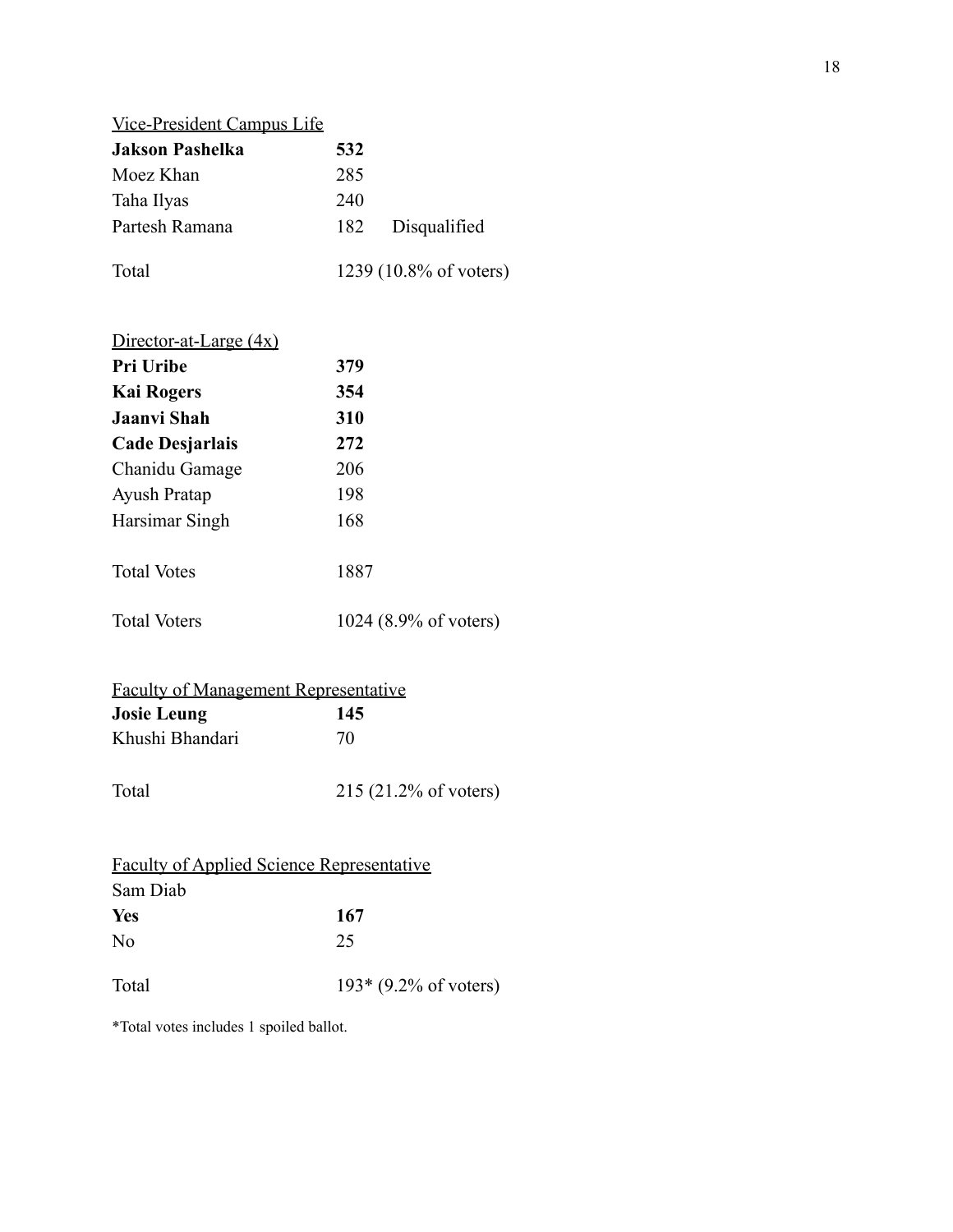Faculty of Science Representative Leoul Woldemariam **Yes 271** No 19 Total 291\* (9.1% of voters)

\*Total votes includes 1 spoiled ballot.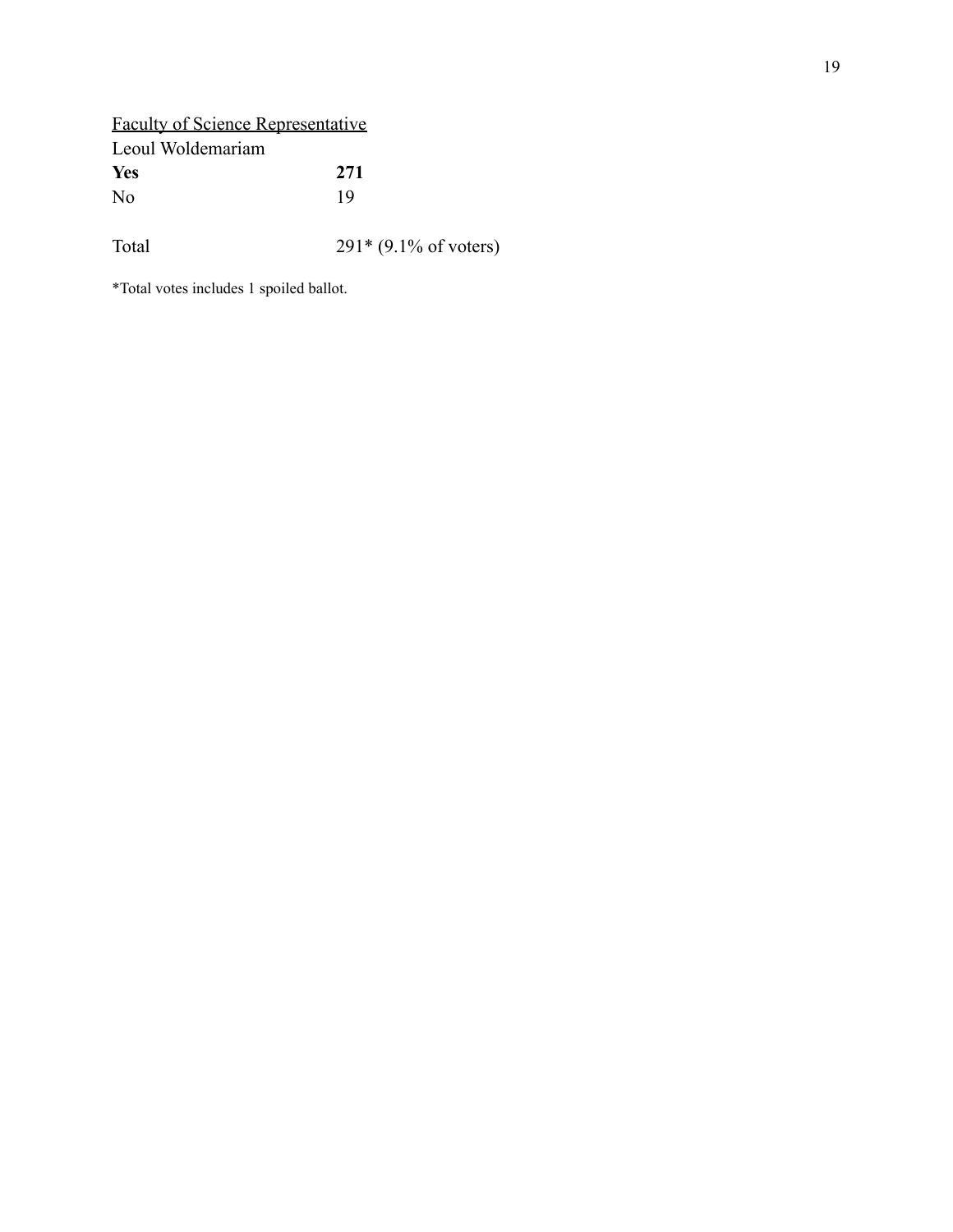#### Appendix II: Complaints and CRO Determinations

#### **Complaint No:** 01

#### **Filed Against:** Partesh Ramana

#### **Allegations & Relevant Bylaws/Regulations:**

The evidence supporting these allegations regarded a campaign video posted around 1:00 AM  $($ PST $)$  on February 28<sup>th</sup>, 2021 on Mr. Ramana's Instagram account. The video in question depicted Mr. Ramana gathered with four other individuals, interacting within two meters of each other without face coverings. One or more individual(s) in the video were not listed as campaign volunteers at the time of filming and at the time the video was posted.

*In line with UBC Policy and Covid-19 recommendations, the electoral committee mandated that candidates abide by social distancing measures and explicitly prohibited in-person gatherings on campus during the campaigning period in order to protect the health and safety of our members. This was clearly communicated to candidates on February 12th , 2021 at the mandatory All-Candidates meeting in which Mr. Ramana was in attendance.*

*24.c Candidates shall compile and maintain an up-to-date list of the names, phone numbers, and email addresses of all campaign volunteers. The list shall be forwarded to the CRO within 24 hours of the CRO's request.*

*22. Candidates are liable for their conduct and are responsible for the conduct of other parties who are acting under the instructions of the Candidate.*

#### **Determination:**

Mr. Ramana's use of in-person campaigning constituted an undue disadvantage to other candidates abiding by election regulations, and furthermore, a breach of the explicit expectations set out prior to the campaign period by the electoral committee. Moreover, Mr. Ramana was responsible for his volunteers' actions during these events. It was further determined that Mr. Ramana's actions constituted one (1) Major Offence and two (2) Minor Offences. As per the regulations: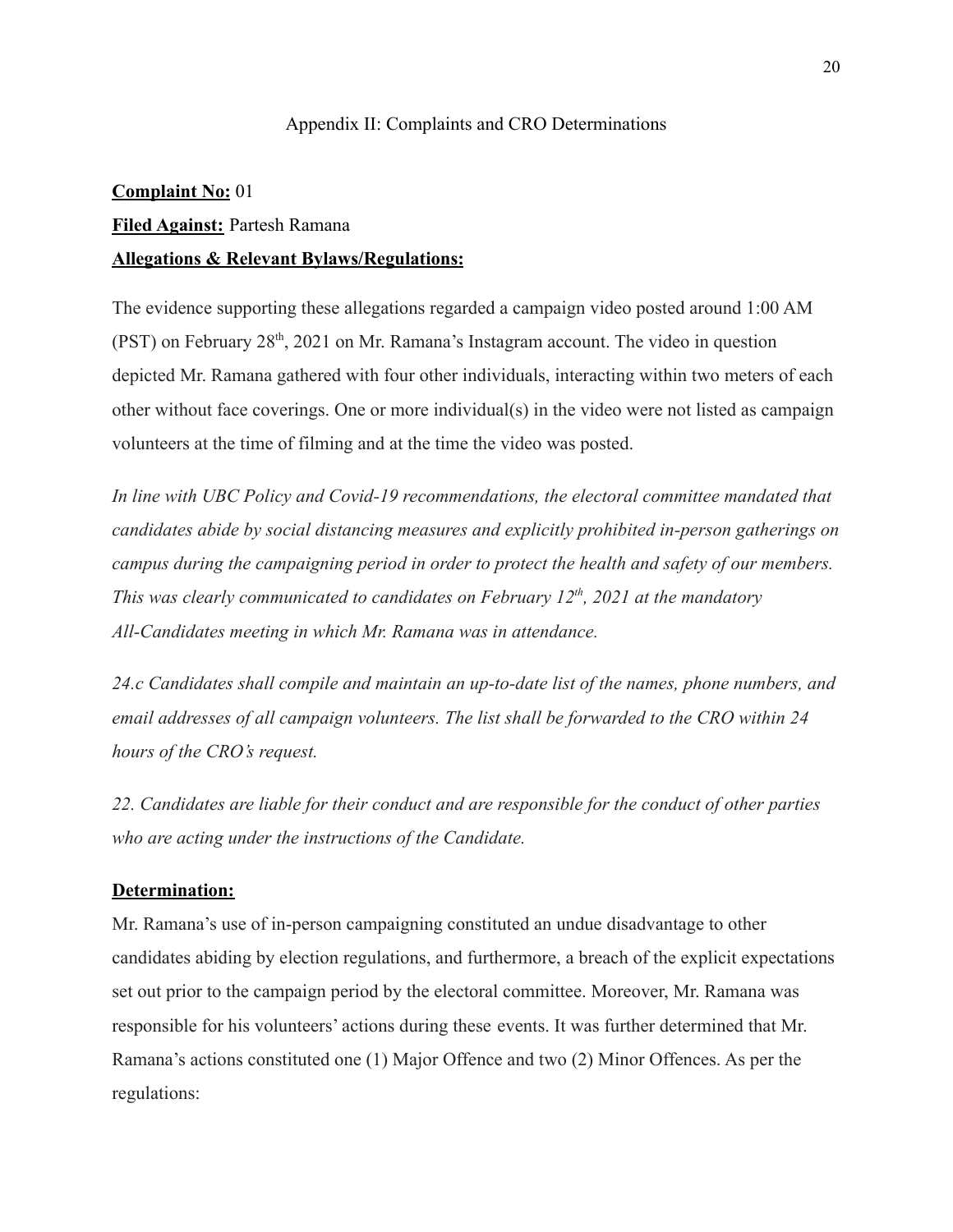*73 A Candidate shall be disqualified from an Election if they are found to have committed either: a. three (3) separate Minor Offences; or b. one (1) Major Offence.*

Mr. Ramana was therefore disqualified from the SUO of UBC Election.

#### **Complaint No:** 02

# **Filed Against:** Kriti Sud

#### **Allegations & Relevant Bylaws/Regulations:**

The evidence supporting these allegations included several images of student conversations and personal testimonies from SUO members attesting to Miss Sud approaching them on campus or otherwise appearing at their residence doors to campaign; accompanied by her volunteers. Additionally, several SUO members reported that they felt coerced to vote while in her presence during her in-person campaigning.

*In line with UBC Policy and Covid-19 recommendations, the electoral committee mandated that candidates abide by social distancing measures and explicitly prohibited in-person gathering or campaigning on campus – including but not limited to approaching students – during the campaigning period in order to protect the health and safety of our members. This was clearly communicated to candidates on February 12th , 2021 at the mandatory All-Candidates meeting in which Miss Sud was in attendance.*

*36. All students shall have equal access to cast their vote and voter integrity and privacy must be maintained.*

#### **Determination:**

Miss Sud's use of in-person campaigning constituted an undue disadvantage to other candidates abiding by election regulations, and furthermore, a breach of the explicit expectations set out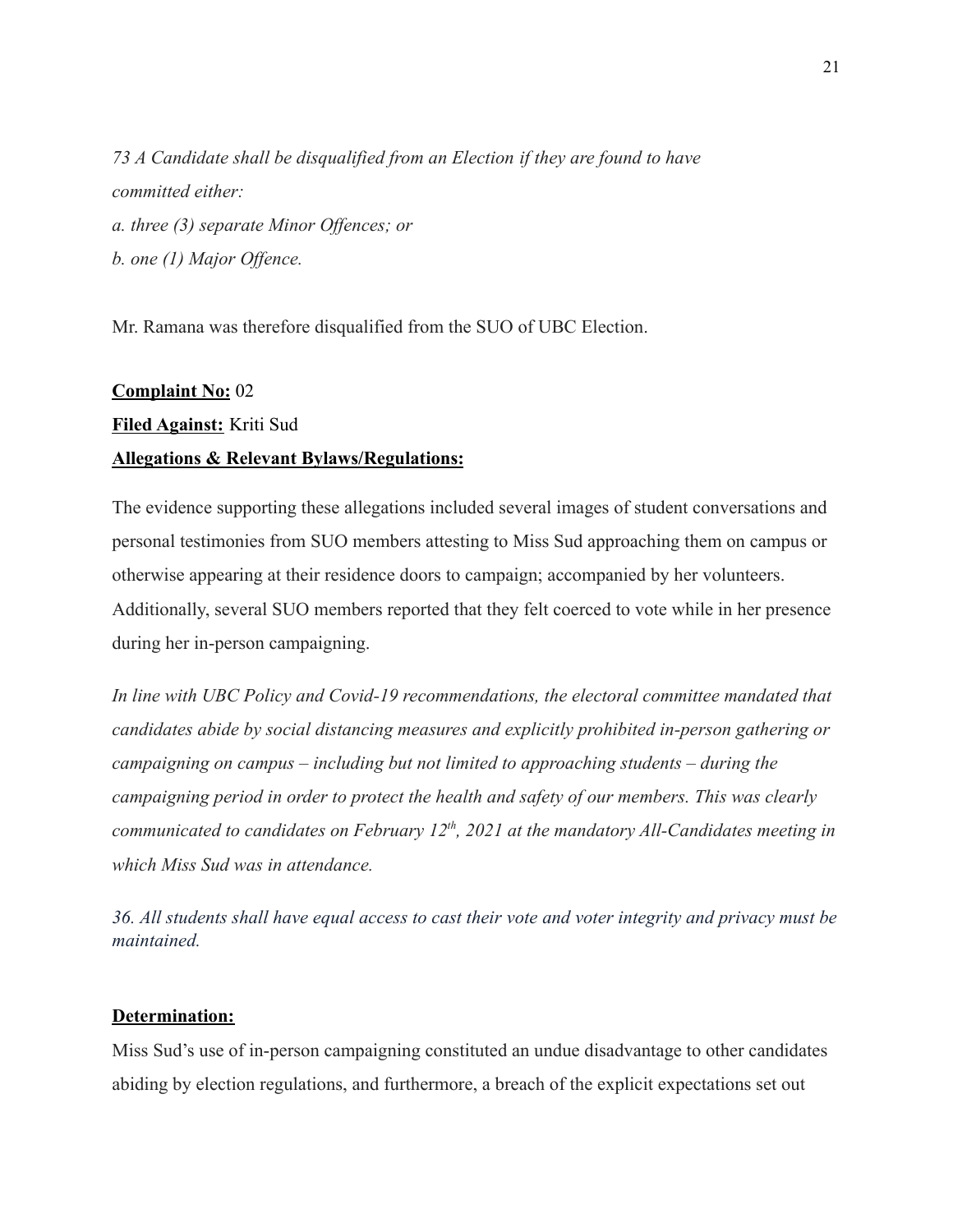prior to the campaign period by the electoral committee. Further, the committee takes our members' rights to privacy when voting seriously and found that these rights had been curtailed. It was further determined that Miss Sud's actions constitute one (1) Major Offence and one (1) Minor Offence, respectively. As per the regulations:

*73 A Candidate shall be disqualified from an Election if they are found to have committed either: a. three (3) separate Minor Offences; or b. one (1) Major Offence.*

Miss Sud was therefore disqualified from the SUO of UBC Election.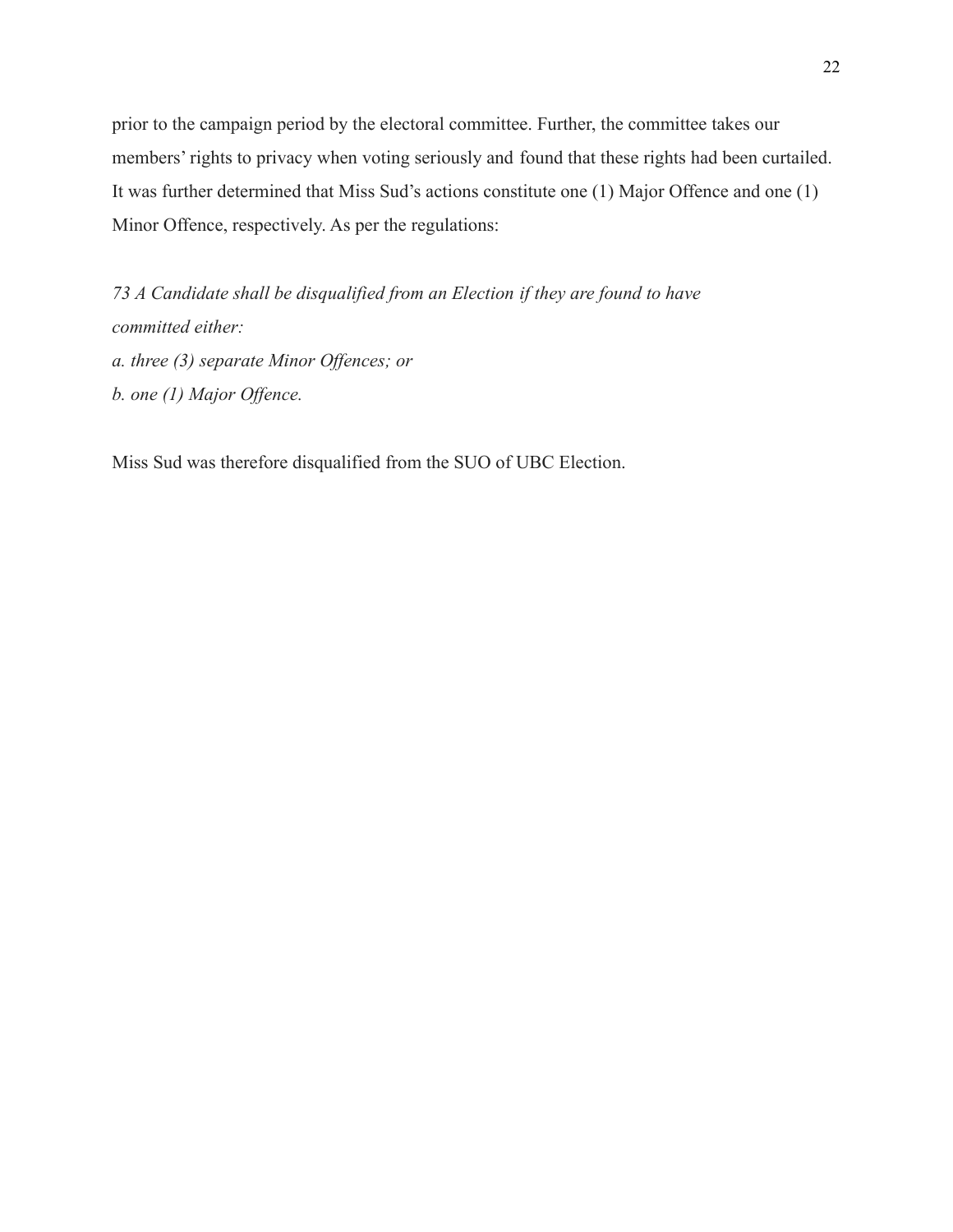Appendix III: Proposed Changes to the Regulations

The following are the proposed changes to the regulations which will be presented to the Policy Committee.



#### PROPOSED CHANGES TO THE ELECTION RULES AND REGULATIONS

Presented to the Members of the Policy Committee

Tyleigh Massey-Leclerc CRO 2021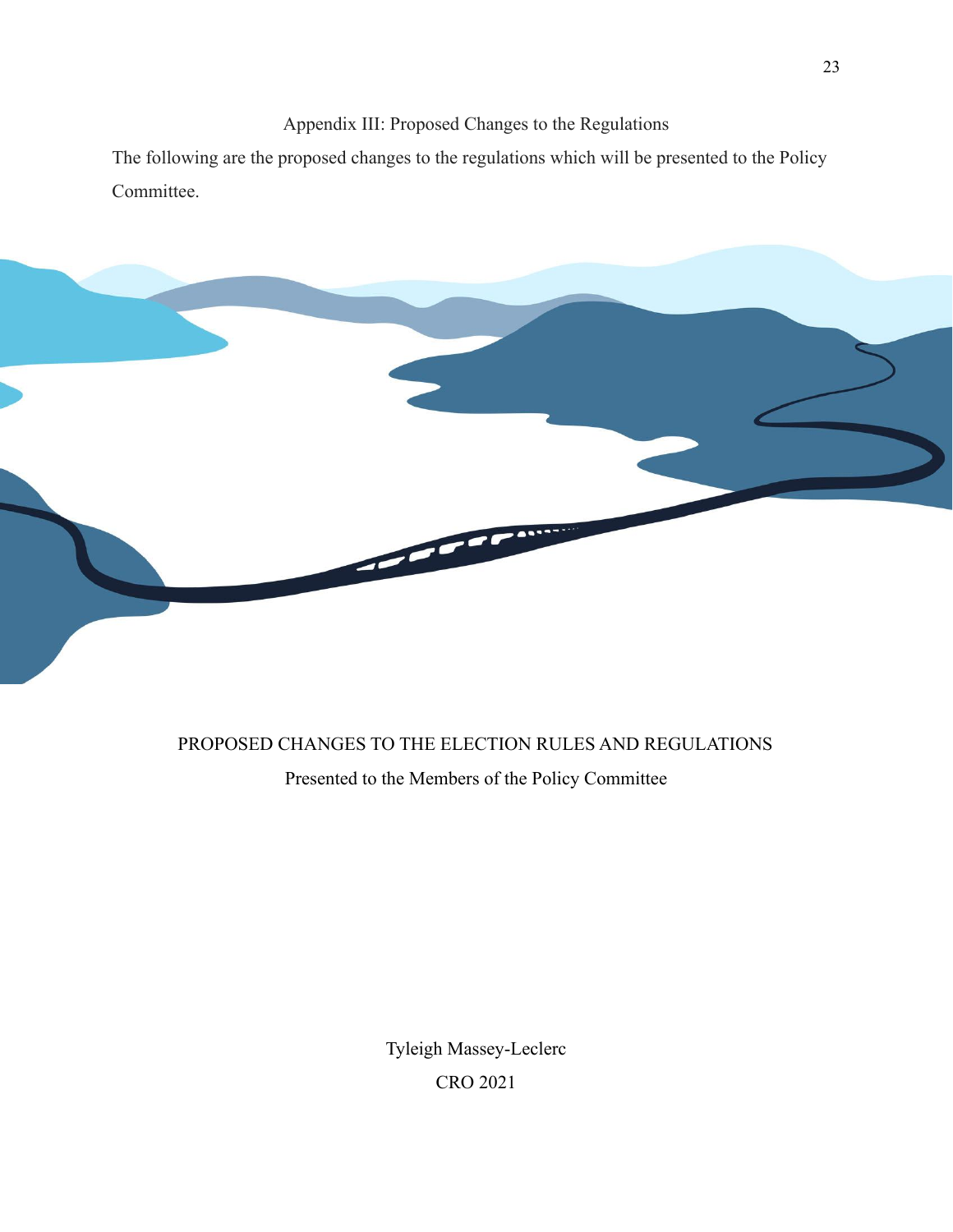What follows are the proposed changes and additions to the regulations.

#### **Article 66**

Include a subarticle stating that the electoral committee must convene within twenty-four (24) hours of an appeal's receipt or within twelve (12) hours during the voting period to discuss novel evidence presented by the candidate under investigation. This shall occur prior to the final appeals determination.

#### Ballot Removal

Include an article stating that upon disqualification, a candidate's name will be removed from the ballot only if the disqualification occurred prior to the start of the voting period.

Include a subarticle stating that if a disqualification occurs after the voting period has commenced, the candidate name will continue to appear on the ballot until the end of the voting period. Upon the conclusion of the voting period, the candidate's total votes will be considered void and omitted from consideration of the results.

Include a subarticle that if a disqualified candidate amasses the most votes in their respective position, successful election will default to the candidate with the second highest total of votes; unless in the case of an uncontested election, whereby the position will be considered vacant.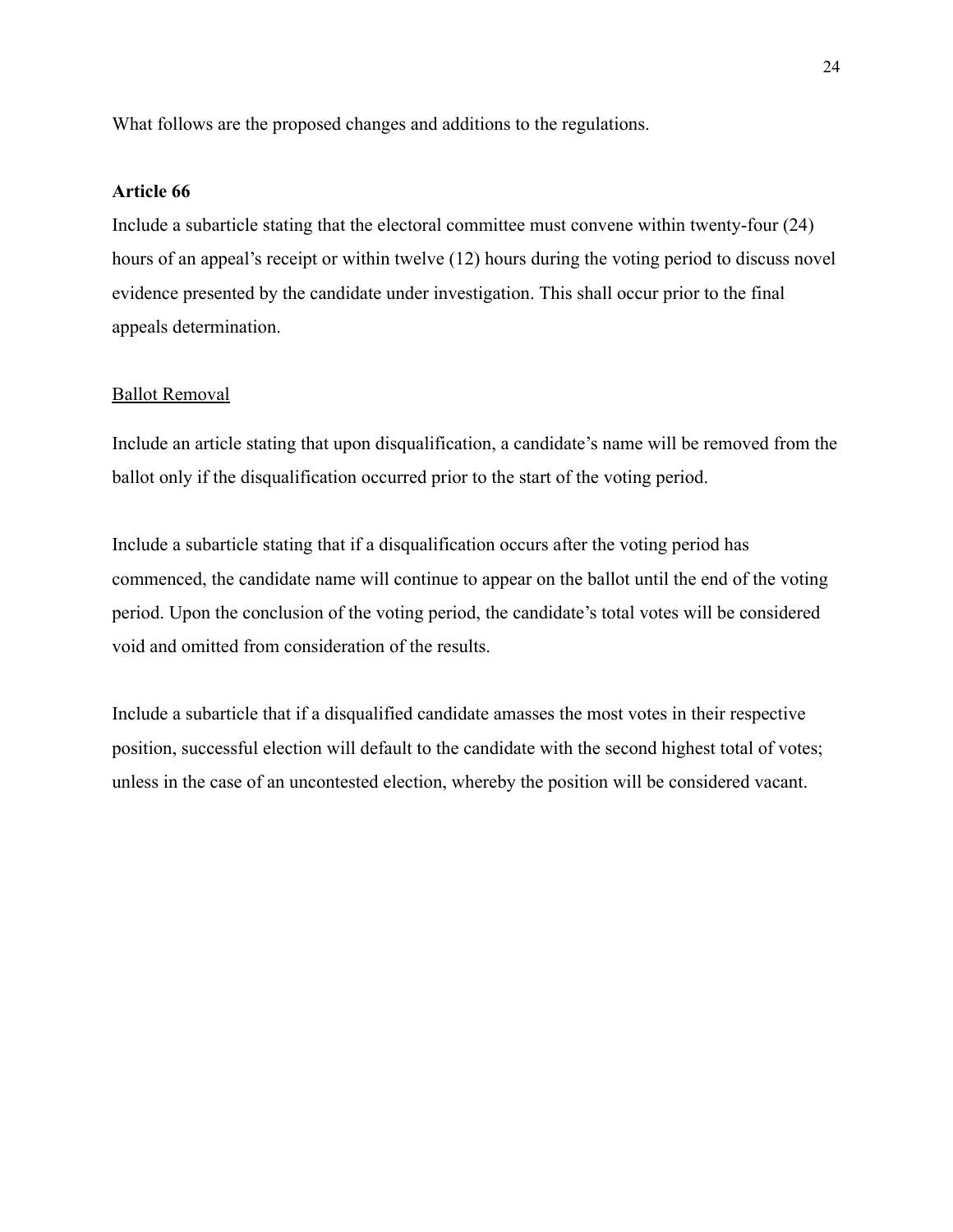Students' Union Okanagan of UBC Electoral Committee Meeting, February 24, 2021, Virtual Call

Meeting called to order at 10:00

# Committee Members Present

# **1. ACKNOWLEDGEMENT OF TERRITORY**

We would like to acknowledge that we are on the traditional, ancestral territory of the Okanagan Nation. We would like to recognize that learning happened in this place long before this institution was established. It's important that we understand that we are very privileged to be living, working, and learning in these territories that are not our own.

# **2. NEW BUSINESS**

**2.1** Complaints Received

Massey-Leclerc brought forward two complaints registered within the last 24 hours.

A complaint was received from a member regarding a social media post made by Partesh Ramana; the allegation involved a violation of the regulation prohibiting students from campaigning in or at SUO businesses. The committee determined the infraction did not meet the standard for a minor or major infraction. The CRO had requested the candidate remove the social media posts in question and the candidate complied immediately. Committee members agreed that no further action is required.

A complaint was received regarding the VP Finance debate. A member alleged that Muhammed Waseem misrepresented fact during the debate. The committee concluded that the disagreement that took place during the debate did not constitute a "misrepresentation of fact" and did not result in an infraction.

# **3. INFORMATION ITEMS**

**3.1** Social Media Promotion Committee members discussed promotion of SUO Elections posts across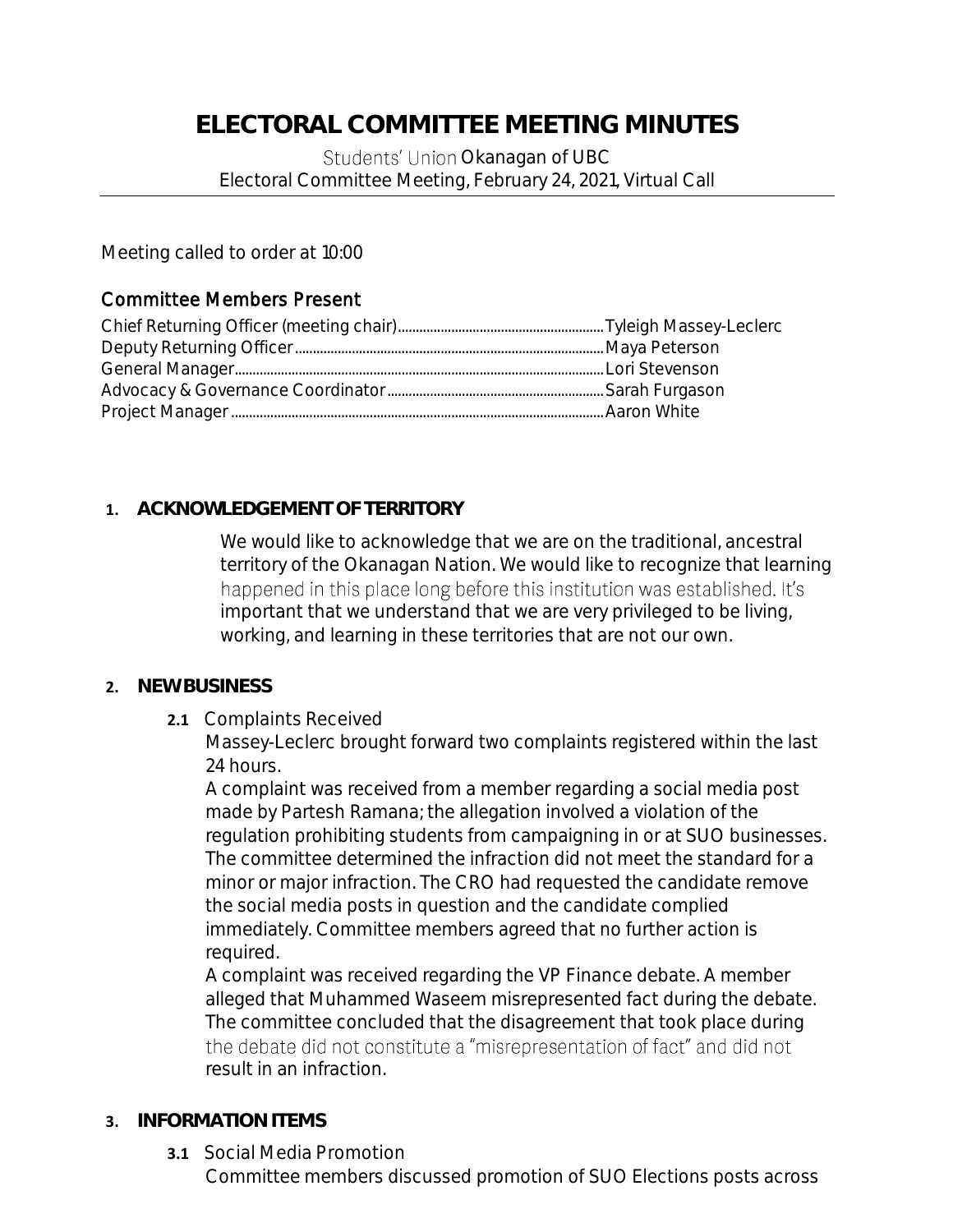all SUO social media platforms. Stevenson will follow up with Haugen to ensure cross-promotion of debates and the general election dates.

**4. ADJOURNMENT**

Meeting adjourned at 10:19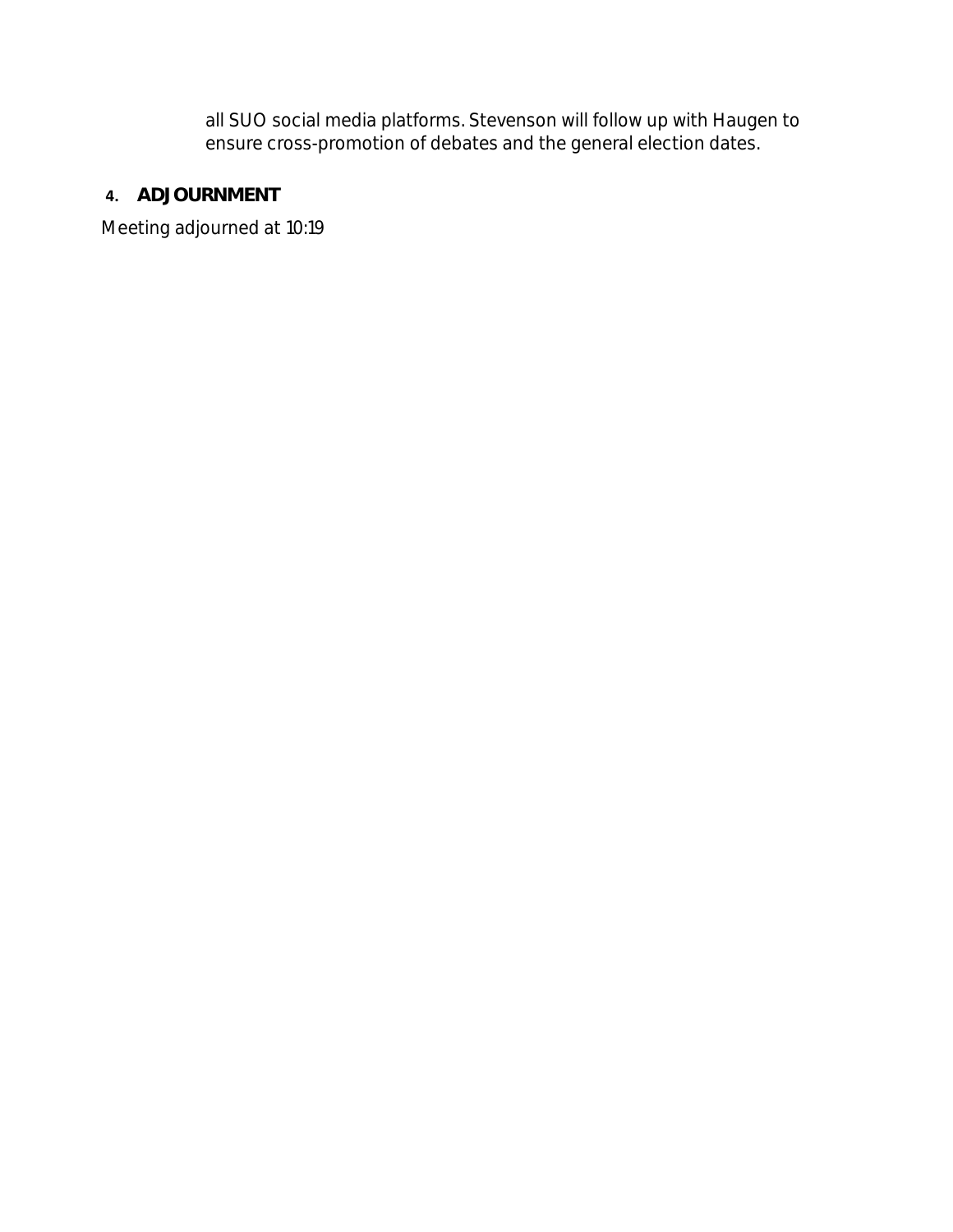Student Okamagan of UBC Electoral Committee Meeting, March 1, 2021, Virtual Call

Meeting called to order at 11:47

# Committee Members Present

## Committee Members Absent

|--|--|--|

## **1. ACKNOWLEDGEMENT OF TERRITORY**

We would like to acknowledge that we are on the traditional, ancestral territory of the Okanagan Nation. We would like to recognize that learning happened in this place long before this institution was established. It's important that we understand that we are very privileged to be living, working, and learning in these territories that are not our own.

### **2. NEW BUSINESS**

### **2.1** Complaint Received

The Chief Returning Officer received a complaint about a campaign video released by Partesh Ramana. The video depicts the candidate gathered with four other individuals, interacting within two meters of each other without face coverings. One or more individuals in the video are not listed as campaign volunteers. The committee agreed that the video constitutes one major and one minor violation. The committee unanimously agreed that the violations constitute a disqualification.

### **3. ADJOURNMENT**

Meeting adjourned at 12:10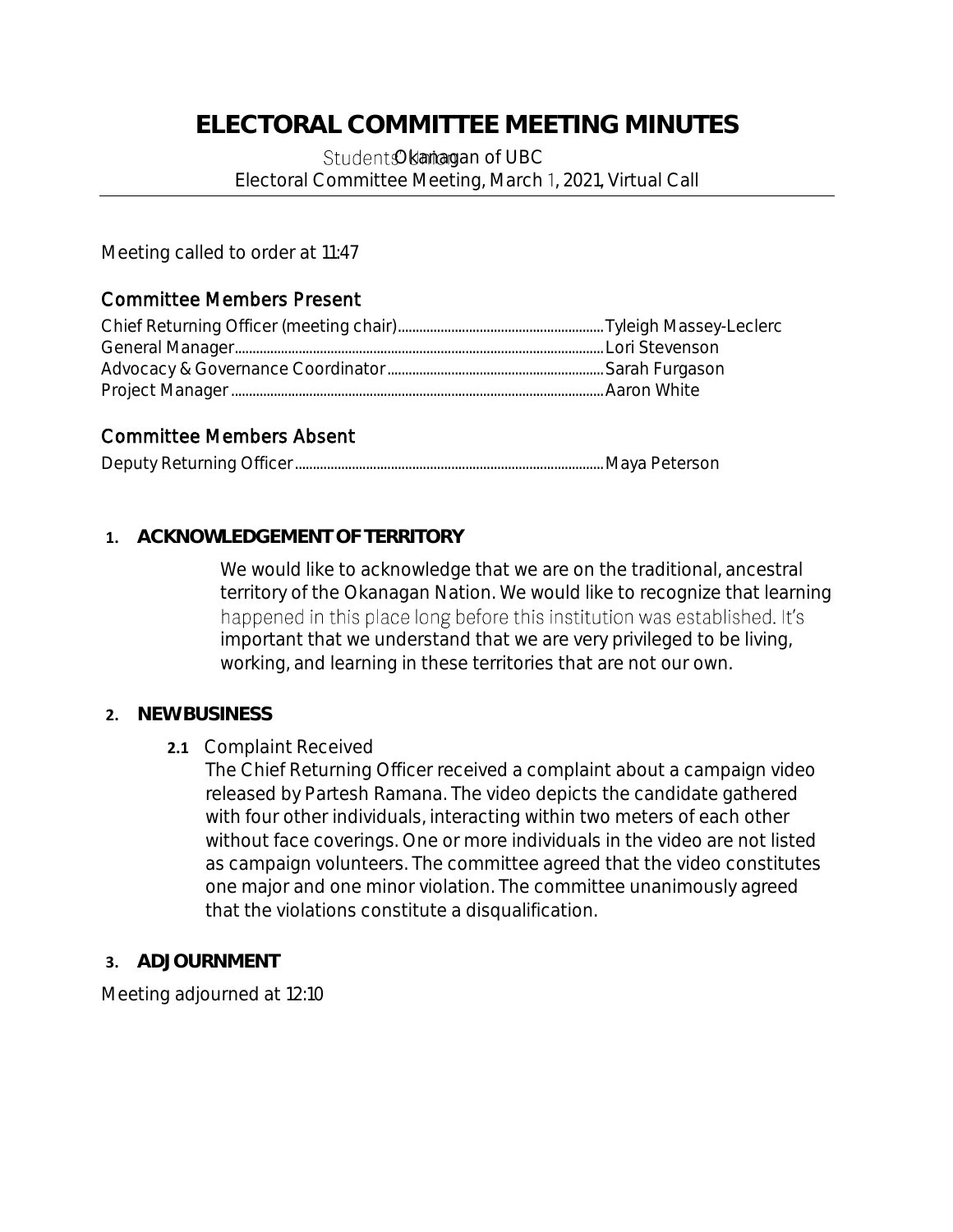Students' Union Okanagan of UBC Electoral Committee Meeting, March 3, 2021, Virtual Call

Meeting called to order at 13:00

### Committee Members Present

## Committee Members Absent

|--|--|

## **1. ACKNOWLEDGEMENT OF TERRITORY**

We would like to acknowledge that we are on the traditional, ancestral territory of the Okanagan Nation. We would like to recognize that learning happened in this place long before this institution was established. It's important that we understand that we are very privileged to be living, working, and learning in these territories that are not our own.

### **2. NEW BUSINESS**

### **2.1** Complaint Received

The CRO received several complaints regarding candidate Kriti Sud. Four separate complaints outlined violations of campaign rules: it was alleged that the candidate entered residence buildings and pressed students to vote for her and requested they do so in her presence and/or hand her their phones so she could show them how to vote for her. The committee determined that the candidate had violated the specific rules around campaigning directly to students on campus, directing or coercing students to vote for the candidate directly, violating the privacy of the members while they were in the process of exercising their right to vote, and creating an undue disadvantage to other candidates. The committee determined the candidate actions constitute several major violations, resulting in a disqualification.

### **3. ADJOURNMENT**

Meeting adjourned at 13:30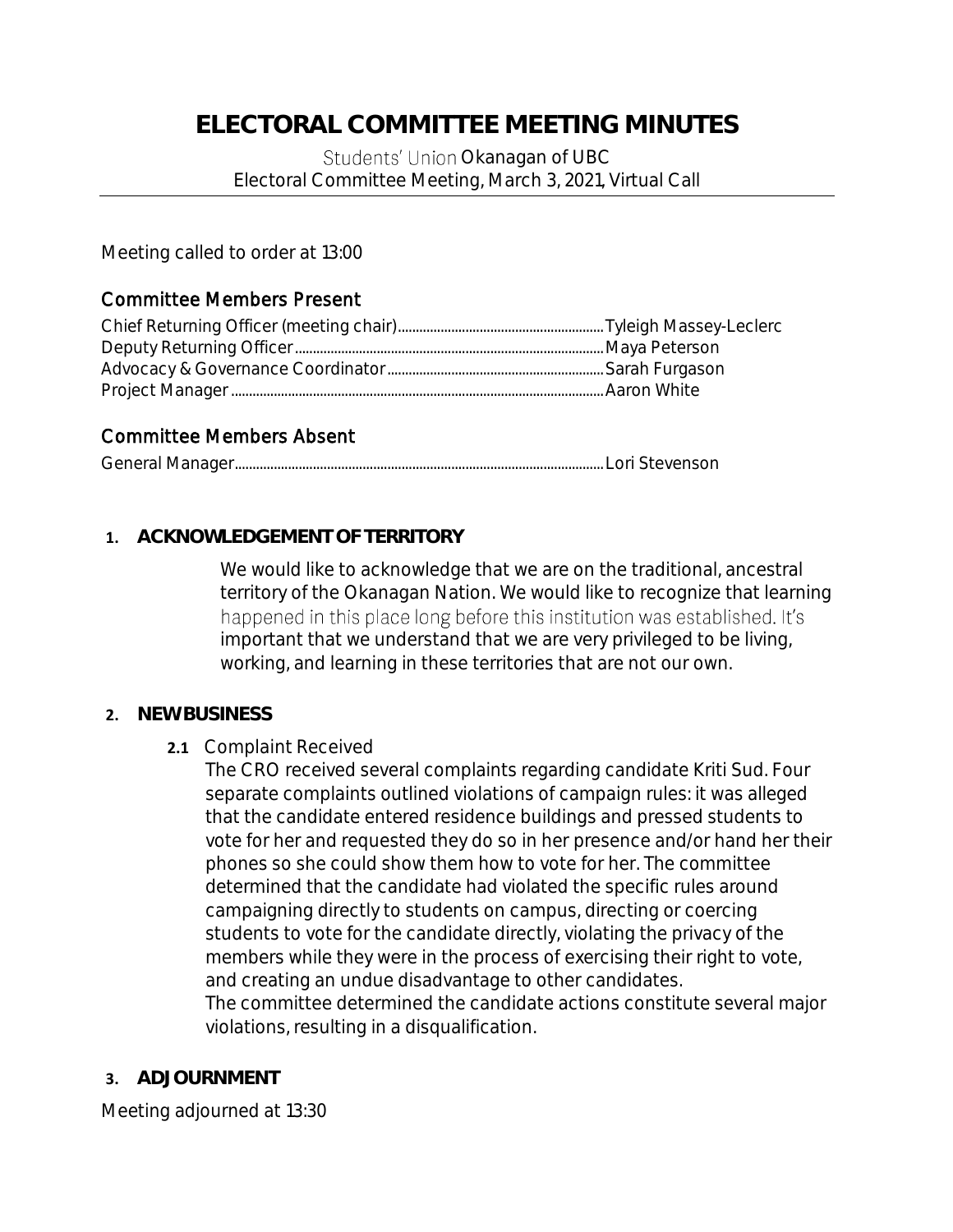Students' Union Okanagan of UBC Electoral Committee Meeting, March 3, 2021, Virtual Call

Meeting called to order at 17:47

## Committee Members Present

## Committee Members Absent

|--|--|--|

## **1. ACKNOWLEDGEMENT OF TERRITORY**

We would like to acknowledge that we are on the traditional, ancestral territory of the Okanagan Nation. We would like to recognize that learning happened in this place long before this institution was established. It's important that we understand that we are very privileged to be living, working, and learning in these territories that are not our own.

### **2. NEW BUSINESS**

### **2.1** Investigation

As part of the investigation into the allegations against candidate Kriti Sud, the CRO met with the candidate. Sud admitted to visiting five individuals with her campaign volunteers. Sud refuted the claims that she attempted to coerce students to vote for her. The committee concluded that regardless of the intention of the candidate, students did feel coerced and/or that their privacy was violated. The committee concluded the candidate's actions warranted one major and one minor violation, thus the decision to disqualify the candidate was upheld.

**2.2** Complaints Received

The CRO received several complaints that candidates were campaigning by posting to the @ubc2024 instagram account. The CRO had allowed use of this account as it operates as a forum (where anyone can post) unlike other accounts that operate similar to a business. The CRO therefore determined the complaints were not valid. Committee members agreed. The CRO received a complaint regarding candidate Tashia Kootenayoo. Two members alleged that Kootenayoo had requested a professor provide information about her campaign to a class and that the professor had done so. However, the CRO had given Kootenayoo permission to campaign in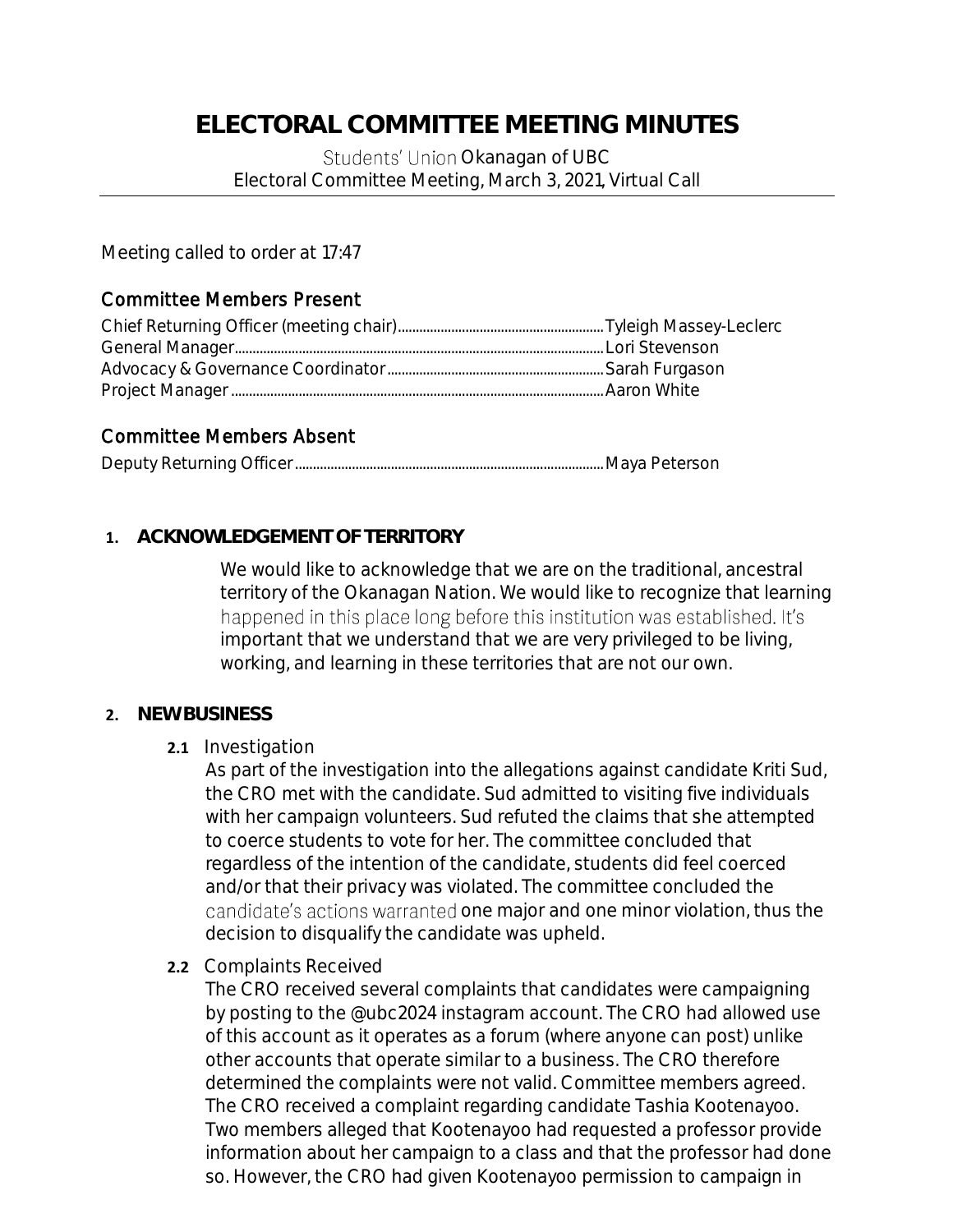this manner, provided a disclaimer was sent out. One professor failed to send the disclaimer when providing the information to 13 or fewer students. Committee members concluded that Kootenayoo had done her due diligence when making the request, that an undue advantage did not occur, and that the election was not in any way compromised. Thus, the candidate's actions did not constitute a violation.

The CRO received a complaint regarding candidate Cade Desjarlais. A member claimed Desjarlais was harassing his social media followers with excessive follow requests. The committee agreed the claim of harassment was not substantiated and no violation occurred.

### **3. ADJOURNMENT**

Meeting adjourned at 18:23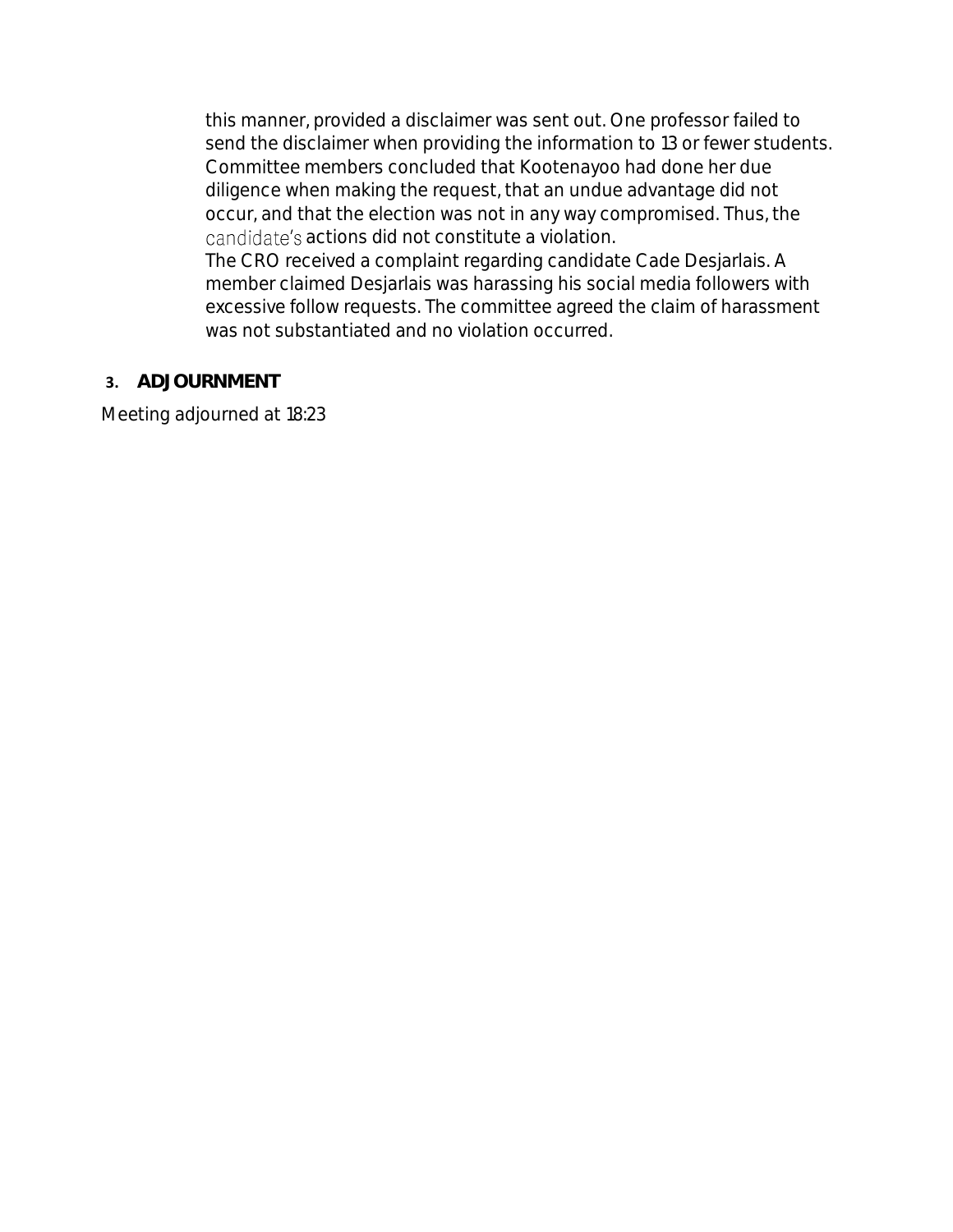Students' Union Okanagan of UBC Electoral Committee Meeting, March 3, 2021, Virtual Call

Meeting called to order at 20:30

## Committee Members Present

## Committee Members Absent

|--|--|--|

### **1. ACKNOWLEDGEMENT OF TERRITORY**

We would like to acknowledge that we are on the traditional, ancestral territory of the Okanagan Nation. We would like to recognize that learning happened in this place long before this institution was established. It's important that we understand that we are very privileged to be living, working, and learning in these territories that are not our own.

### **2. NEW BUSINESS**

### **2.1** Complaints Received

The CRO received a complaint regarding candidate Rohan Dabral Chamoli. The member alleged that Dabral Chamoli was being endorsed by a Students' Union administrator. However, Dabral Chamoli was endorsed by a part-time student employee. In the SUO Regulations, "administrators" refers to full-time permanent staff positions, not part-time student employees. The committee concluded that no violation occurred.

### **3. ADJOURNMENT**

Meeting adjourned at 20:45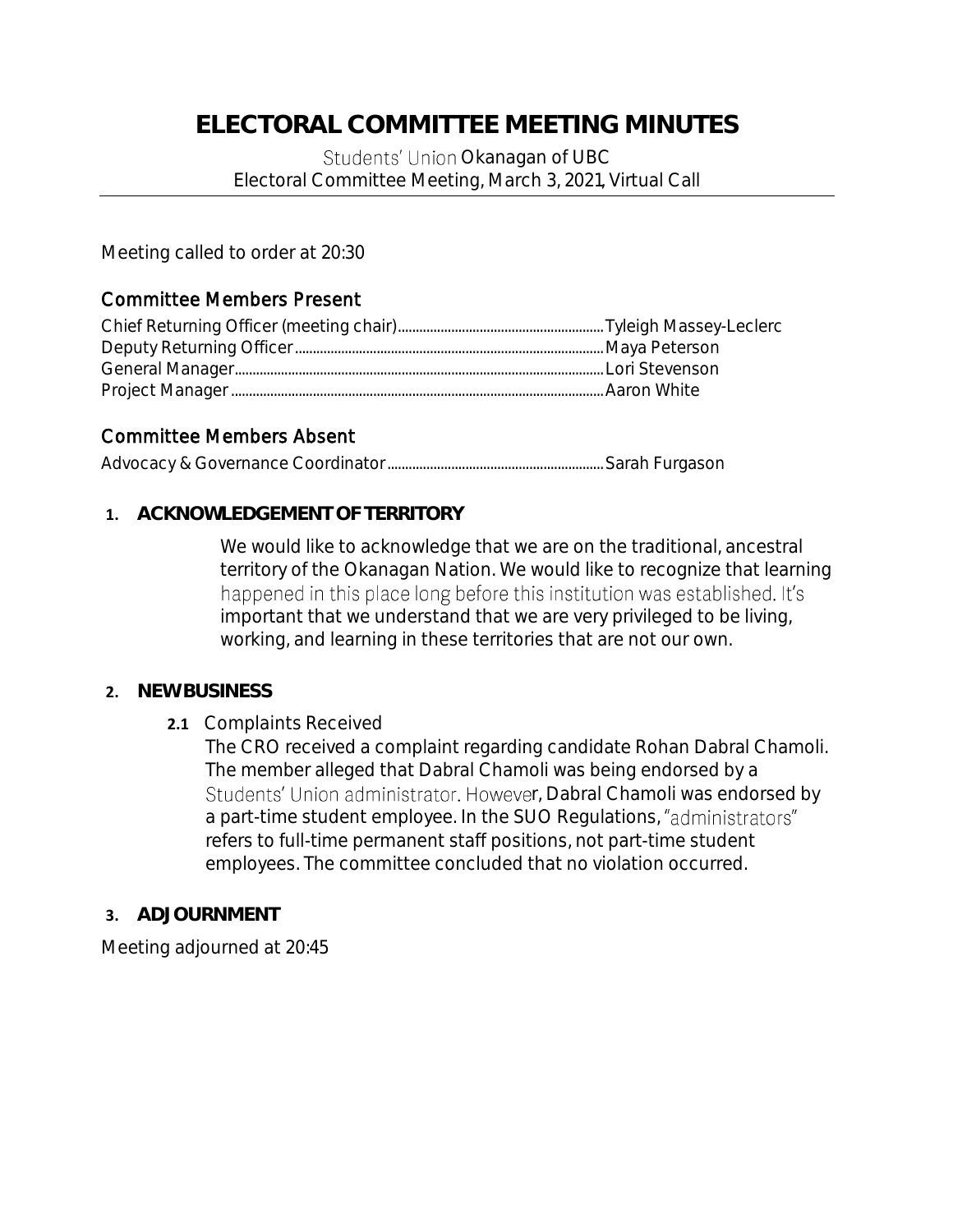Students' Union Okanagan of UBC Electoral Committee Meeting, March 4, 2021, Virtual Call

Meeting called to order at 11:30

## Committee Members Present

## **1. ACKNOWLEDGEMENT OF TERRITORY**

We would like to acknowledge that we are on the traditional, ancestral territory of the Okanagan Nation. We would like to recognize that learning happened in this place long before this institution was established. It's important that we understand that we are very privileged to be living, working, and learning in these territories that are not our own.

### **2. OLD BUSINESS**

### **3. NEW BUSINESS**

#### **3.1** Appeal

The committee discussed the appeal brought forward by candidate Kriti Sud and found the original determination was correct, thus the decision to disqualify the candidate was upheld.

### **4. INFORMATION ITEMS**

**4.1** Results

The committee discussed steps for issuing the election results.

### **5. ADJOURNMENT**

Meeting adjourned at 11:51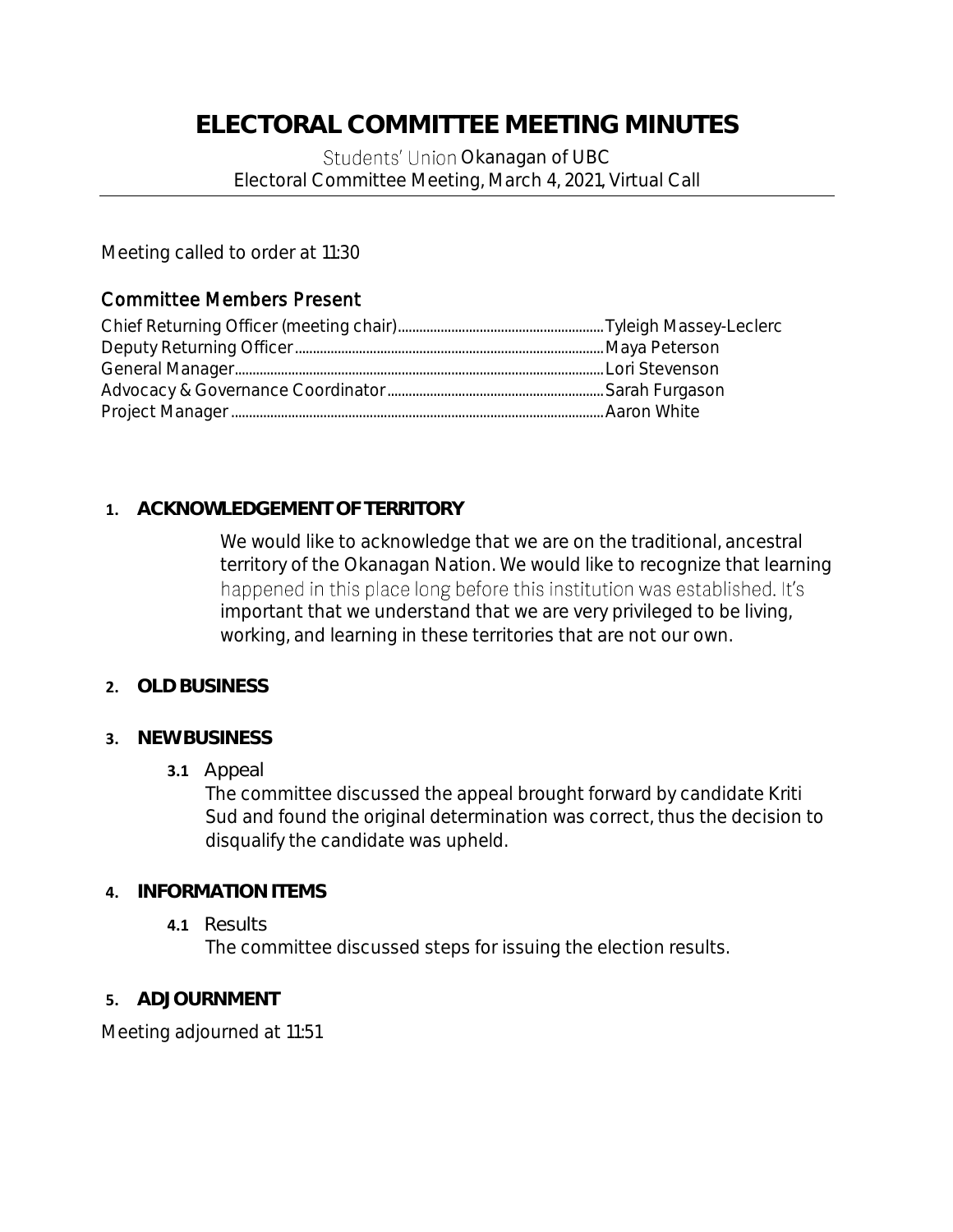Students' Union Okanagan of UBC Electoral Committee Meeting, March 4, 2021, Virtual Call

Meeting called to order at

# Committee Members Present

# **1. ACKNOWLEDGEMENT OF TERRITORY**

We would like to acknowledge that we are on the traditional, ancestral territory of the Okanagan Nation. We would like to recognize that learning happened in this place long before this institution was established. It's important that we understand that we are very privileged to be living, working, and learning in these territories that are not our own.

### **2. NEW BUSINESS**

**2.1** Response to Appeal

The CRO received a response from member Kriti Sud regarding her appeal and the decision to uphold her disqualification. The committee considered the response and agreed that a fulsome response was in order.

### **3. INFORMATION ITEMS**

**4. ADJOURNMENT**

Meeting adjourned at 15:24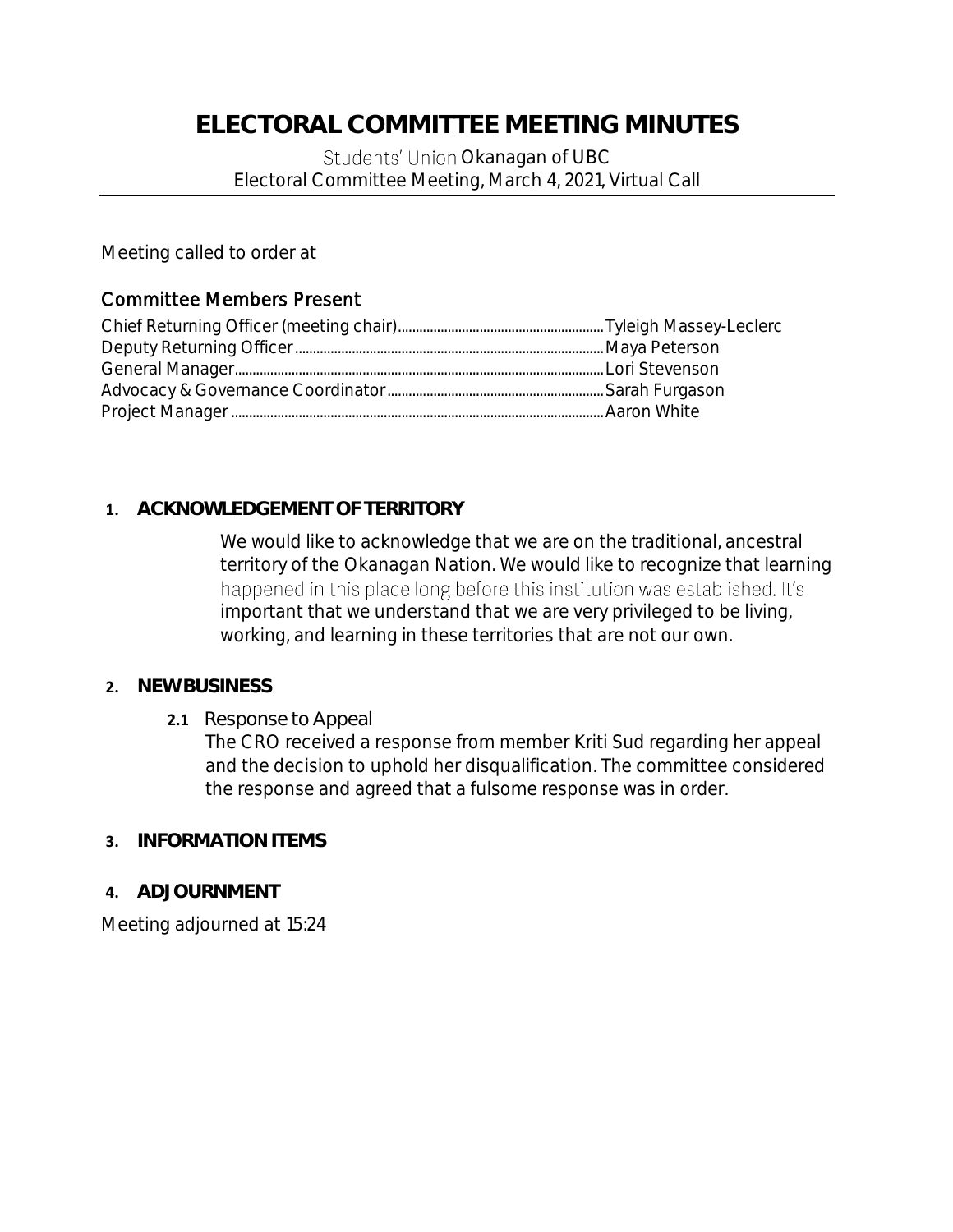Students' Union Okanagan of UBC Electoral Committee Meeting, March 30, 2021, Virtual Call

Meeting called to order at 14:02

# Committee Members Present

# **1. ACKNOWLEDGEMENT OF TERRITORY**

We would like to acknowledge that we are on the traditional, ancestral territory of the Okanagan Nation. We would like to recognize that learning happened in this place long before this institution was established. It's important that we understand that we are very privileged to be living, working, and learning in these territories that are not our own.

### **2. OLD BUSINESS**

### **3. NEW BUSINESS**

- **3.1** Review and discussion of CRO Report Massey-Leclerc provided committee members the opportunity to provide feedback on the CRO Report.
- **3.2** Immediate next steps or closing business Committee members discussed next steps for the SUO procedures manual related to SUO Elections.
- **3.3** Candidate Vetting Committee members discussed possible recommendations for vetting candidates.
- **3.4** CRO Transition / Succession planning Massey-Leclerc will be providing a transition document for the incoming CRO.
- **4. INFORMATION ITEMS**
- **5. ADJOURNMENT**

Meeting adjourned at 14:30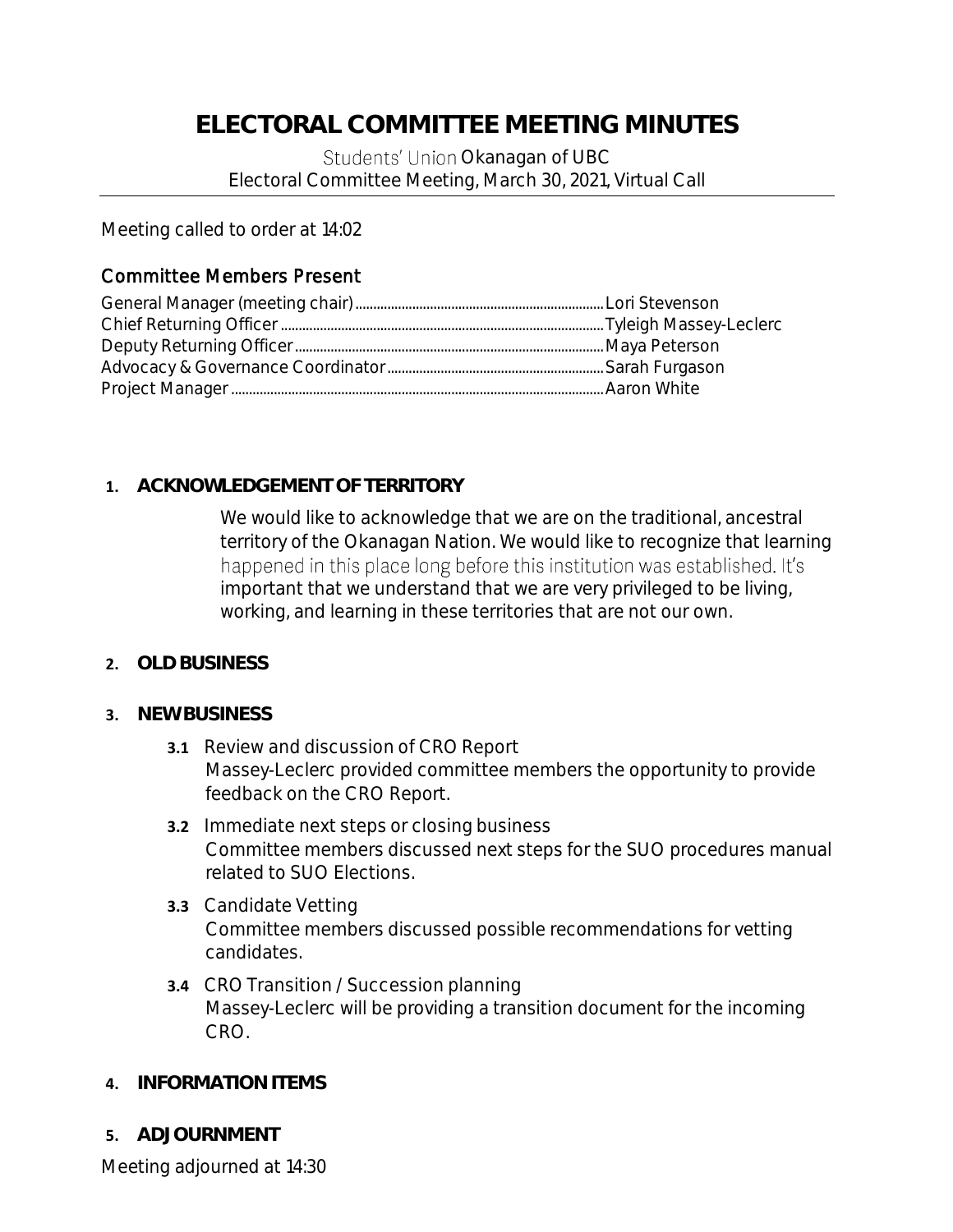

#### **REGULATION I -COMMITTEES**

- **1** In this regulation, unless the context otherwise requires:
	- a. "Ad Hoc Committee" means a temporary Committee established in accordance with this Regulation;
	- b. "Committee" means a Committee established in accordance with this Regulation, unless otherwise specified;
	- "Committee Member" means a voting member of a Committee; c.
	- d. "Resource" means an individual who shall advise a Committee on an as-needed basis;
	- "Student at Large" means any Member of the Union, as defined in Bylaw II (2), e. who is not already mandated to sit on a Committee;

#### Types of Committees

- **2** There shall be two types of Committees: (Standing) Committees and Ad Hoc Committees. These bodies shall serve to facilitate the work of the Board; provide a venue for further study of complex issues; gather input from and facilitate communication with general members; and execute functions as directed by the UBCSUO bylaws, collective agreement, and other statutes.
- **3** The Board of Directors shall establish Committees in accordance with the bylaws and regulations to carry out specific functions, study issues in greater detail and provide recommendations to the Board of Directors. Committee structure and membership shall be specified in this Regulation. All Committees shall meet at least once a month, unless otherwise specified in this Regulation. In accordance with the UBCSUO bylaws and regulations, the Board shall maintain the following Standing Committees:
	- a. Campaigns Committee;
	- b. Campus Life Committee;
	- c. Finance Committee;
	- d. Oversight Committee; and
	- e. Policy Committee
- **4** The Board of Directors may establish Ad Hoc Committees by Resolution in accordance with Bylaw XVII (17) and with this Regulation. A motion to establish and/or dissolve an Ad Hoc Committee must satisfy this Regulation. Though other Ad Hoc Committees may be established by the Board on an as-needed basis, the following Ad Hoc Committees must be established and dissolved by the Board in the timeframes specified in this Regulation:
	- a. Student Association Funding Committee;
	- b. Electoral Committee; and
	- c. Media Fund Committee.

#### Students' Union Okanagan of UBC - Regulations and the control of the students' to the students of the students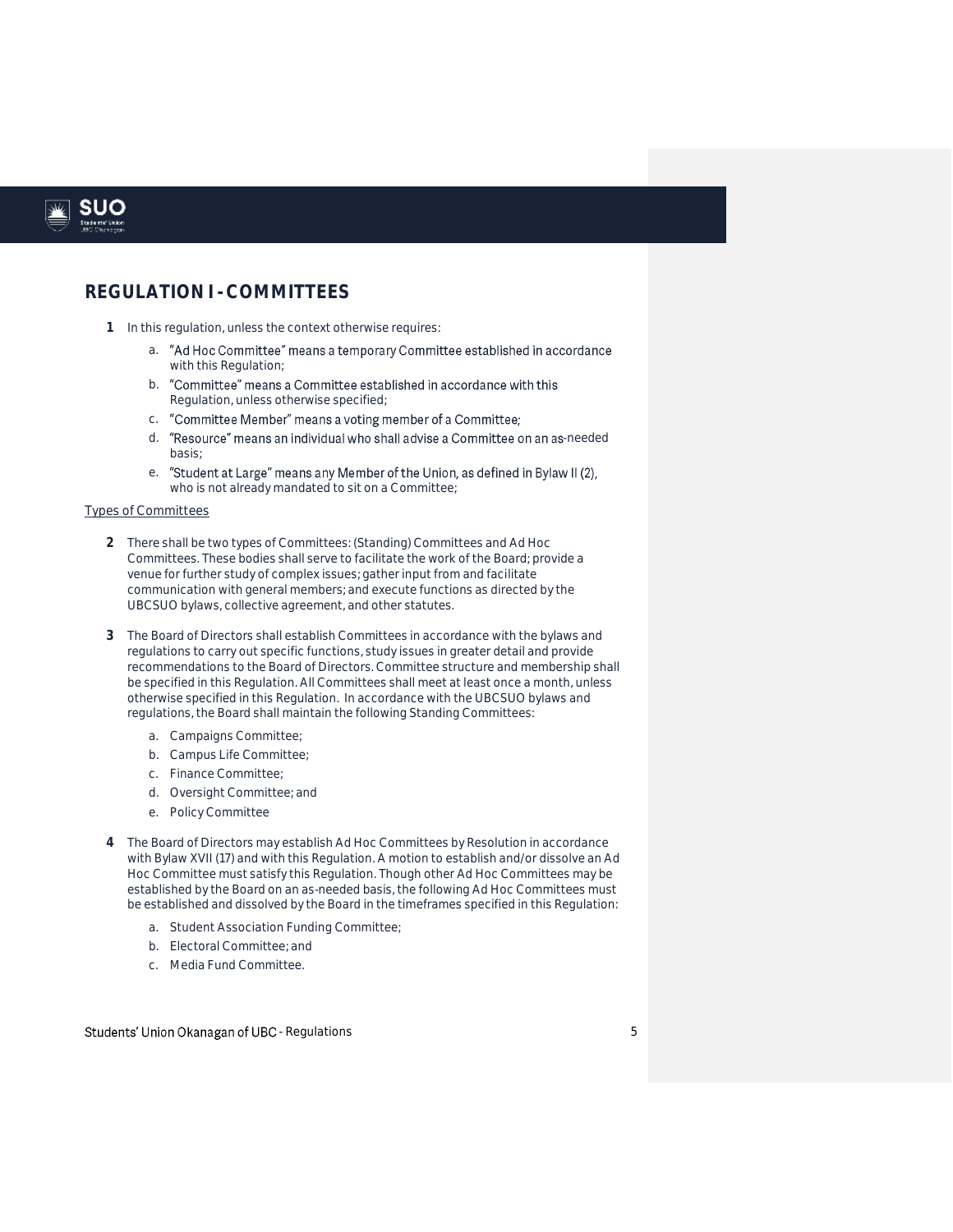

#### General Membership

- **5** The Board of Directors shall appoint Committee Members for a term not normally exceeding twelve (12) months and may rescind the appointment of any Committee Member, by majority vote.
- **6** A student and/or Director ceases to be a Committee Member:
	- a. at the conclusion of their term, unless it is extended by the Board of Directors;
	- b. upon the winding up or dissolution of the Committee;
	- c. upon their resignation or death;
	- d. if they cease to be a General Member of the UBCSUO, or is no longer a Member in good standing, as defined in Bylaw II (2); or
	- e. if their appointment is rescinded by the Board of Directors.
- **7** Every Committee Member is entitled and has the obligation to:
	- a. attend and participate in meetings of the Committee;
	- b. provide their opinions and represent, to the best of their ability, the interests of the Members and the Student Union in their participation as Committee Members; and
	- c. for Standing and Ad Hoc Committees, exercise one (1) vote on any matter before the Committee or Ad Hoc Committee.
- **8** Every Committee shall have a chair, to be appointed in accordance with this Regulation.
- **9** The chair of a Committee has the power and duty to:
	- a. schedule Committee meetings in accordance with this Regulation;
	- b. prepare, or cause to be prepared, the agenda and the minutes of Committee meetings;
	- c. preside over Committee meetings;
	- d. provide a tie-breaker vote in instances of a dead-lock; and
	- e. communicate and provide to the Board of Directors:
		- i. minutes of each Committee meeting, said minutes to be provided for approval at the next possible board meeting;
		- ii. advice and recommendations of the Committee;
		- iii. reports on the progress of the Committee; and
		- iv. advice regarding filling vacancies on the Committee.
- **10** The General Manager shall serve as a resource on an as-needed basis to all committees they do not already serve on.

Students' Union Okanagan of UBC - Regulations and the control of the control of the control of the control of the control of the control of the control of the control of the control of the control of the control of the con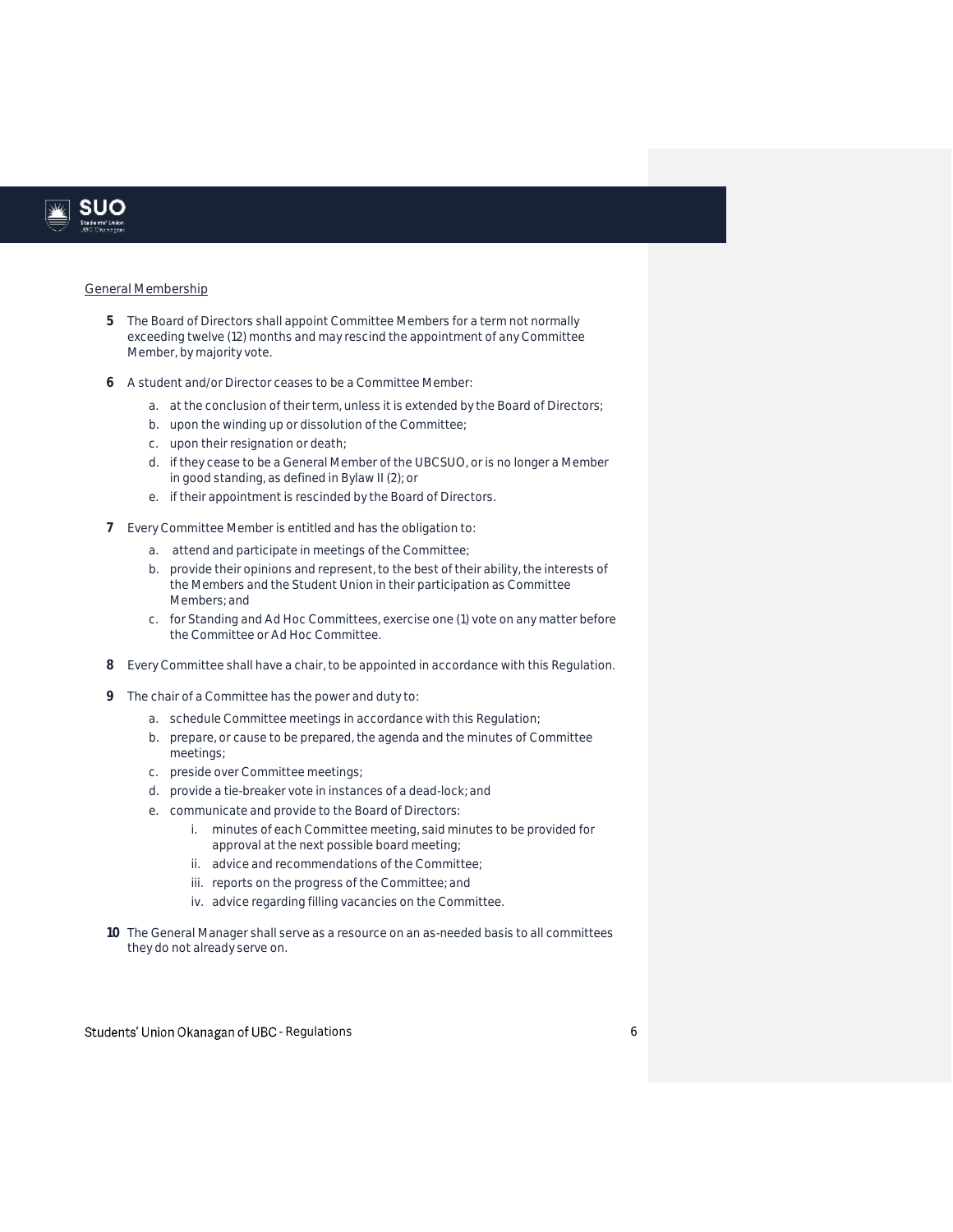

#### Conduct of Committee Members

- **11** A Committee Member who misses three (3) Committee meetings without properly sending the chair the regrets shall be automatically removed from the Committee, and may only be reinstated at the direction of the Board.
- **12** The Board of Directors has the discretion to remove a member from a Committee by majority vote.
- **13** If a Committee Member is removed from a Committee, it shall be up to the discretion of the Board to determine whether the Committee vacancy must be filled.

#### Schedule of Meetings

**14** Committee meetings shall be scheduled in consultation with Committee members and in accordance with this Regulation.

#### Conduct of Meetings

- **15** Unless otherwise specified, the quorum for meetings is at least 50% of the total number of active Committee members and must include the presence of the chair.
- **16** The chair shall preside over Committee meetings.
- 17 Committee meetings shall normally be conducted in accordance with Robert's Rules of Order.
- **18** Committees may establish their own rules of order, provided that the rules:
	- a. facilitate the effective and democratic conduct of meetings; and
	- b. do not limit any Committee member from their participation in the Committee.
- **19** Committee meetings shall be open to the Members unless the Board of Directors has empowered the Committee and the Committee duly resolves to move the meeting *in camera*.

#### Applications Process for Students at Large

- **20** Within ten (10) days of the conclusion of the UBCSUO general elections each March, the outgoing Board, in consultation with the Advocacy and Governance Coordinator, shall develop and release an application process to identify and select candidates for all Committees which explicitly permits Students at Large to sit on such Committees.
- **21** The incoming Board shall decide upon and ratify the Students at Large who shall serve on each Committee by the thirtieth (30) day of the new fiscal year.

#### Students' Union Okanagan of UBC - Regulations and the control of the control of the control of the control of the control of the control of the control of the control of the control of the control of the control of the con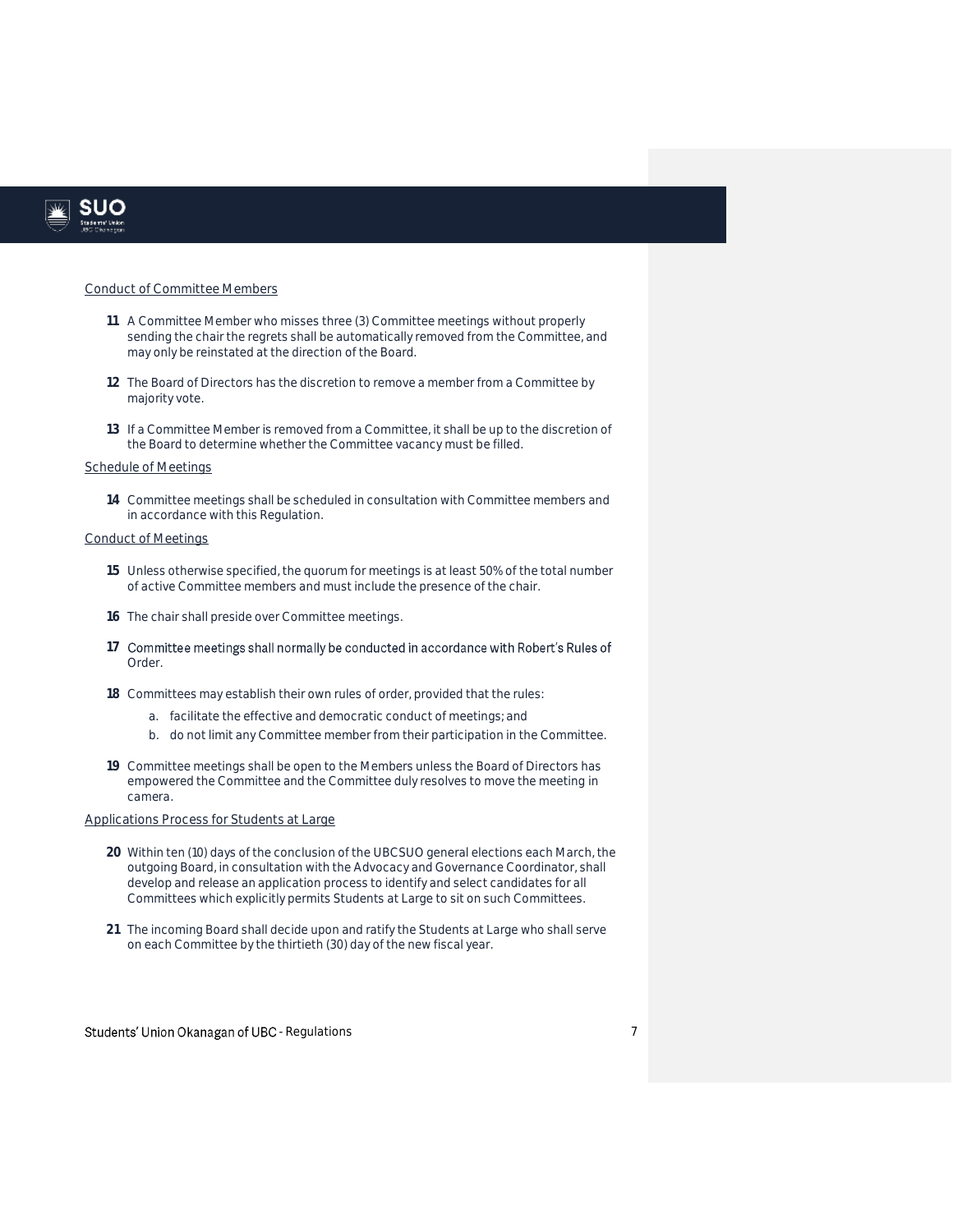

- **22** As part of this process, the Board shall make every reasonable effort to advertise to Members the details of:
	- a. Which Committees Students at Large are permitted to sit on;
	- b. the mandate, purpose, and ideal candidate(s) for each Committee; and
	- c. how Students at Large may apply for a position on each Committee.
- **23** The advertising process for contacting Students at Large to sit on Committees shall include but need not be limited to:
	- a. mass email;
	- b. social media postings; and
	- c. the creation and dispersion of posters.

#### **Standing Committees**

**24** All Standing Committees have the power and duty to:

- a. convene meetings for the purpose of fulfilling their mandate;
- b. prepare and provide the minutes of meetings of the Committee to the Board of Directors;
- c. report to the Board of Directors, as required;
- d. engage in consultation with the Members as needed;
- e. provide advice and recommendations to the Board of Directors related to the mandate of the Committee; and
- f. discharge other powers and duties delegated by the Board of Directors.
- **25** All Standing Committees shall meet at least once a month unless otherwise directed by the Board of Directors.

#### Campaigns Committee

- **26** In accordance with Bylaw XVII (17), the mandate of the Committee is to coordinate and execute the advocacy campaigns of the Students' Union.
- **27** The Committee Members shall consist of the:
	- a. President;
	- b. Vice President External;
	- c. Advocacy and Governance Coordinator;
	- d. at least two (2) additional directors; and
	- e. up to three (3) Students at Large.

**28** Vice President External shall serve as chair of the Committee.

#### Students' Union Okanagan of UBC - Regulations and a students' Union Okanagan of UBC - Regulations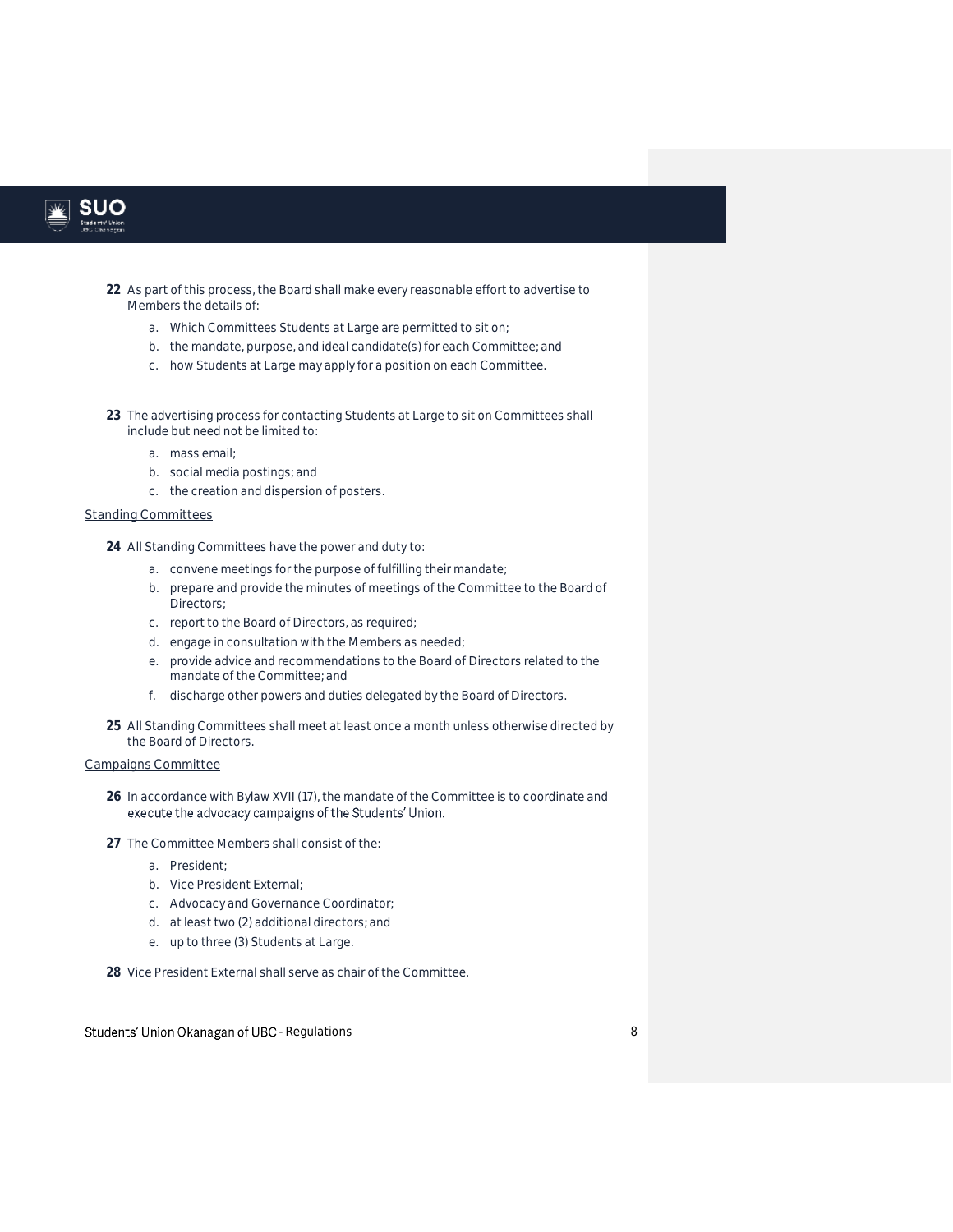

- **29** The Campaigns Committee shall have the additional power and duty to:
	- a. plan and implement campaigns relating to issues important to members as directed by the Board;
	- b. plan and execute the local implementation of campaigns of the BC Federation of Students;
	- c. liaise with and review the work of other organizations and Student Associations
	- d. make recommendations to the Board of Directors for new campaigns; and
	- e. make recommendations to the Board of Directors on matters referred to the Campaigns Committee.

#### Campus Life Committee

- **30** In accordance with Bylaw XVII (17), the mandate of the Committee is to coordinate and execute the events, activities, student engagement and volunteerism activities of the Students' Union.
- **31** The Committee shall ensure consultation with all pertinent university partners on all planned events. Partners consulted shall include but not be limited to: the Student Experience Office, Health and Wellness, Residence Life, and SVPRO.
- **32** The Committee Members shall consist of the:
	- a. VP Campus Life;
	- b. VP Internal;
	- c. at least three (3) additional directors;
	- d. a minimum of three (3) and maximum of five (5) students at large;
	- e. Campus Health and Well-being Specialist; and
	- f. Student Experience Office Representative
- **33** Pursuant to Bylaw X (4)(h), The Vice President Campus Life shall serve as the chair of the Committee.
- **34** The Membership Outreach Coordinator and the Well Pub Manager shall serve as Resources to this Committee.
- **35** The Committee has the additional power and duty to:
	- a. plan and implement annual campus life events including but not limited to Frosh, Recess, Well events, and campus entertainment/wellness events;
	- b. ensure that events are planned which can provide service to the unique communities within the student body;

Students' Union Okanagan of UBC - Regulations and the control of the control of the control of the control of the control of the control of the control of the control of the control of the control of the control of the con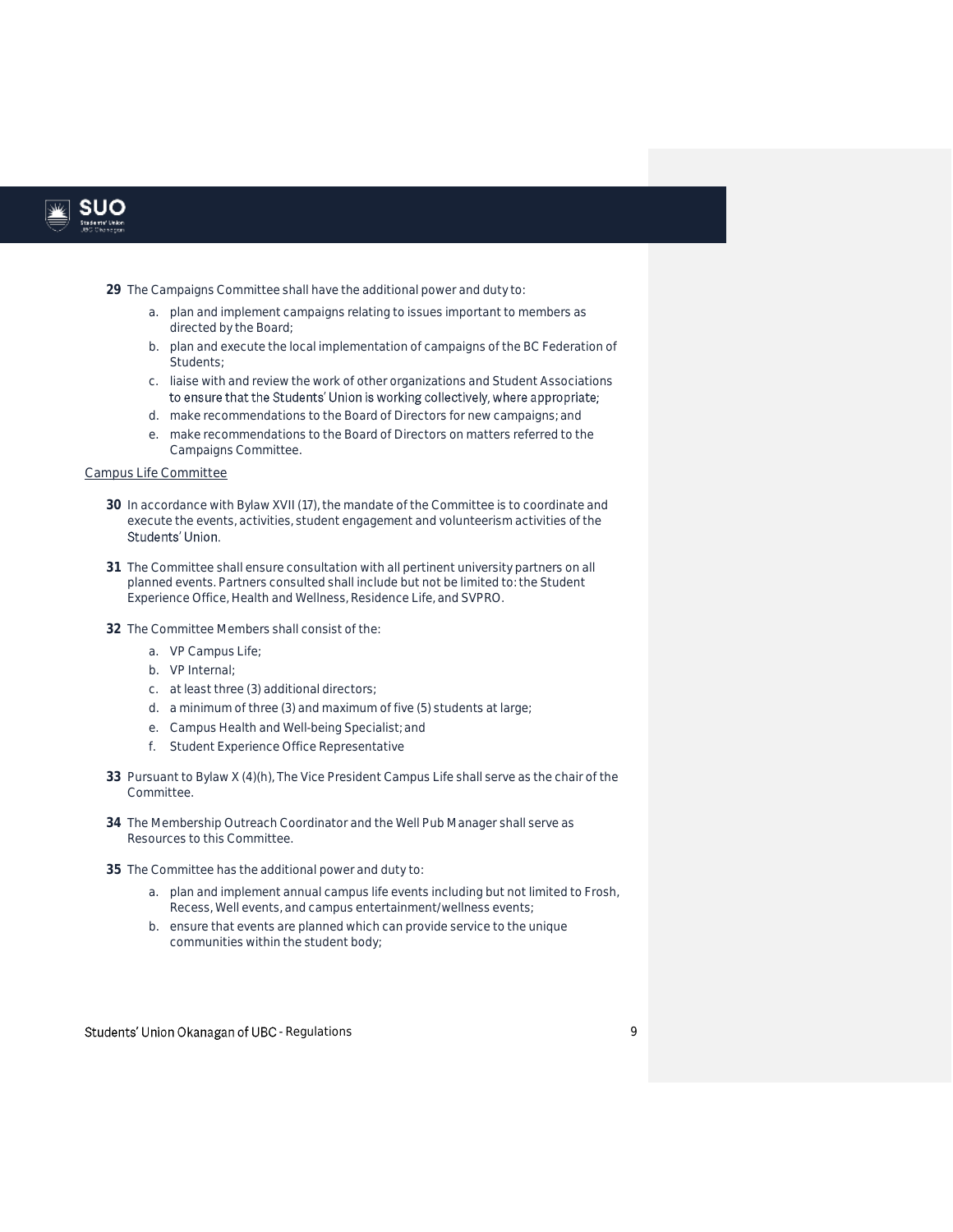

- c. plan and implement the Students' Union's participation with ongoing UBCO events including but not limited to Welcome Week, speaker series, convocation, and Thrive Week;
- d. regularly review work relating to Campus Life of coalition partners and other likeminded organizations in order to enhance UBC Students' Union Okanagan Campus Life;
- e. make recommendations to the Board on the branding and marketing activities
- f. make recommendations to the Board on partnerships and sponsorships to provide enhanced campus life and increased events for the membership; and
- g. make recommendations to the Board of Directors on matters referred to it.

#### Finance Committee

**36** The mandate of the Committee is to:

- a. assist the Vice President Finance and Administration with the production of the budget;
- b. advise the Board of Directors and Executive Committee on general finances of the Student Union;
- c. assess the availability of funds for capital purchases and major projects; and develop long-term financial plans for the Students' Union;
- d. oversee and provide input on the financial services and operations of the Students' Union, including but not limited to the Health and Dental Plan and office services; and
- e. make recommendations to the Board of Directors on adoption of the audit, appointment of the auditor and action arising from the auditor's recommendations.
- **37** The Committee Members shall consist of the:
	- a. President;
	- b. Vice President Finance and Administration;
	- c. General Manager;
	- d. Finance Manager; and
	- e. up to two (2) additional directors.
- **38** Pursuant to Bylaw X (5)(b), the Vice President Finance and Administration shall serve as the chair of the Committee.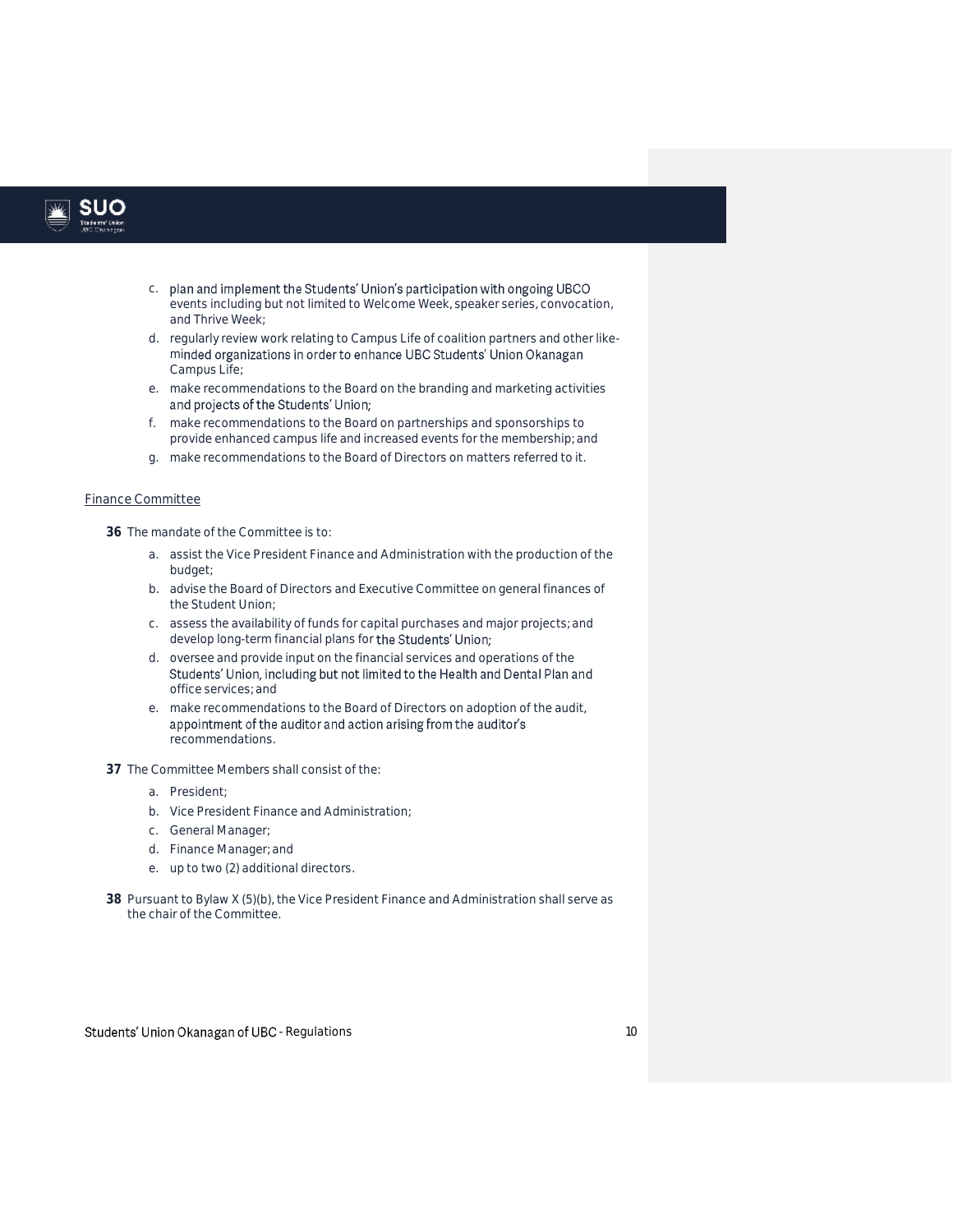

- **39** The Finance Committee has the additional power and duty to:
	- a. hold part or all of a meeting *in camera* as necessary;
	- b. oversee the finances of the Student Union;
	- c. review the monthly financial statements of the Student Union;
	- d. provide a written report to the Board of Directors each fiscal quarter on the finances of the Student Union and, pursuant to Bylaw IX (3)(h), recommend amendments to the budget as required; and
	- e. assist the Vice President Administration and the General Manager in the discharge of their duties with respect to the finances of the Student Union.
- **40** The powers and duties of the Committee shall be discharged on the basis of consensus among the Committee Members. For matters which cannot be determined by consensus the Committee shall refer such matters to the Executive Committee for resolution in consultation with the General Manager.

#### Oversight Committee

- **41** The mandate of the Committee is to oversee the performance of Executive Directors and to hold Executives accountable for their actions.
- **42** The Committee shall meet monthly to review Executive bi-weekly work reports and approve Executive pay.
- 43 The Oversight Committee shall conduct three reviews of each Executive Director. The Committee shall review the executive reports and meet with all staff partners and other relevant individuals to assess the performance of each Executive in relation to Appendix A of this Regulation and their established Executive goals. These Reviews shall occur:
	- a. during the June Oversight Committee Meeting;
	- b. during the September Oversight Committee Meeting; and
	- c. during the January Oversight Committee Meeting
- **44** The Committee Members shall consist of at least three, but no more than five total members, including:
	- a. General Manager
	- b. Up to three non-Executive (3) Directors; and
	- c. Up to one (1) Student at Large.

**45** All staff members shall serve as resources to the Committee on an as-needed basis.

**46** The Oversight Committee may mandate, or an executive may request, an interim review to demonstrate improvements in an executive's performance.

Students' Union Okanagan of UBC - Regulations and the control of the control of the control of the control of the control of the control of the control of the control of the control of the control of the control of the con

| Deleted:                  |                                               |
|---------------------------|-----------------------------------------------|
|                           |                                               |
| <b>Deleted: Trimester</b> |                                               |
| <b>Deleted:</b> $R$       |                                               |
| <b>Deleted: Trimester</b> |                                               |
| Deleted: $R$              |                                               |
| <b>Deleted:</b> : and     |                                               |
|                           |                                               |
|                           | <b>Deleted:</b> <#>during the final Oversight |
|                           | Committee meeting in April.                   |
| Deleted: <#>              |                                               |
| Deleted∙ ⊺                |                                               |

**Deleted:** O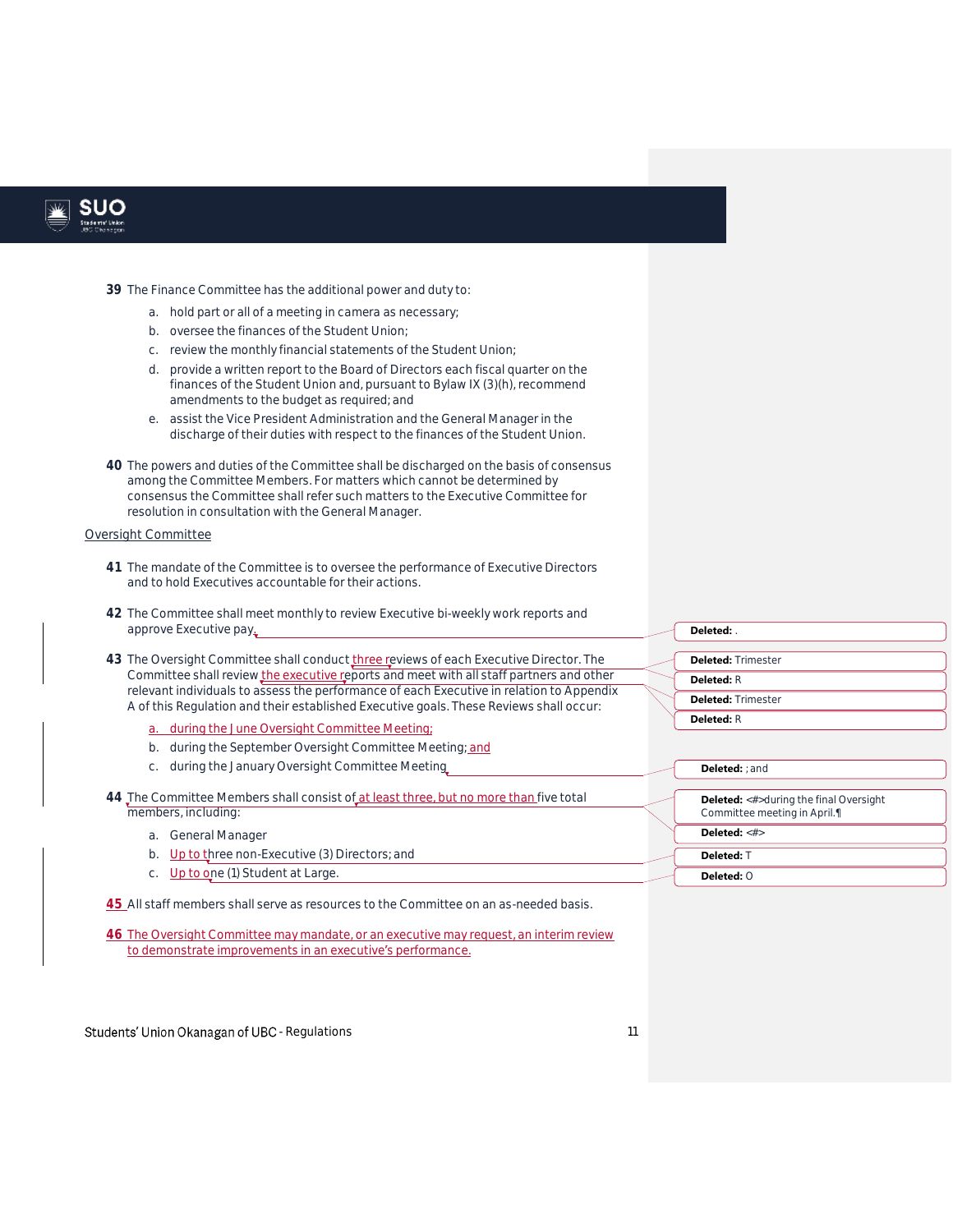

#### **REGULATION IV - GOVERNANCE**

- **1** In this Regulation, unless the context otherwise requires:
	- a. "Professional Misconduct" means behavior by an elected official which may damage the reputation of the Student Union, including: verbal, physical, sexual, or emotional abuse; breach of federal, provincial, or municipal law; misappropriation of Student Union resources or private property; falsification of records; acting upon Conflicts of Interest or Potential Conflicts of Interest; publication or encouragement of publication of information which is false, fraudulent, deceptive, misleading, or in violation of Student Union policy.
	- b. "Reprimand" means a formal, publicly released written statement of disapproval by the Board of Directors specifying the nature of a complaint and the reason it was determined valid.
	- c. "Warning" means a written notice issued by the Board of Directors that an Executive's conduct is not appropriate and could result in further consequences.

#### Directors and Executive Committee Directors

- **2** The Student Union shall insure and indemnify every Director for liabilities arising from their service, provided that their actions are in accordance with the Society Act of British Columbia and the Bylaws and Regulations.
- **3** Certificates of insurance shall be made available to Directors upon request.
- **4** Pursuant to the Bylaws, Executive Committee Directors shall be bonded in the amount of twenty-five thousand dollars (\$25,000).
- **5** In the fulfillment of their responsibilities, Executive Committee Directors are expected to dedicate a minimum of fifty (50) hours every two weeks throughout the year to their duties as set out under the Bylaws and Regulations.
- **6** Of these fifty (50) hours, Executive Directors must be in the Student Union office at least three (3) days and fifteen (15) hours per week, and this must be during typical office hours. Of these fifteen (15) hours, Executive Committee Directors must schedule, post notice, and be available for student appointments for at least five (5) hours per week on average.
- **7** Executive Directors are entitled to the following time off with pay:
	- a. Winter Term 1 Reading Break Two (2) days
	- b. SUO Office Christmas Closure
	- c. Winter Term 2 Break Five (5) days
	- d. Ten (10) additional paid vacation days to use at their discretion over the course of their term of office.

#### Students' Union Okanagan of UBC - Regulations and the students' students' students of  $37$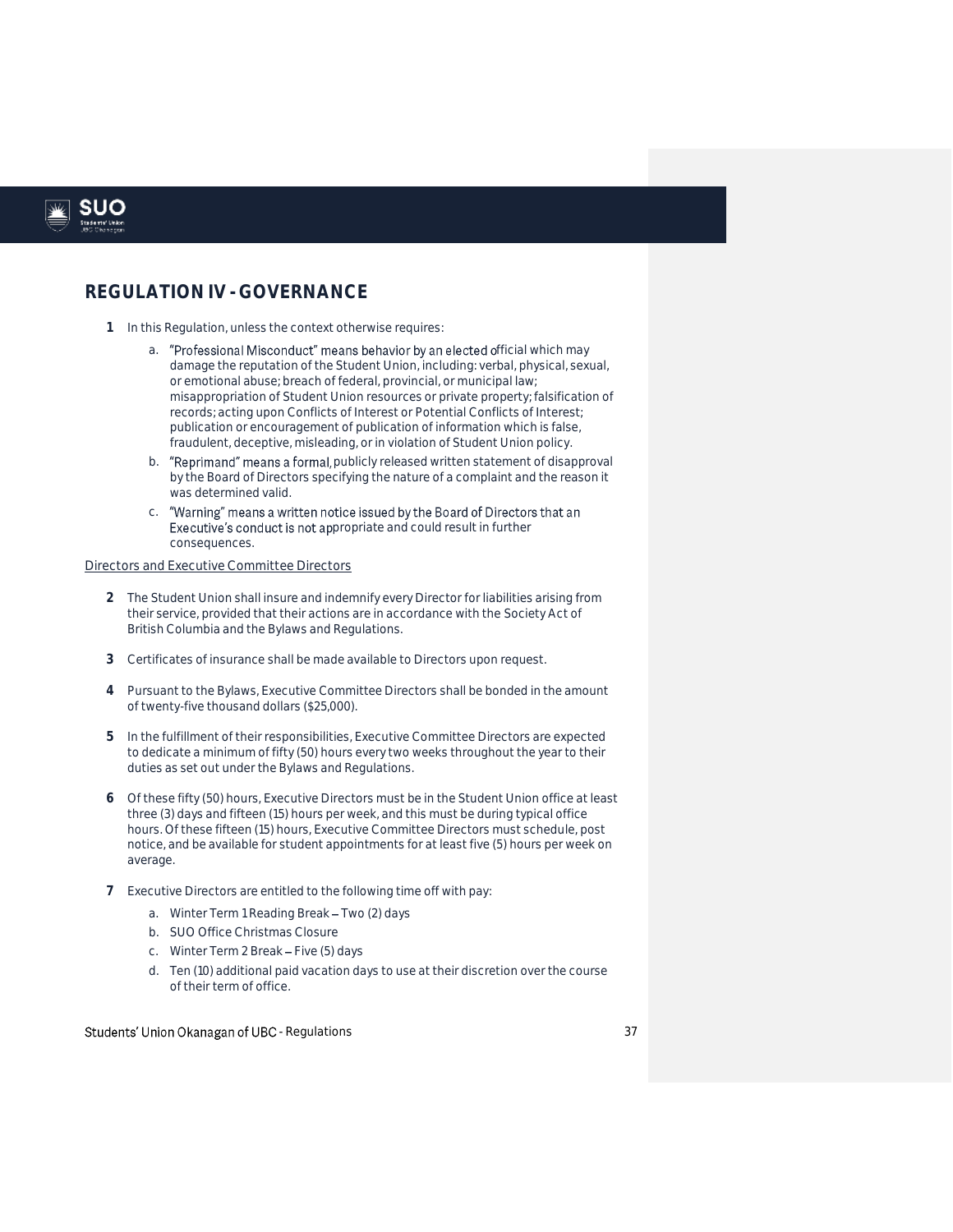

- **8** If necessary, Executive Directors may opt to take up to ten (10) UNPAID additional days off over the course of their term of office. These unpaid days may be used in combination with paid vacation periods to allow for longer absences.
- **9** Absences or time off requirements in excess of those discussed above will be in the form of an unpaid Leave of Absence, which must be approved by the board.
- **10** Executive Directors are required to be in office and may not take vacation or leaves of absence during the following black-out periods:
	- a. May; and
	- b. The last two weeks of August and the month of September.
- **11** In addition to regulation thirty-five (35), the Vice President Finance and Administration is required to be in the office and may not take a leave of absence during the months of June and July.
- **12** Notwithstanding regulation thirty-five (35) & thirty-six (36), Executive Directors may request, and the Oversight Committee consider, leaves of absence during black-out periods due to extenuating circumstances.
- **13** Each Executive Committee Director must provide a bi-weekly report on their activities. These reports shall be submitted to the President and General Manager in accordance with the payroll schedule provided, and must include all significant information which may affect the Student Union's operations or membership.
- **14** The above reports are to be included and reveiwed as a standing agenda item at each Board of Directors meeting.

Students' Union Okanagan of UBC - Regulations and the control of the students' students' 38